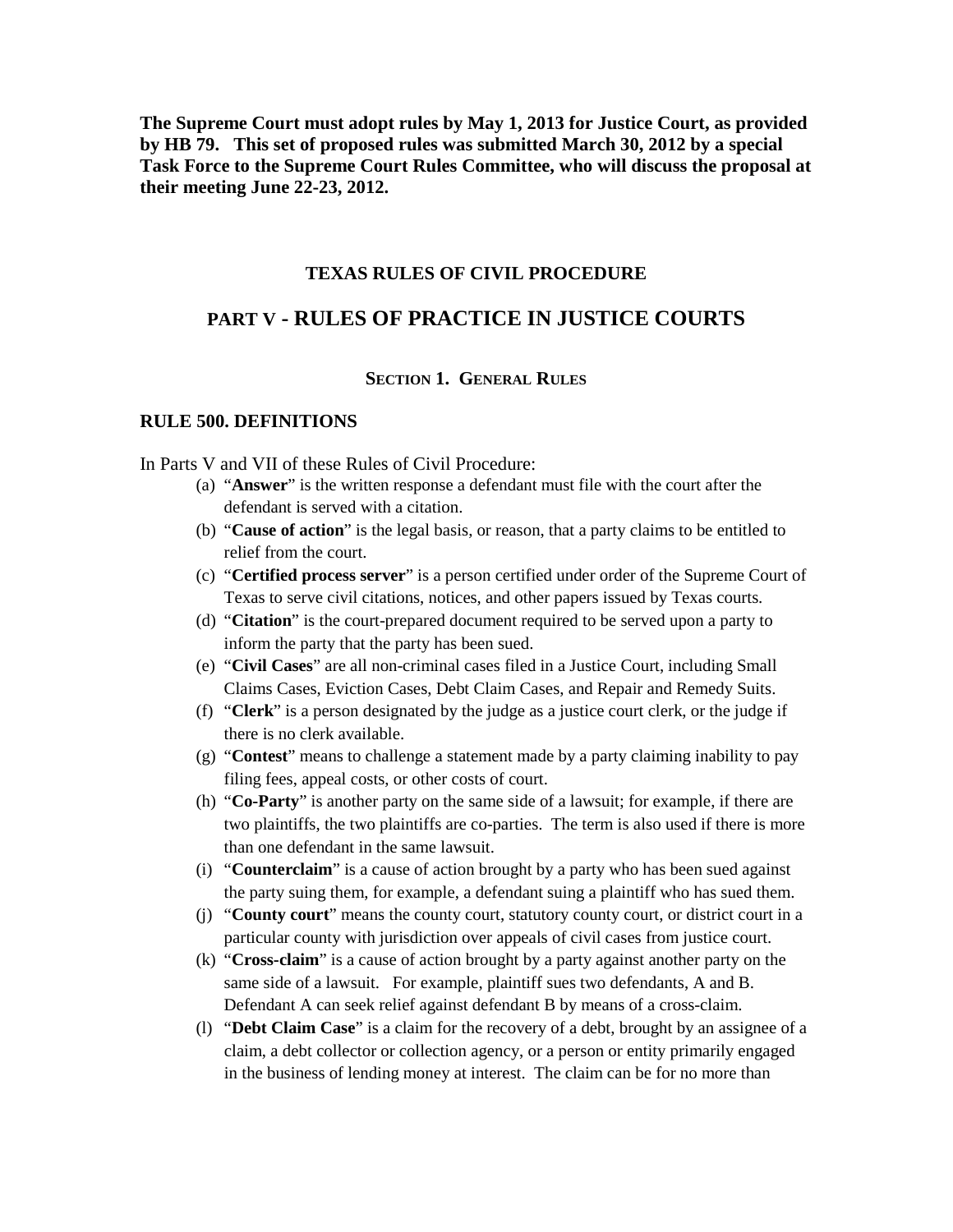\$10,000 in damages, which includes attorney's fees, if any, but does not include statutory interest or court costs.

- (m) "**Default Judgment**" is a judgment awarded to a plaintiff when the defendant fails to answer and dispute the plaintiff's claims in the lawsuit.
- (n) "**Defendant**" is a person against whom or entity against which the plaintiff files a case. The term includes a plaintiff against whom a counterclaim is filed.
- (o) "**Defense**" is a claim by a defendant that could prevent the plaintiff from being awarded a judgment.
- (p) "**Discovery**" is the process through which parties obtain information from other parties in order to prepare for trial or enforce a judgment. The term does not refer to any information that a party is entitled to under applicable law.
- (q) "**Dismissed without prejudice**" means a case has been dismissed but has not been finally decided. If a case is dismissed without prejudice it may be refiled. If a case is dismissed and the order is not specific with regard to prejudice, it is considered a dismissal without prejudice.
- (r) "**Dismissed with prejudice**" means a case has been dismissed AND it has been finally decided. If a case is dismissed with prejudice it may not be refiled.
- (s) "**Due diligence**" means that a party or other actor has taken all reasonable and prudent measures necessary to accomplish a duty imposed under the law.
- (t) "**Eviction Case**" is a case seeking to recover possession of real property. A suit for rent may be joined with an eviction case if the amount of rent due and unpaid is not more than \$10,000.
- (u) "**General denial**" is an answer filed by a responding party that doesn't specify the reasons it feels its opponent should not recover, but instead merely states that it generally denies the allegations and demands that they be proven.
- (v) "**Judge**" in these rules refers to a justice of the peace.
- (w) "**Judgment creditor**" is the party awarded relief in a lawsuit and is legally entitled to enforce the award with the assistance of the court.
- (x) "**Judgment debtor**" is the party against whom a court has made a judgment for relief.
- (y) "**Judgment**" is an order by the court outlining the relief, if any, a party is entitled to or must provide.
- (z) "**Jurisdiction**" refers to the inherent authority of a court to hear a case and to award a judgment.
- (aa)"**Motion**" is a request from a party asking the judge to order some requested relief, or to compel a party to do something.
- (bb) "**Movant**" means the person or party making a motion to be considered by the court.
- (cc)"**Notice**" means a document prepared and delivered by the court to a party announcing that something is required of the party receiving the notice. It is to alert the party to take some action or forfeit some right or privilege, or suffer some consequence for failing to take action.
- (dd) "**Parties**" include plaintiffs, defendants, counter-plaintiffs, counter-defendants, co-plaintiffs, co-defendants, third parties, and intervenors.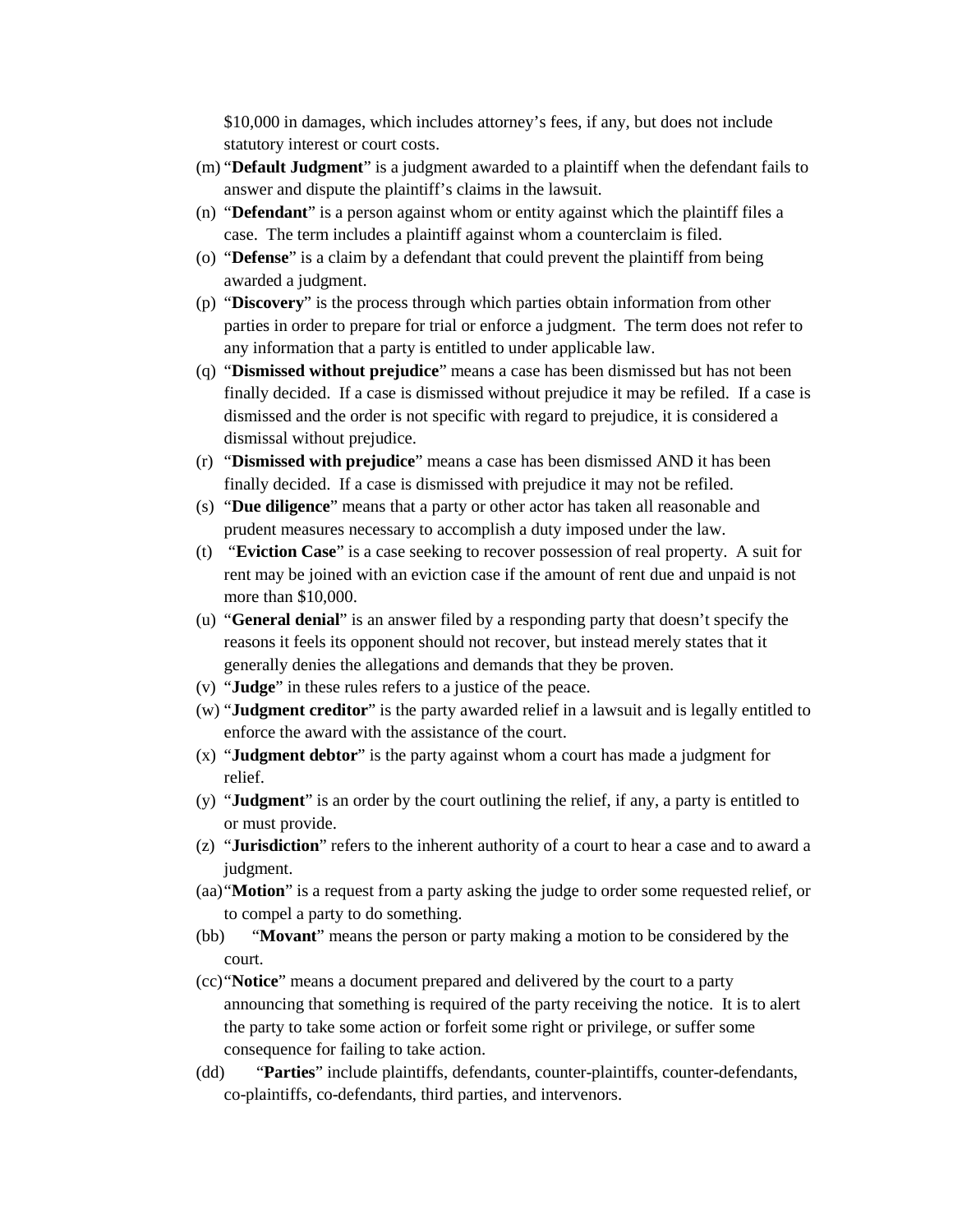- (ee)"**Personal delivery**" means deliver to the defendant, in person, a true copy of the citation, with the date delivered endorsed on the citation, along with the petition and any documents filed with the petition.
- (ff) "**Petition**" means to make a formal written application requesting a court for a specific judicial action. It is the first document filed with the court to begin a lawsuit.
- (gg) "**Plaintiff**" is a person who or entity which seeks relief in a civil case in justice court. The term includes defendant who files a counterclaim.
- (hh) "**Plea**" means an earnest request, justification, excuse, or pretext.
- (ii) "**Pleading**" is a written document filed with a court by a party that expresses a cause of action or defense and outlines the recovery sought, if any.
- (jj) "**Plenary Power**" is the ability a court has to exercise its power and authority over a case.
- (kk) "**Relief**" is what a party wants in a final judgment from the court, such as the recovery of money or personal property.
- (ll) "**Repair and Remedy Case**" is a case brought to seek judicial remedy for the alleged failure of a landlord to remedy or repair a condition that Chapter 92 of the Property Code creates a duty for the landlord to remedy or repair.
- (mm) "**Restricted delivery**" means delivery service where delivery must be made only to the named addressee, and delivery will not be allowed without the signature of the addressee so named on the item mailed.
- (nn) "**Small Claims Case**" is a claim for money damages, civil penalties, or the recovery of personal property. The claim can be for no more than \$10,000 in damages, which includes attorney's fees, if any, but does not include statutory interest or court costs.
- (oo) "**Sworn statement**" is a written statement signed in front of someone authorized to take oaths and notarize the party's signature. Filing a false sworn statement could result in criminal prosecution. Instead of being signed in front of someone authorized to take oaths or a notary, the statement may be signed under penalty of perjury.
- (pp) "**Third party claim**" is a cause of action brought by a party being sued against another individual or entity, other than the original plaintiff, to have the new party included in the lawsuit.
- (qq) "**Trial de novo**" means an appeal where a new trial will be held in which the entire case is presented as if there had been no previous trial.
- (rr) "**Venue**" refers to the county and precinct where a lawsuit occurs.
- (ss) "**Voir Dire**" means "to see" "to say", and is the part of the jury selection process where the parties, or their attorneys, conduct a brief examination of prospective jurors who were summoned to serve for a trial.

#### **RULE 501. JUSTICE COURT CASES**

(a) Small Claims cases in justice court shall be governed by Part V of these rules of civil procedure.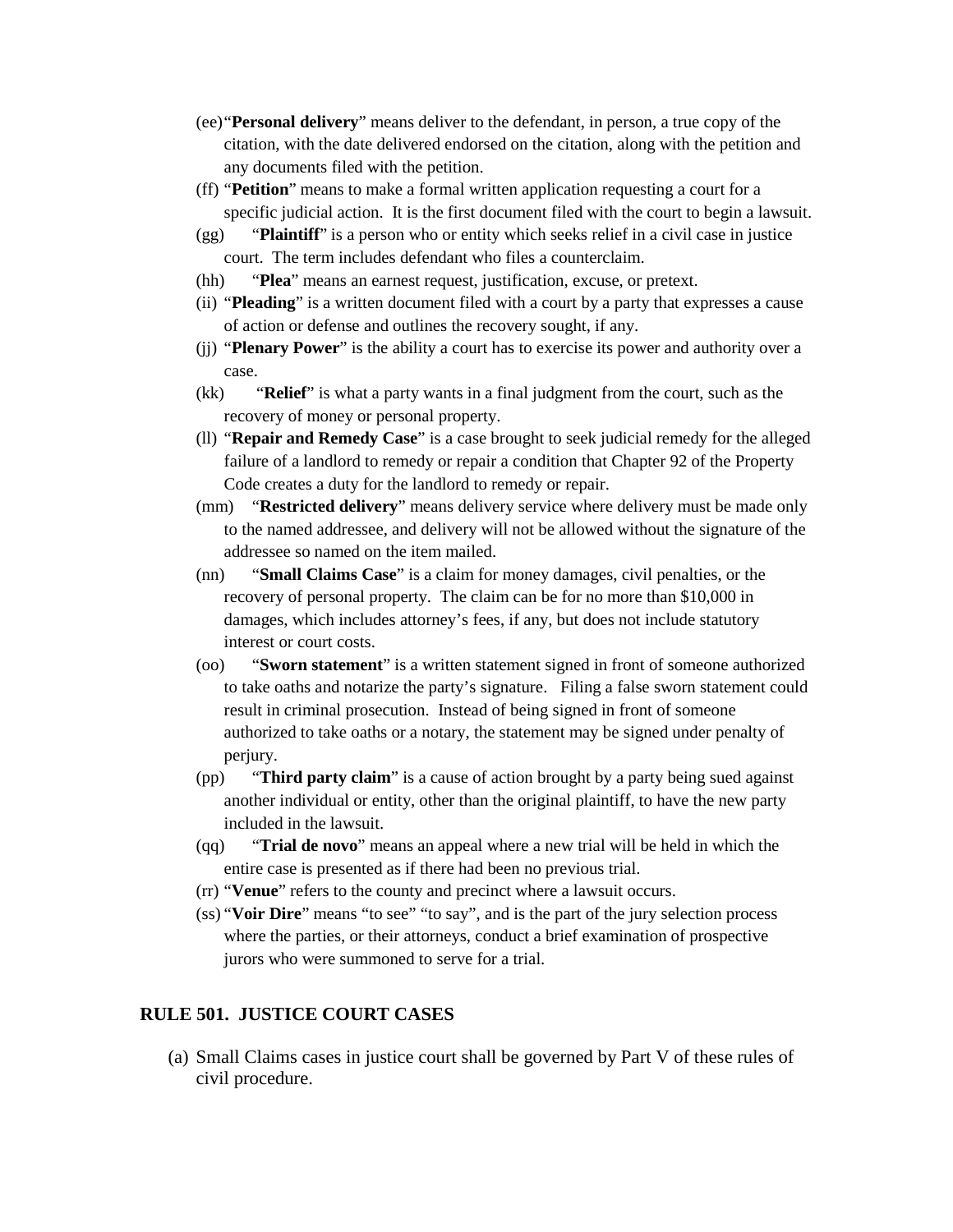- (b) Debt Claim cases in justice court shall be governed by SECTION 8*,* and also by Part V of these rules of civil procedure. To the extent of any conflict between Part V and SECTION 8, SECTION 8 shall apply.
- (c) Repair and Remedy cases in justice court shall be governed by SECTION 9, and also by Part V of these rules of civil procedure. To the extent of any conflict between Part V and SECTION 9, SECTION 9 shall apply.
- (d) Eviction cases in justice court shall be governed by SECTION 10, and also by Part V of these rules of civil procedure. To the extent of any conflict between Part V and SECTION 10, SECTION 10 shall apply.

## **RULE 502. APPLICATION OF RULES IN JUSTICE COURT**

Civil cases in the justice courts shall be conducted in accordance with the rules listed in Rule 501 of the Texas Rules of Civil Procedure. Any other rule in the Texas Rules of Civil Procedure shall not govern the justice courts except:

- (a) to the extent the judge hearing the case determines that a particular rule must be followed to ensure that the proceedings are fair to all parties; or,
- (b) where otherwise specifically provided by law or these rules.

Applicable rules of civil procedure shall be available for examination during the court's business hours.

### **RULE 503. COMPUTATION OF TIME AND TIMELY FILING**

In these rules days mean calendar days. The day of an act, event, or default shall not count for any purpose. If the last day of any specified time period falls on a Saturday, Sunday or legal holiday, the time period is extended until the next day that is not a Saturday, Sunday or legal holiday. If the last day of any specified time period falls on a day during which the court is closed before 5:00 PM, the time period is extended to the court's next business day. Any document required to be filed or served by a given date is considered timely filed or served if deposited in the U.S. mail on or before that date, and received within ten days of the due date. A legible postmark affixed by the United States Postal Service shall be prima facie evidence of the date of mailing.

The judge may, for good cause shown, extend any time period under these rules except those relating to new trial and appeal.

#### **RULE 504. RULES OF EVIDENCE**

The Texas Rules of Evidence do not apply to justice courts except to the extent the judge hearing the case determines that a particular rule must be followed to ensure that the proceedings are fair to all parties.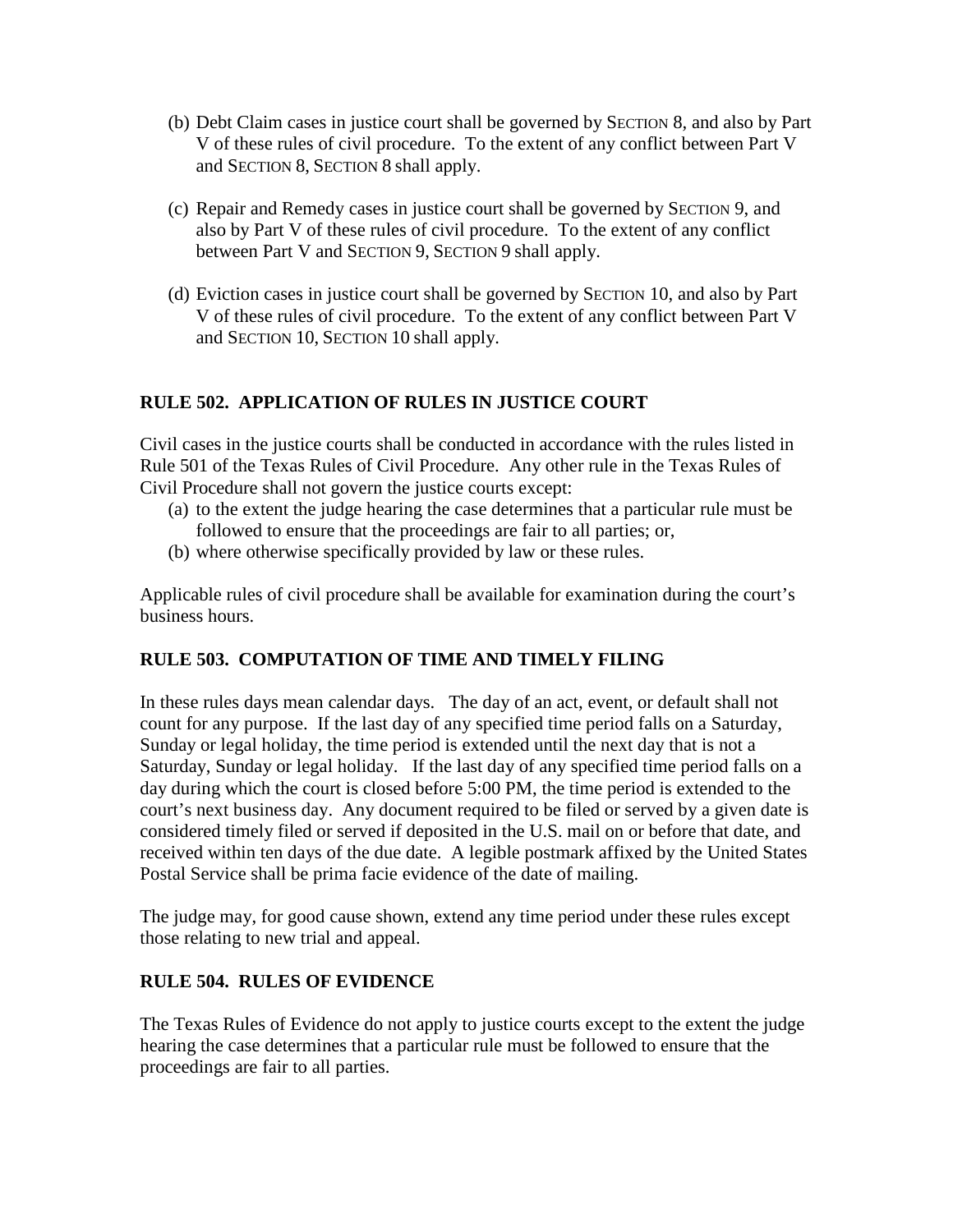## **RULE 505. DUTY OF THE JUDGE TO DEVELOP THE CASE**

The judge may develop the facts of the case, and for that purpose may question a witness or party and may summon any person or party to appear as a witness as the judge considers necessary to ensure a correct judgment and speedy disposition of the case.

### **RULE 506. EXCLUSION OF WITNESSES**

At the request of a party the court shall order witnesses excluded so that they cannot hear the testimony of other witnesses. Additionally, a court may issue such an order without any request. This rule does not authorize the exclusion of:

(1) a party who is a natural person or the spouse of such natural person;

(2) an officer or employee designated as a representative of a party who is not a natural person; or

(3) a person whose presence is shown by a party to be essential to the presentation of the party's cause.

## **RULE 506.1. SUBPOENAS**

A subpoena may be used by a party or the judge to command a person or entity to attend and give testimony at a hearing or trial. A subpoena may be issued by the clerk of the justice court or an attorney authorized to practice in the State of Texas, as an officer of the court. A person may not be required by subpoena to appear in a county that is more than 150 miles from where the person resides or is served.

Every subpoena must be issued in the name of the "State of Texas" and must:

- (a) state the style of the suit and its cause number;
- (b) state the court in which the suit is pending;
- (c) state the date on which the subpoena is issued;
- (d) identify the person to whom the subpoena is directed;
- (e) state the time, place, and nature of the action required by the person to whom the subpoena is directed;
- (f) identify the party at whose instance the subpoena is issued, and the party's attorney

of record, if any;

- (g) state that "Failure by any person without adequate excuse to obey a subpoena served upon that person may be deemed a contempt of court from which the subpoena is issued and may be punished by fine or confinement, or both"; and
- (h) be signed by the person issuing the subpoena.

A subpoena may be served at any place within the State of Texas by any sheriff or constable of the State of Texas, or any person who is not a party and is 18 years of age or older. A subpoena must be served by delivering a copy to the witness and tendering to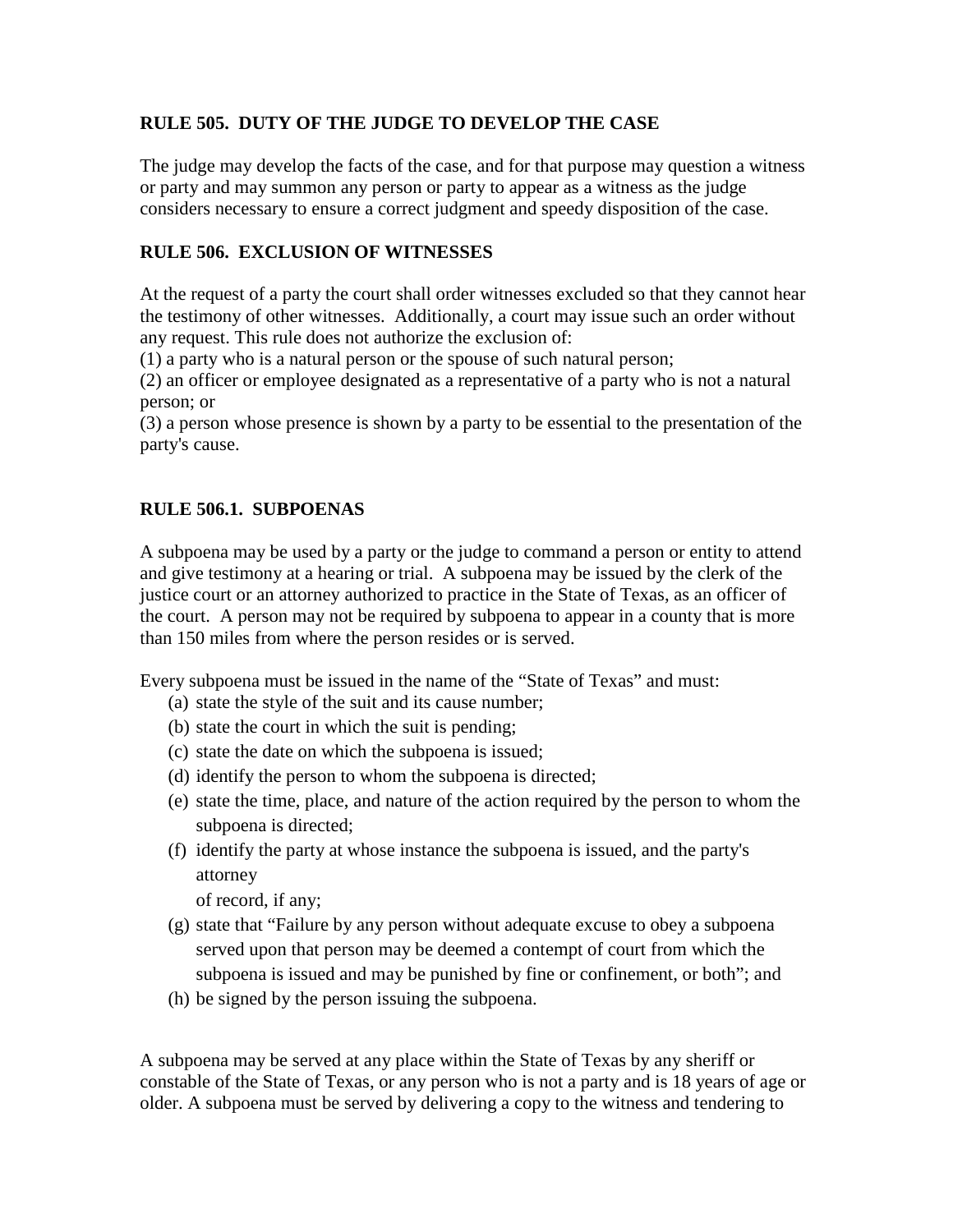that person any fees required by law. If the witness is a party and is represented by an attorney of record in the proceeding, the subpoena may be served on the witness's attorney of record.

A person commanded by subpoena to appear and give testimony must remain at the hearing or trial from day to day until discharged by the court or by the party summoning the witness.If a subpoena commanding testimony is directed to a corporation, partnership, association, governmental agency, or other organization, and the matters on which examination is requested are described with reasonable particularity, the organization must designate one or more persons to testify on its behalf as to matters known or reasonably available to the organization.

A person commanded to attend and give testimony at a hearing or trial may object or move for a protective order before the court at or before the time and place specified for compliance. A party causing a subpoena to issue must take reasonable steps to avoid imposing undue burden or expense on the person served. In ruling on objections or motions for protection, the court must provide a person served with a subpoena an adequate time for compliance, protection from undue burden or expense. The court may impose reasonable conditions on compliance with a subpoena, including compensating the witness for undue hardship.

Failure by any person without adequate excuse to obey a subpoena served upon that person may be deemed a contempt of the court from which the subpoena is issued or a district court in the county in which the subpoena is served, and may be punished by fine or confinement, or both.

A fine may not be imposed, nor a person served with a subpoena attached, for failure to comply with a subpoena without proof by affidavit of the party requesting the subpoena or the party's attorney of record that all fees due the witness by law were paid or tendered. Proof of service must be made by filing either:

- (1) the witness's signed written memorandum attached to the subpoena showing that the witness accepted the subpoena; or
- (2) a statement by the person who made the service stating the date, time, and manner of service, and the name of the person served.

### **RULE 507. PRETRIAL DISCOVERY**

Any requests for pretrial discovery must be presented to the court by written motion before being served on the other party. The discovery request shall not be served upon the other party until the judge issues a signed order approving the discovery request. The court shall permit such pretrial discovery that the judge considers reasonable and necessary for preparation for trial, and may completely control the scope and timing of discovery. Failure to comply with the judge's order can result in sanctions, including sanctions that may prove fatal to a party's claim.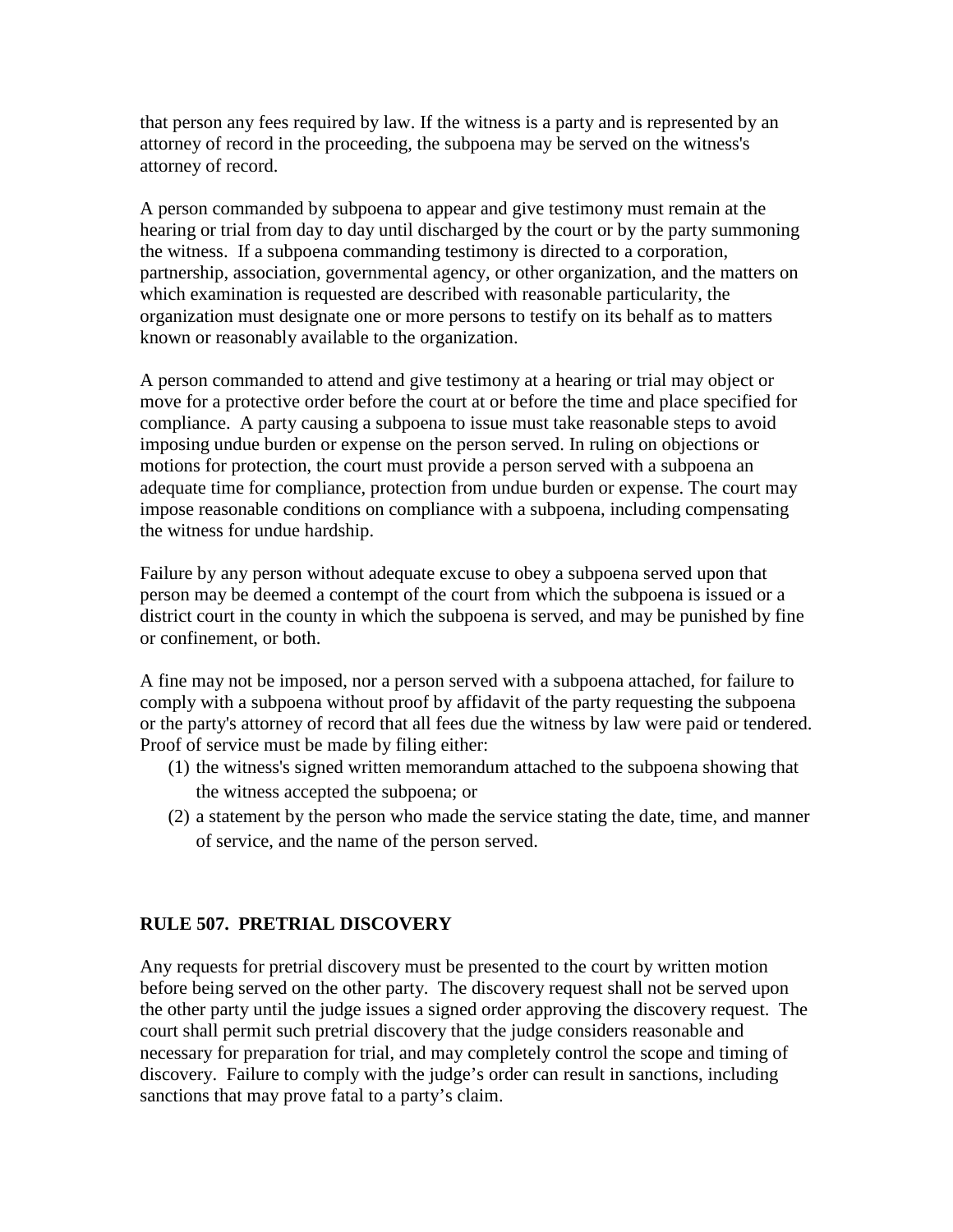#### **RULE 507.1. POST-JUDGMENT DISCOVERY**

Post-judgment discovery need not be filed with the court. The party requesting discovery must give the responding party at least 30 days to respond to a post-judgment discovery request. The responding party may file a written objection with the court within 30 days of receiving the request. If an objection is filed, the judge must hold a hearing to determine if the request is valid. If the objection is denied, the judge must order the party to respond to the request. If the objection is upheld, the judge may reform the request or dismiss it entirely.

#### **SECTION 2. INSTITUTION OF SUIT**

#### **RULE 508. PLEADINGS AND MOTIONS**

Except for oral motions during trial, or when all parties are present, all pleadings and motions must be written and signed by the party or its attorney, and an exact copy must be sent to all other parties to the suit by the party filing the motion or pleading as provided by Rule 515.

#### **RULE 509. PETITION**

- (a) *Contents of Petition.* To initiate a suit, a petition must be filed with the court. A petition must contain:
	- (1) the name, address, telephone number, and fax number, if any, of the plaintiff;
	- (2) the name, address, and telephone number, if known, of the defendant;
	- (3) the amount of money, if any, the plaintiff seeks;
	- (4) a description and claimed value of any personal property the plaintiff seeks;
	- (5) the basis for the plaintiff's claim against the defendant; and
	- (6) any email contact information where the plaintiff consents to accept service of the answer and any other motions or pleadings. A party is not required to accept service by email.
- (b) *Fees and Statement of Inability to Pay.* On filing the petition, the plaintiff must pay the appropriate filing fee and service fees, if any, with the court. A plaintiff who is unable to pay the fees must file a sworn statement that it is unable to do so.
	- (1) *Contents of the Statement of Inability to Pay*. The statement must contain complete information as to the party's identity, nature and amount of governmental entitlement income, nature and amount of employment income, other income, (interest, dividends, et.), spouse's income if available to the party, property owned (other than homestead), cash or checking account, dependents, debts, and monthly expenses.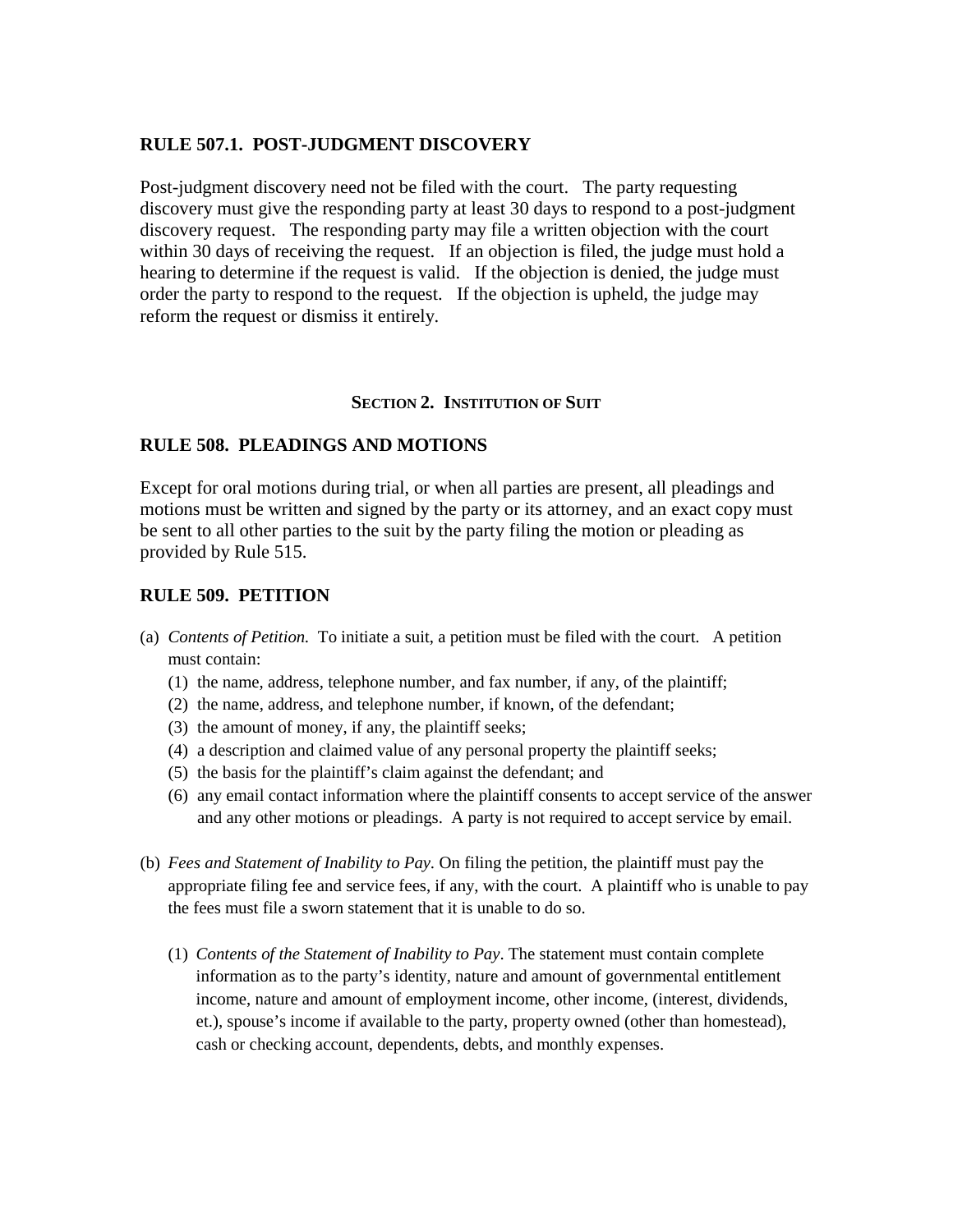The statement must contain the following: "I am unable to pay court costs. I verify that the statements made in this statement are true and correct." The statement shall be sworn before a notary public or other officer authorized to administer oaths or signed under penalty of perjury. If the party is represented by an attorney on a contingent fee basis, due to the party's indigency, the attorney may file a statement to that effect to assist the court in understanding the financial condition of the party.

- (2) *IOLTA Certificate*. If the party is represented by an attorney who is providing free legal services because of the party's indigency, without contingency, and the attorney is providing services either directly or by referral from a program funded by the Interest on Lawyers Trust Accounts (IOLTA) program, the attorney may file an IOLTA certificate confirming that the IOLTA funded program screened the party for income eligibility under the IOLTA income guidelines. A party's statement of inability to pay accompanied by an attorney's IOLTA certificate may not be contested.
- (3) *Contest.* The defendant may file a contest of the statement of inability to pay at any time within 20 days after the day the defendant's answer is due. If contested, the judge must hold a hearing to determine the plaintiff's ability to pay. The court may, regardless of whether the defendant contests the statement, examine the statement and conduct a hearing to determine the plaintiff's ability to pay. If the court finds the plaintiff is able to afford the fees, the plaintiff must pay the fees in the time specified by the court or the case will be dismissed without prejudice.

#### **RULE 510. VENUE**

Comprehensive laws regarding where a lawsuit may be brought may be found in Chapter 15, Subchapter E of the Texas Civil Practice and Remedies Code, which is available online at www.*therules.com* and also is available for examination during the court's business hours.

Generally, a defendant in a small claims case or debt claim case is entitled to be sued in one of the following venues:

- (a) In the county and precinct where the defendant resides;
- (b) In the county and precinct where the incident, or the majority of incidents, that gave rise to the cause of action occurred;
- (c) In the county and precinct where the contract or agreement, if any, that gave rise to the cause of action was to be performed; or
- (d) In the county and precinct where the property is located, in a suit to recover personal property.

If the defendant is a non-resident of Texas, or if defendant's residence is unknown, the plaintiff may file the suit in the county and precinct where the plaintiff resides.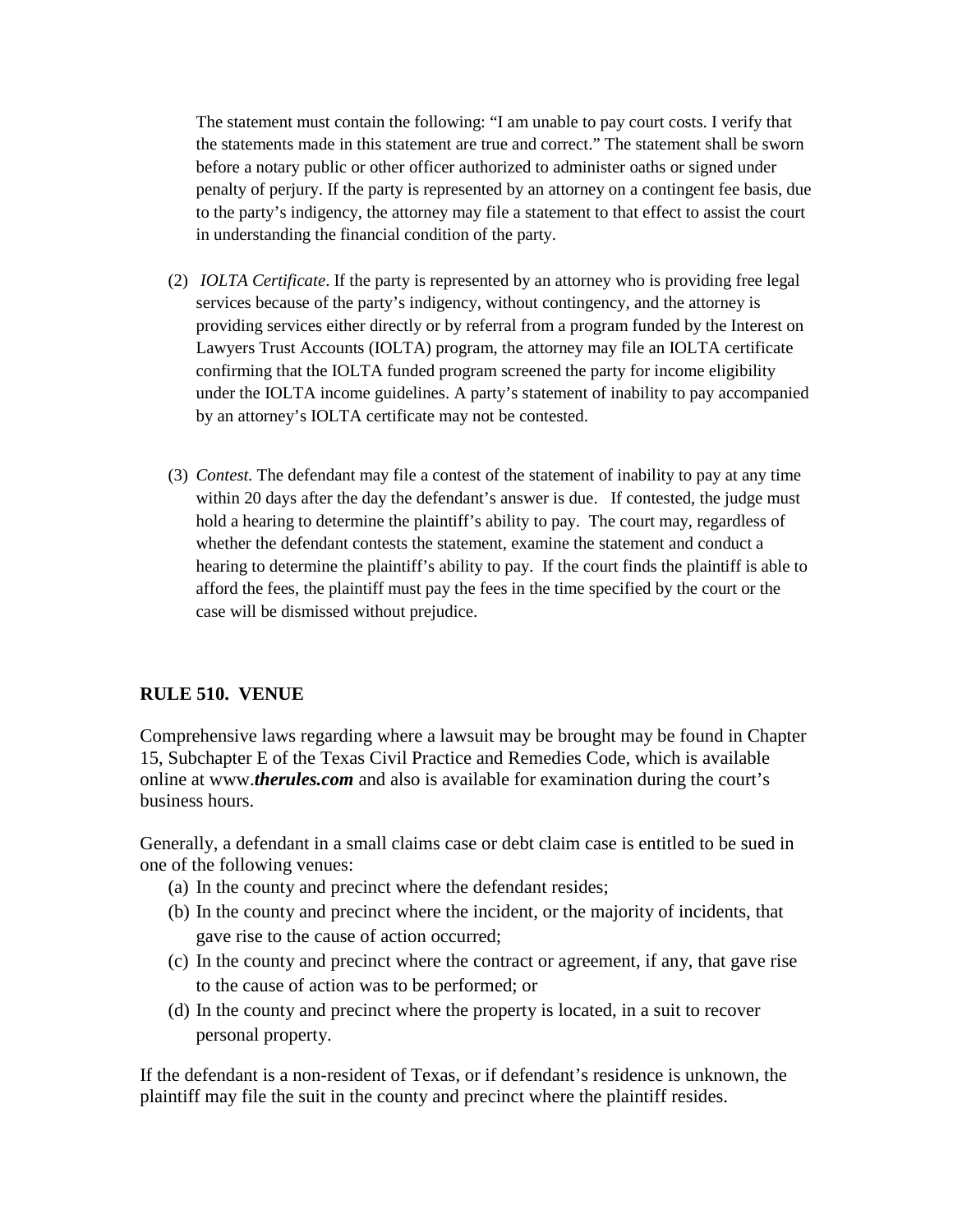If a plaintiff files suit in an improper venue, the defendant may file a Motion to Transfer Venue under Rule 522. If the case is transferred, the plaintiff is responsible for the filing fees in the new court and is not entitled to a refund of any fees already paid.

#### **RULE 522. MOTION TO TRANSFER VENUE**

- (a) *Motion.* If a defendant wishes to challenge the venue the plaintiff selected, the defendant may file a motion to transfer venue. This motion must be filed no later than the  $20<sup>th</sup>$  day after the day the defendant's answer is filed under Rule 516, and must contain a sworn statement that the venue chosen by the plaintiff is improper. The motion must also contain a specific county and precinct of proper venue to which transfer is sought. If the defendant fails to do so, the court must inform the defendant of the defect and allow the defendant 10 days to cure the defect. If the defendant fails to correct the defect, the motion will be denied, and the case will proceed in the county and precinct where it was originally filed.
- (b) *Hearing.*
	- (1) *Procedure*.

(A) *Judge to Set Hearing*. In response to a motion to transfer venue, the judge shall set a hearing at which the motion will be considered.

(B) *Response*. A plaintiff may file a response to a defendant's motion to transfer venue.

(C) *Evidence and Argument*. The parties may present evidence and make legal arguments at the hearing. The defendant presents evidence and argument first. A witness may testify at a hearing, either in person or, with permission of the court, by means of telephone or an electronic communication system. Written documents offered by the parties may also be considered by the judge at the hearing

(2) *Judge's Decision*. The judge must either grant or deny the motion to transfer venue. If the motion is granted, the judge must sign an order designating the court to which the case will be transferred. If the motion is denied, the case will be heard in the court in which the plaintiff initially filed suit.

(3) *Further Consideration of Judge's Ruling*.

(A) *Motions for Rehearing*. Motions for rehearing of the judge's ruling on venue are not permitted.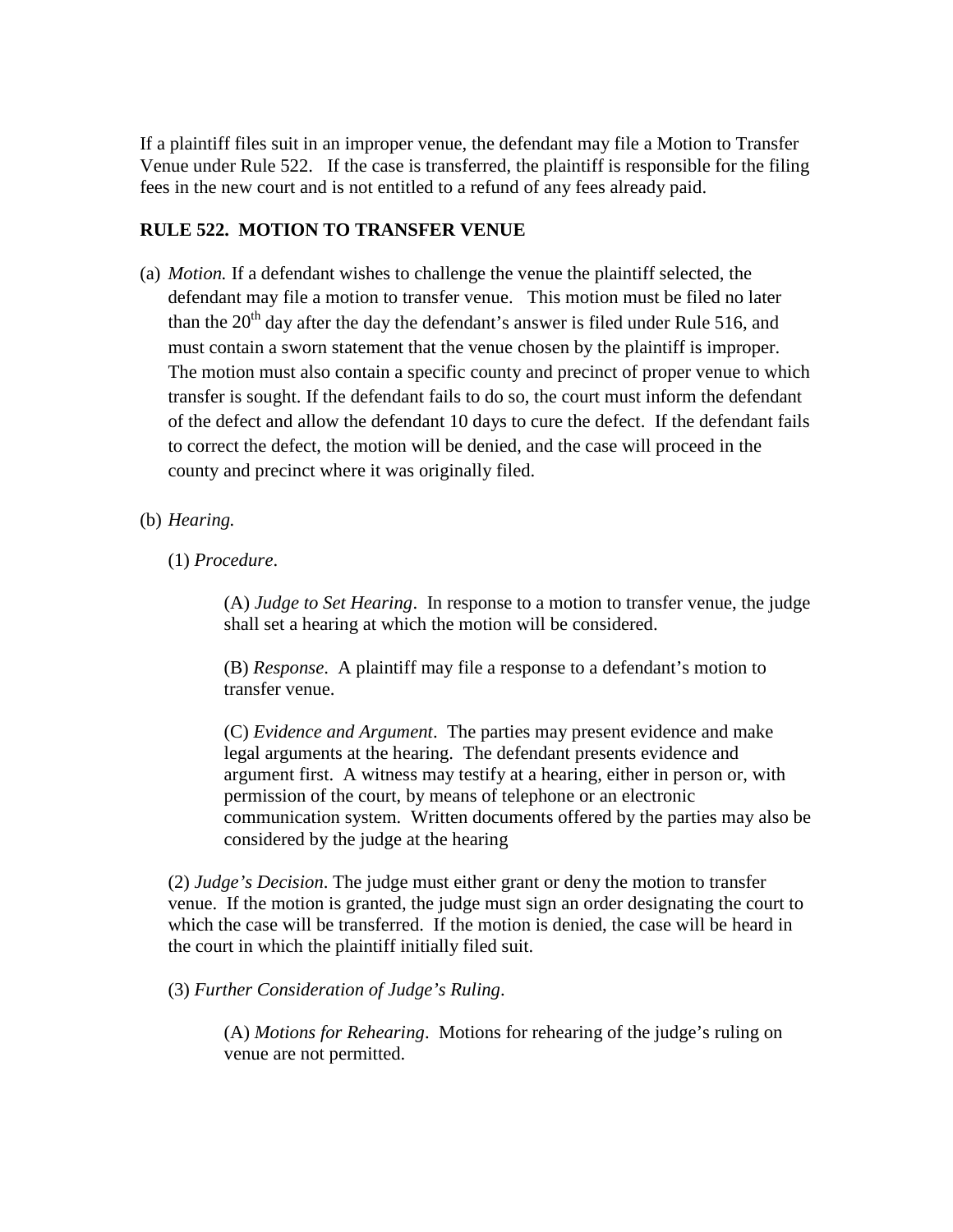(B) *Appeal*. No interlocutory appeal of the judge's ruling on venue is permitted.

(4) *Time for Trial of the Case*. No trial shall be held until at least the  $15<sup>th</sup>$  day after the judge's ruling on the motion to transfer venue.

(c) *Order.* If the motion to transfer venue is granted, the court must issue an order of transfer stating the reason for the transfer and the name of the court to which the transfer is made. When such an order of transfer is made, the judge who issued the order must immediately make out a true and correct transcript of all the entries made on the docket in the cause, certify the transcript, and send the transcript, with a certified copy of the bill of costs and the original papers in the cause, to the court in the precinct to which the case has been transferred. The court receiving the case must then notify the plaintiff that the case has been received and that the plaintiff has 10 days after receiving the notice to pay the filing fee in the new court, or file a sworn statement of inability to pay, as described in Rule 509. Failure to do so will result in the case being dismissed without prejudice.

### **RULE 523. FAIR TRIAL VENUE CHANGE**

If a party believes they cannot get a fair trial in a specific precinct or before a specific judge, they may file a sworn statement stating such, and specifying if they are requesting a change of location or a change of judge. This statement must be filed no less than seven days before trial, unless the sworn statement shows good cause why it was not so filed. If the party seeks a change in presiding judge, the judge shall exchange benches with another qualified justice of the peace, or if no judge is available to exchange benches, the county judge shall appoint a visiting judge to hear the case. If the party seeks a change in location, the case shall be transferred to any other precinct in the county requested by the defendant. If no specific precinct is requested, it shall be transferred to the nearest justice court in the county. If there is only one justice of the peace precinct in the county, then the judge shall exchange benches with another qualified justice of the peace, or if no judge is available to exchange benches, the county judge shall appoint a visiting judge to hear the case. In cases where exclusive jurisdiction is within a specific precinct, as in Eviction Cases, the only remedy available is a change in presiding judge.

A party may apply for relief under this rule only one time in any given lawsuit.

### **RULE 524. CHANGE OF VENUE BY CONSENT**

The venue shall also be changed to the court of any other justice of the peace of the county, or any other county, upon the written consent of all parties or their attorneys, filed with the court.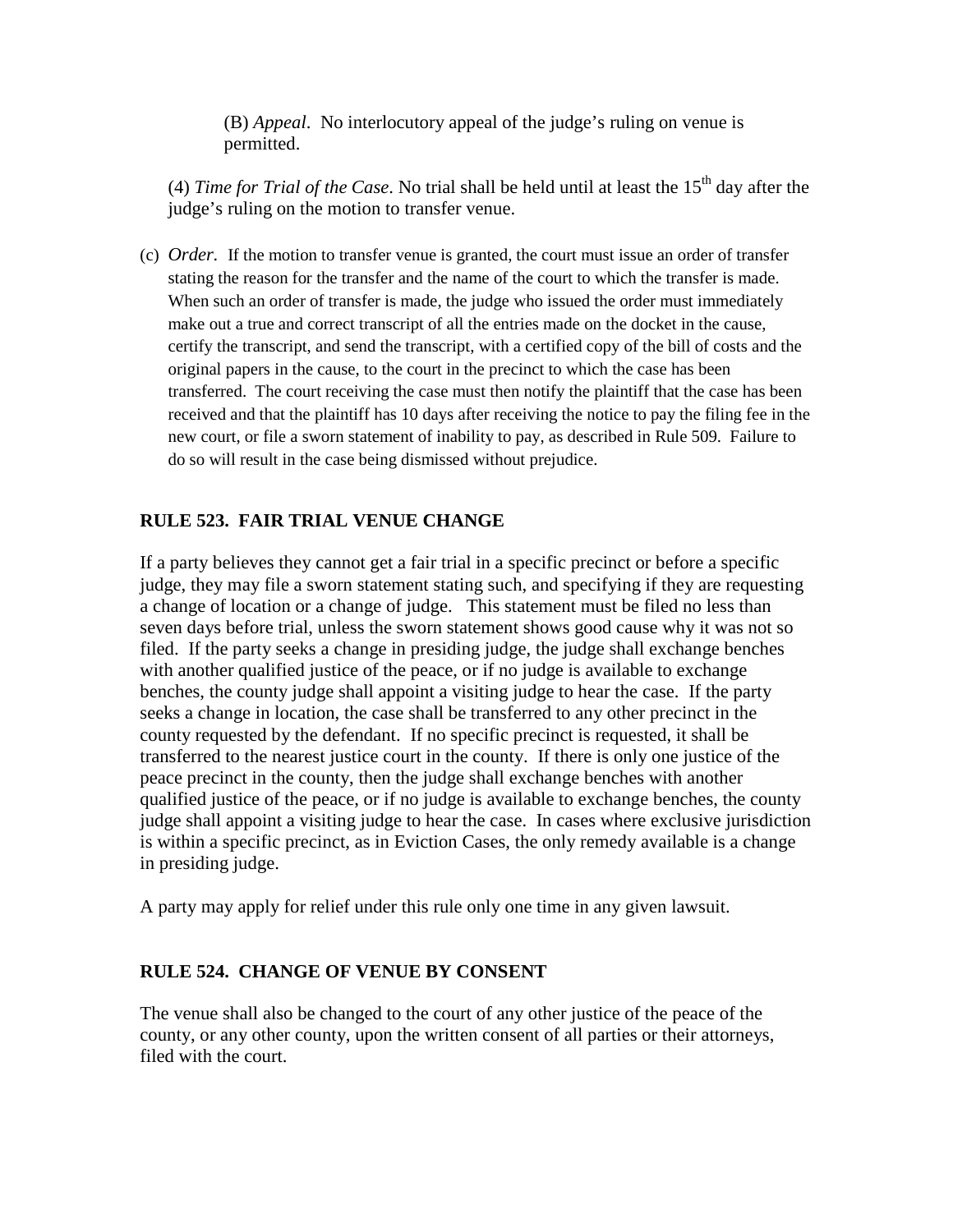#### **RULE 511. ISSUANCE AND FORM OF CITATION**

(a) *Issuance***.** When a petition is filed with a justice court to initiate a suit, the clerk must promptly issue a citation and deliver the citation as directed by the requesting party. The party filing the petition is responsible for obtaining service on the defendant of the citation and a copy of the petition with any documents filed with the petition. Upon request, separate or additional citations must be issued by the clerk. The clerk must retain a copy of the citation in the court's file.

- (c) *Form***.** The citation must:
	- (1) be styled "The State of Texas";
	- (2) be signed by the clerk under seal of court or by the judge;
	- (3) contain the name and location of the court;
	- (4) show the date of filing of the petition;
	- (5) show the date of issuance of the citation;
	- (6) show the file number and names of parties;
	- (7) state the plaintiff's cause of action and relief sought;
	- (8) be directed to the defendant;
	- (9) show the name and address of attorney for plaintiff, or if the plaintiff does not have an attorney, the address of plaintiff;
	- (10) contain the time within which the defendant is required to file a written answer with the court issuing citation;
	- (11) contain the address of the court; and
	- (12) must notify defendant that if the defendant fails to file an answer, judgment by default may be rendered for the relief demanded in the petition.

(c) *Notice*. The citation shall include the following notice to the defendant: "*You have been sued. You may employ an attorney to help you in defending against this lawsuit. But you are not required to employ an attorney. You or your attorney must file an answer with the court. Generally, your answer is due by the end of the 14th day after the day you were served with these papers. If the 14th day is a Saturday, Sunday, or legal holiday, your answer is due by the end of the first day following the 14th day that is not a Saturday, Sunday, or legal holiday. Do not ignore these papers. If you do not file an answer by the due date, a default judgment may be taken against you. For further guidance, consult Rules of Civil Procedure 500-575, which are available online at [www.therules.com](http://www.therules.com/) and also at the court listed on this citation*." *If a statement of inability to pay has been filed by the plaintiff in this suit, you may have the right to contest that statement.*

(d) **Copies.** The party filing the petition shall provide enough copies to be served on each defendant. If they fail to do so, the clerk may make copies and charge the plaintiff the allowable copying cost.

#### **RULE 512. SERVICE**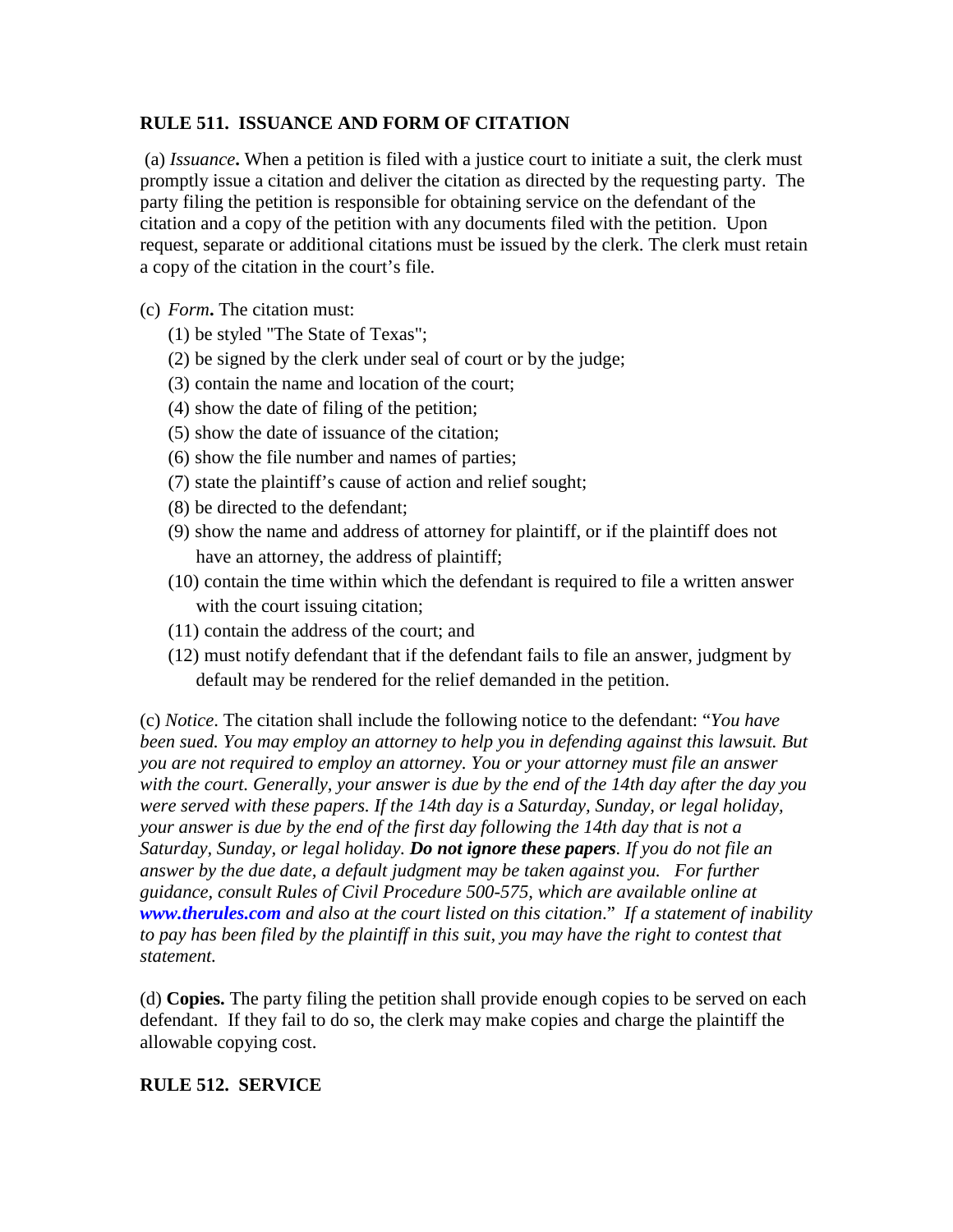The plaintiff is responsible for ensuring that the defendant is served with the citation, the petition and all documents filed with the petition. However, the plaintiff, or any other person with an interest in the case, **MAY NOT** directly serve the papers on the defendant. Instead, a plaintiff may have a defendant served with the citation by any of the following methods:

- (a) Request the sheriff or constable to serve the defendant with the citation, the petition and all documents filed with the petition via personal delivery. The plaintiff must pay the service fee or provide a sworn statement that they are unable to pay it and why they are unable to.
- (b) Request the court, sheriff or constable to serve the defendant with the citation, the petition and all documents filed with the petition via registered mail or certified mail, return receipt requested, restricted delivery requested. The plaintiff must pay a service fee that may not be higher than is necessary to pay the expenses of providing the services.
- (c) Employ a certified private process server to serve the defendant with the citation, the petition and all documents filed with the petition via personal delivery, registered mail, or certified mail, return receipt requested, restricted delivery requested.
- (d) File a written request with the court to allow any other uninterested party who is at least 18 years of age to serve the defendant with the citation, the petition and all documents filed with the petition via personal delivery, registered mail, or certified mail, return receipt requested, restricted delivery requested. If the court approves the request, the uninterested party may serve the defendant in any of the above listed methods.

If the method utilized is through registered mail or certified mail, return receipt requested, the defendant's signature must be present acknowledging receipt in order for the service to be valid. Additionally, a return of service must be completed as provided by Rule 575.

### **RULE 513. ALTERNATIVE SERVICE**

If the methods under Rule 512 are insufficient to effect service on the defendant, the plaintiff, or the constable, sheriff, or certified process server if utilized, may make a request for alternative service. This request must include a sworn statement detailing the methods attempted under Rule 512. The request shall be that the citation, petition and documents filed with the petition be: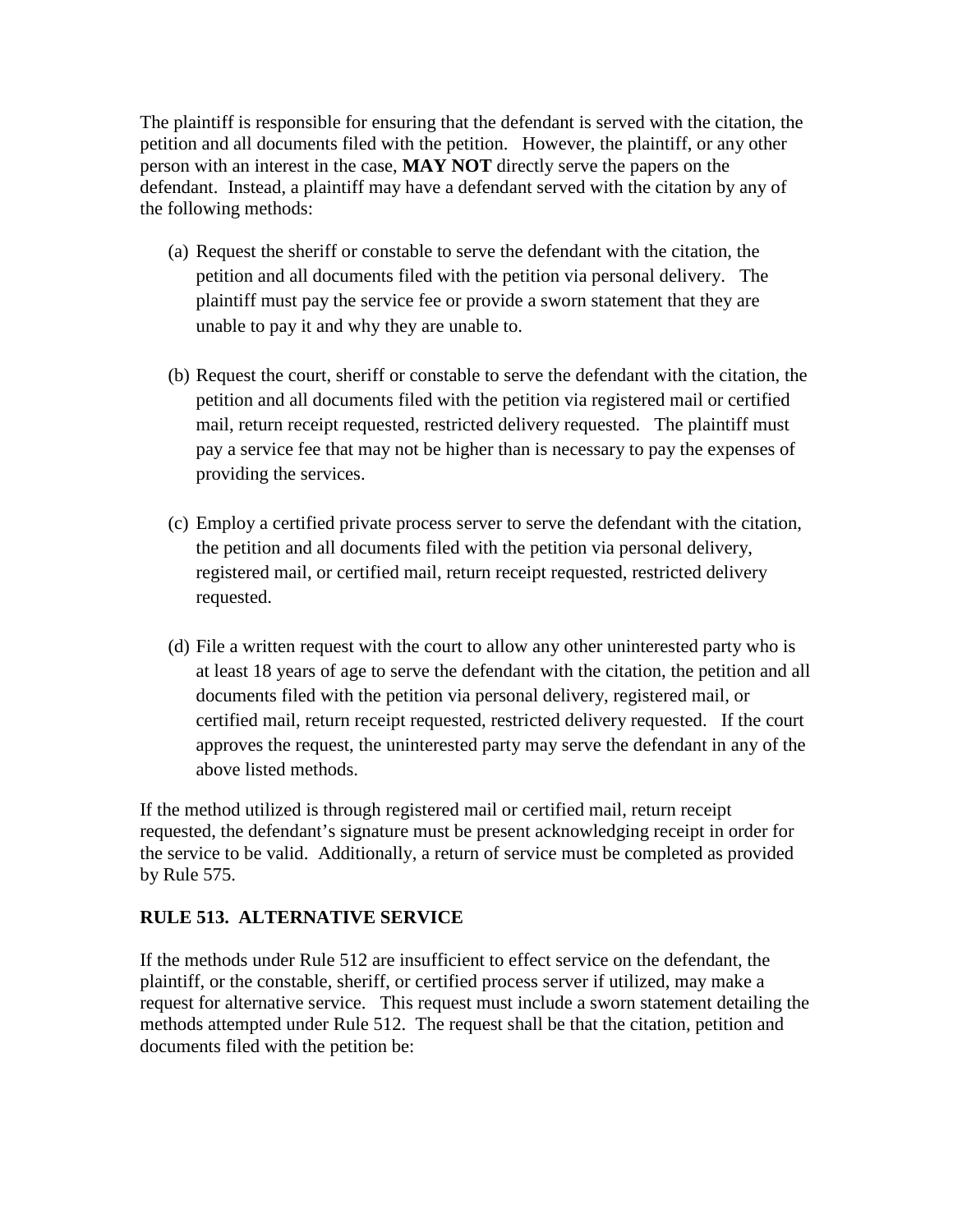- (a) mailed first class mail to the defendant, and also left at the defendant's residence or other place where the defendant can probably be found with any person found there who is at least 16 years of age, or
- (b) mailed first class mail to the defendant, and also served by any other method that the movant feels is reasonably likely to provide the defendant with notice of the suit.

The judge shall determine if the method requested is reasonably likely to provide the defendant with notice of the suit, and if so, shall approve the service. If not, the requestor can request a different method.

## **RULE 514. SERVICE BY PUBLICATION**

In the event that service of citation by publication is necessary, the process is governed by Rules 109-117 of the Rules of Civil Procedure.

### **RULE 515. SERVICE OF PAPERS OTHER THAN CITATION**

Every notice required by these rules, and every pleading, plea, motion, or other form of request required to be served under these rules of civil procedure, other than the citation, may be served by a party to the suit, an attorney of record, a sheriff or constable, or by any other person competent to testify and may be served by:

- (a) delivering a copy to the party to be served, or the party's duly authorized agent or attorney of record, as the case may be, in person or by agent;
- (b) courier receipted delivery or by certified or registered mail, to the party's last known address. Service by certified or registered mail will be complete when the document is properly addressed and deposited in the United States mail, postage prepaid;
- (c) fax to the recipient's current fax number. Service by fax after 5:00 p.m. local time of the recipient will be deemed to have been served on the following day;
- (d) sending an email message to an email address expressly provided by the receiving party, if the party has consented to email service. Service by email after 5:00 p.m. local time of the recipient will be deemed to have been served on the following day; or,
- (e) by such other manner as the court in its discretion may direct.

If service is effectuated by mail, three days will be added to the length of time a party has to respond to the document.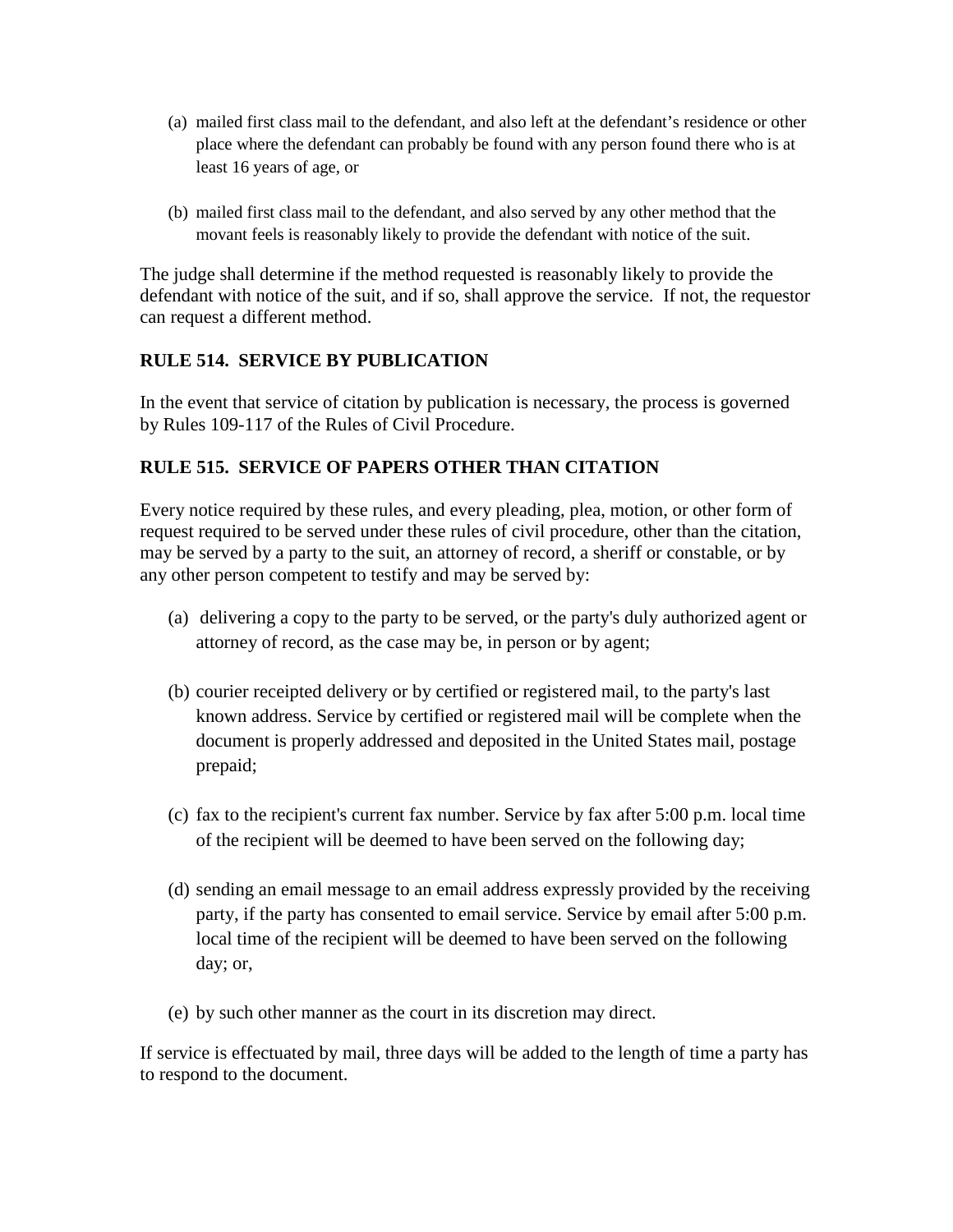The party or its attorney of record must state in writing on all documents filed a signed statement describing the manner in which the document was served on the other party or parties and the date of service. A certificate by a party or its attorney of record, or the return of the officer, or the sworn statement of any other person showing service of a notice will be proof of service.

However, a party may offer evidence or testimony that the notice or instrument was not received, or, if service was by mail, that it was not received within three days from the date of mailing, and upon so finding, the court may extend the time for taking the action required of such party or grant such other relief as it deems just.

## **RULE 516. ANSWER FILED**

(a) A defendant must file an answer to a lawsuit with the court and must also serve a copy of the answer on the plaintiff as provided by Rule 515. Generally, the defendant's answer is due by the end of the 14th day after the day the defendant was served with the citation and petition. If the 14th day is a Saturday, Sunday, or legal holiday, the defendant's answer is due by the end of the first day following the 14th day that is not a Saturday, Sunday, or legal holiday. Also, if the court closes before 5:00 PM on the day the answer is due under this rule, the answer is due on the next business day.

(b) *When the Defendant is Served by Publication*. A defendant served by publication must file an answer to a lawsuit with the court and must also serve a copy of the answer on the plaintiff as provided by Rule 515. Generally, the defendant's answer is due by the end of the 42nd day after the day the citation was first published. If the 42nd day is a Saturday, Sunday, or legal holiday, the defendant's answer is due by the end of the first day following the 42nd day that is not a Saturday, Sunday, or legal holiday. Also, if the court closes before 5:00 PM on the day the answer is due under this rule, the answer is due on the next business day.

## **RULE 517. GENERAL DENIAL**

A general denial of the plaintiff's cause of action is sufficient to constitute an answer or appearance and does not bar the defendant from raising specific defenses at trial. The defendant's appearance must be noted on the court's docket.

### **RULE 518. COUNTERCLAIM**

A defendant who seeks relief from a plaintiff arising from the same transaction or occurrence that is the subject matter of the plaintiff's suit must file a counterclaim if the relief sought is within the jurisdiction of the justice court. The defendant may file a counterclaim if they seek any other relief from the plaintiff that is within the jurisdiction of the justice court. The counterclaim petition must follow the requirements of Rule 509, including the requirement of a filing fee or a sworn statement of inability to pay the fees to the court where the initial suit is pending. The court need not generate a citation for a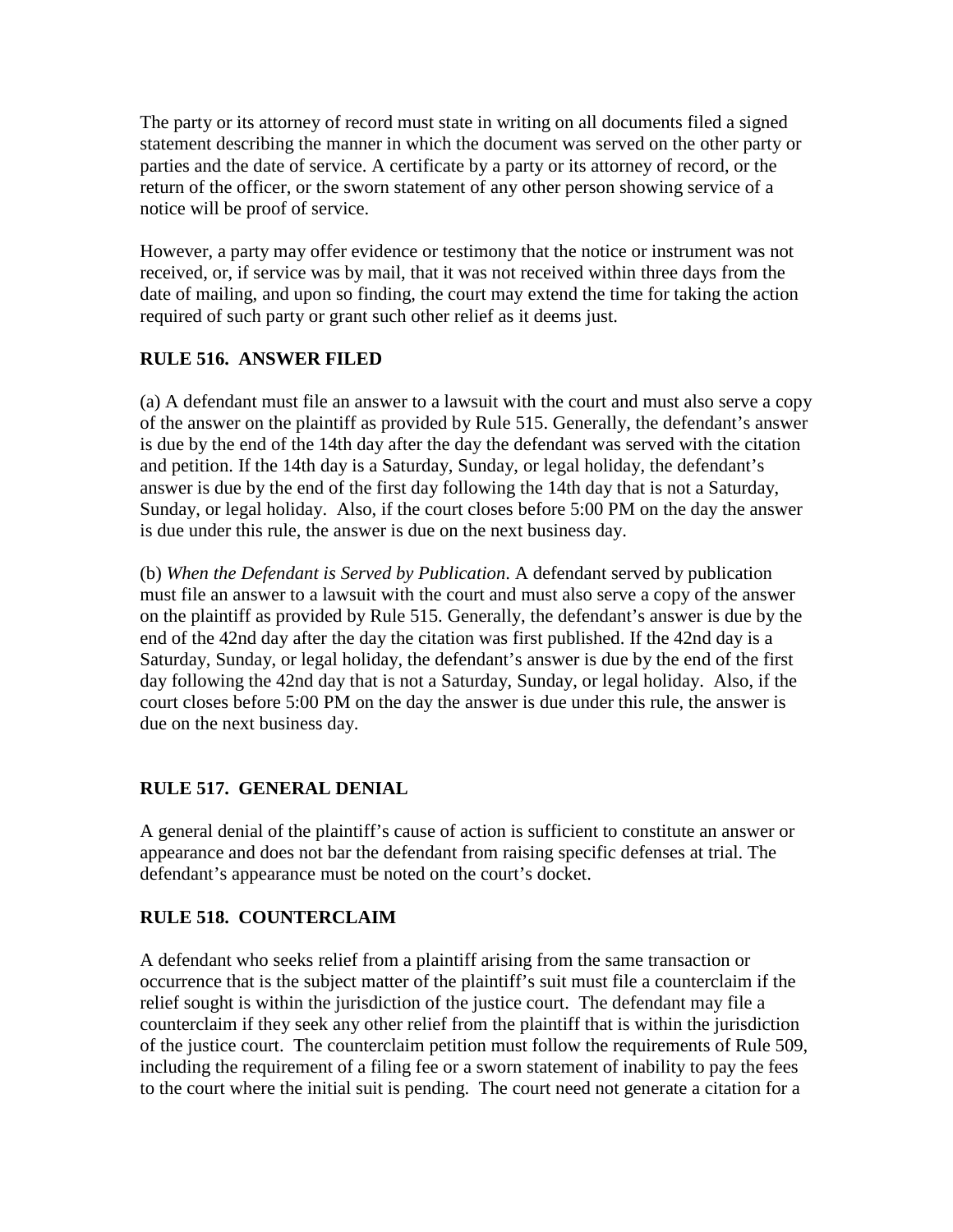counterclaim and no answer to the counterclaim need be filed. The defendant must serve a copy of the counterclaim on the plaintiff and all other parties as provided by Rule 515.

### **RULE 519. CROSS-CLAIM**

A plaintiff seeking relief against a co-plaintiff, or a defendant seeking relief against a codefendant may file a cross-claim. The filing party must include all information in its petition that is required under Rule 509, and it must pay a filing fee or provide a sworn statement of inability to pay the fees to the court where the initial suit is pending. A citation must be issued and served as provided by Rule 512 on any party that has not yet filed a petition or an answer, as appropriate. A citation is not necessary if the party filed against has filed a petition or an answer, but the filing party must serve the cross-claim as provided by Rule 515.

# **RULE 520. THIRD-PARTY CLAIM**

A defendant seeking to bring another party into a suit who may be liable for all or part of the plaintiff's claim against the defendant may file a petition as provided in Rule 509, and must pay a filing fee or provide a sworn statement of inability to pay the fees. A citation must be issued and served as provided by Rule 512.

## **RULE 521. INSUFFICIENT PLEADINGS**

Any party may file a motion with the court asking that another party be required to clarify a pleading. The court shall determine if the pleading is sufficient to place all parties on notice of the issues in the lawsuit, and may hold a hearing to make that determination. If it is insufficient, the court shall order the party to amend the pleading, and shall set a date by which the party shall make the needed corrections. If the party fails to make the required corrections, its pleading may be dismissed.

### **SECTION 3. TRIAL**

## **RULE 525. IF DEFENDANT FAILS TO ANSWER**

If the defendant fails to file an answer by the due date listed in Rule 516, the judge must ensure that service was proper, and may hold a hearing for this purpose. If it is determined that proper service did occur, the judge must proceed in the following manner:

(a) If the plaintiff's claim is based on a written instrument executed and signed by both parties, and a copy of this instrument has been filed with the court and served on the defendant, along with a sworn statement from the plaintiff that this is a true and accurate copy of the instrument and the relief sought is owed, and all payments, offsets or credits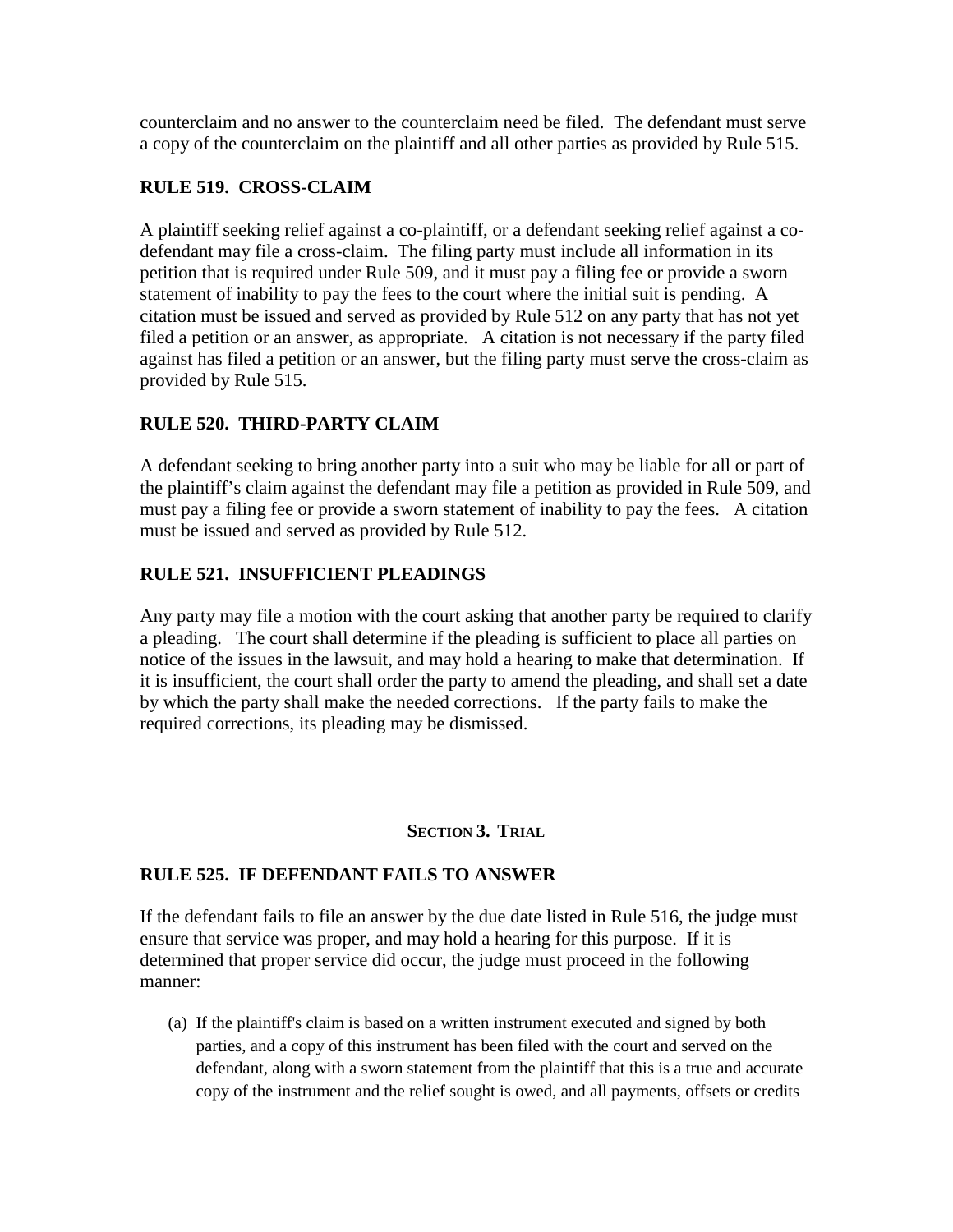due to the defendant have been accounted for, the judge shall proceed to render judgment for the plaintiff in the requested amount, without necessity of a hearing. The plaintiff's attorney may also submit affidavits supporting an award of reasonable and necessary attorney's fees, if they are so entitled, and the court may also award those fees.

- (b) If the suit is a Debt Claim case that is filed with all required documentation, as provided in Rule 578, the judge shall proceed to render judgment for the plaintiff in the requested amount, without necessity of a hearing. The plaintiff's attorney may also submit affidavits supporting an award of reasonable and necessary attorney's fees, if they are so entitled, and the court may also award those fees.
- (c) In situations other than those described in (a) and (b) above, the plaintiff must request, orally or in writing, a default judgment hearing if it seeks the entry of a default judgment against the defendant. If the defendant files a written answer with the court before the default judgment is granted, the default judgment may not be awarded. If the defendant does not answer, the plaintiff must appear at the default judgment hearing and provide evidence of its damages. If the plaintiff proves its damages, the judge shall render judgment for the plaintiff in the amount proven. If the plaintiff is unable to prove its damages, the judge shall render judgment in favor of the defendant. With the permission of the court, a party may appear at a hearing by means of telephone or an electronic communication system.

#### **RULE 526. SUMMARY DISPOSITION**

- (a) *Motion.* A party may file a motion with the court requesting judgment in its favor without a need for trial. A plaintiff's motion for summary disposition should state that there is no genuine dispute of any material fact in the case, and that it is therefore entitled to judgment as a matter of law. A defendant's motion for summary disposition should state that the plaintiff has no evidence of one or more essential elements of its claim against the defendant.
- (b) *Hearing.* If a summary disposition motion is filed, the judge must hold a hearing, unless all parties waive the hearing in writing. Parties may respond to the motion orally at the hearing, unless the court orders them in writing to reduce their responses to writing, which may or may not be sworn, at the discretion of the court.
- (c) *Order.* The court may enter judgment after the hearing as to an entire claim, or parts of a claim, as the evidence requires. The court should deny the motion if any material factual dispute exists.

#### **RULE 527. SETTING**

After the defendant answers, the case will be set on a pretrial docket or a trial docket at the discretion of the judge. The date, time, and place of this setting must be sent to all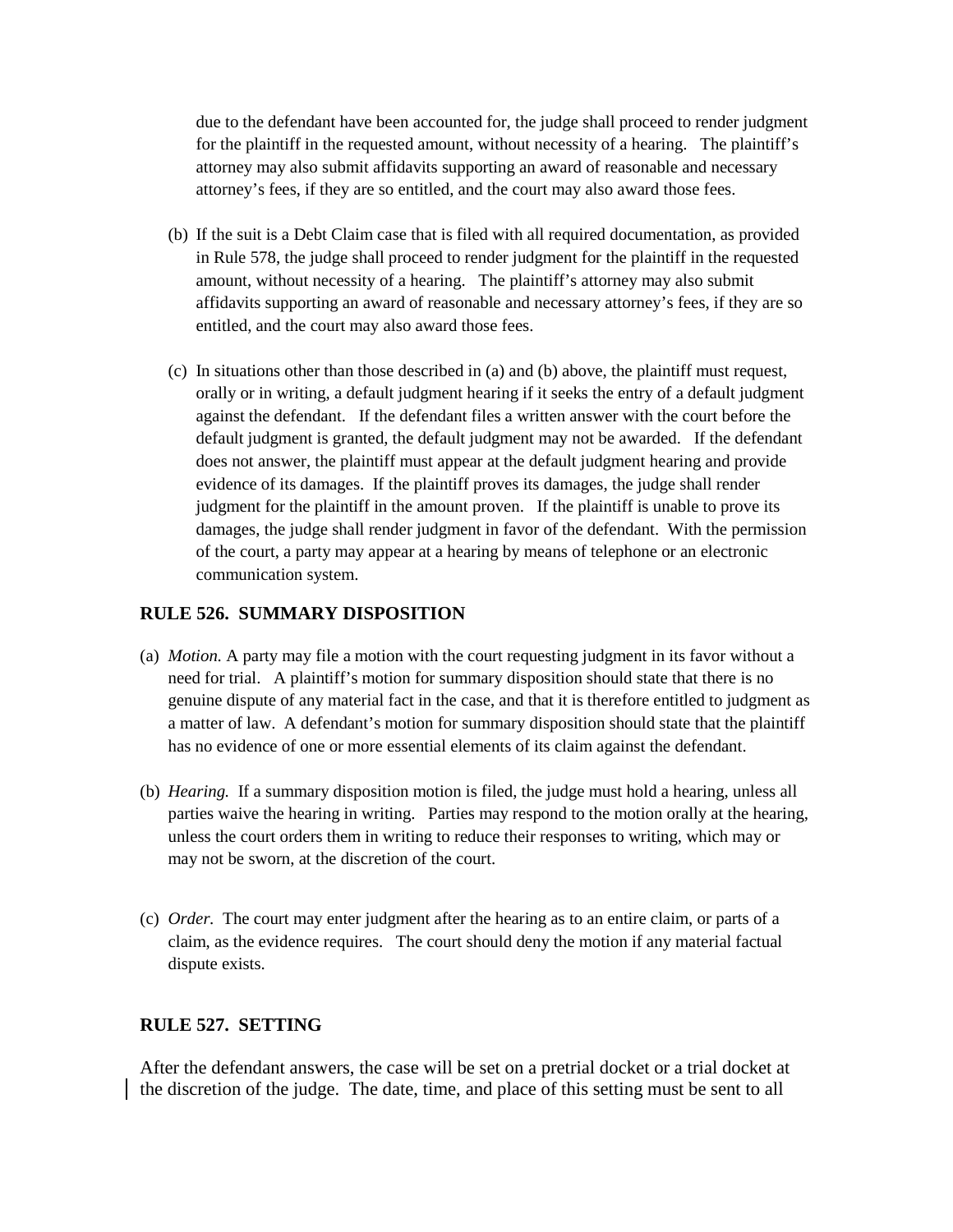parties at their address of record no less than 45 days before the setting date, unless the judge determines that an earlier setting is required in the interest of justice. All subsequent settings must be sent to both parties at their address of record.

### **RULE 528. CONTINUANCE**

The judge, for good cause shown, may continue any setting pending before the court to some other time or day.

## **RULE 529. JURY TRIAL DEMANDED**

Any party is entitled to a trial by jury. A party wishing to request a jury trial must pay the jury fee and submit a written request for a jury no later than the  $20<sup>th</sup>$  day after the date the defendant's answer was filed. If the jury is not timely requested, the right to a jury is waived. If, after a case is docketed for a jury trial, the party who demanded the jury thereafter withdraws the demand, the case will remain on the jury docket unless all other parties present agree to try the case without a jury. A party withdrawing its jury demand is not entitled to a refund of the jury fee.

## **RULE 530. IF NO DEMAND FOR JURY**

If no party timely demands a jury and pays the jury fee, the judge will try the cause without a jury.

## **RULE 531. PRETRIAL CONFERENCE**

If all parties have appeared in a suit, any party may request, or the court may order a pretrial conference. Appropriate issues for this setting include:

- (a) Discovery issues;
- (b) The need for amendment or clarification of pleadings;
- (c) The admission of facts and documents to streamline the trial process;
- (d) Limitation on the number of witnesses at trial;
- (e) Identification of facts, if any, which are not in dispute between the parties.
- (f) Ordering the parties to mediation or other alternative dispute resolution services;
- (g) The possibility of settlement;
- (h) Trial setting dates that are amenable to the court and all parties;
- (i) Appointment of interpreters, if needed;
- (j) Any other issue that the court deems appropriate.

## **RULE 531a. ALTERNATIVE DISPUTE RESOLUTION**

It is the policy of this state to encourage the peaceable resolution of disputes thru alternative dispute resolution, including mediation, and the early settlement of pending litigation through voluntary settlement procedures. It is the responsibility of judges and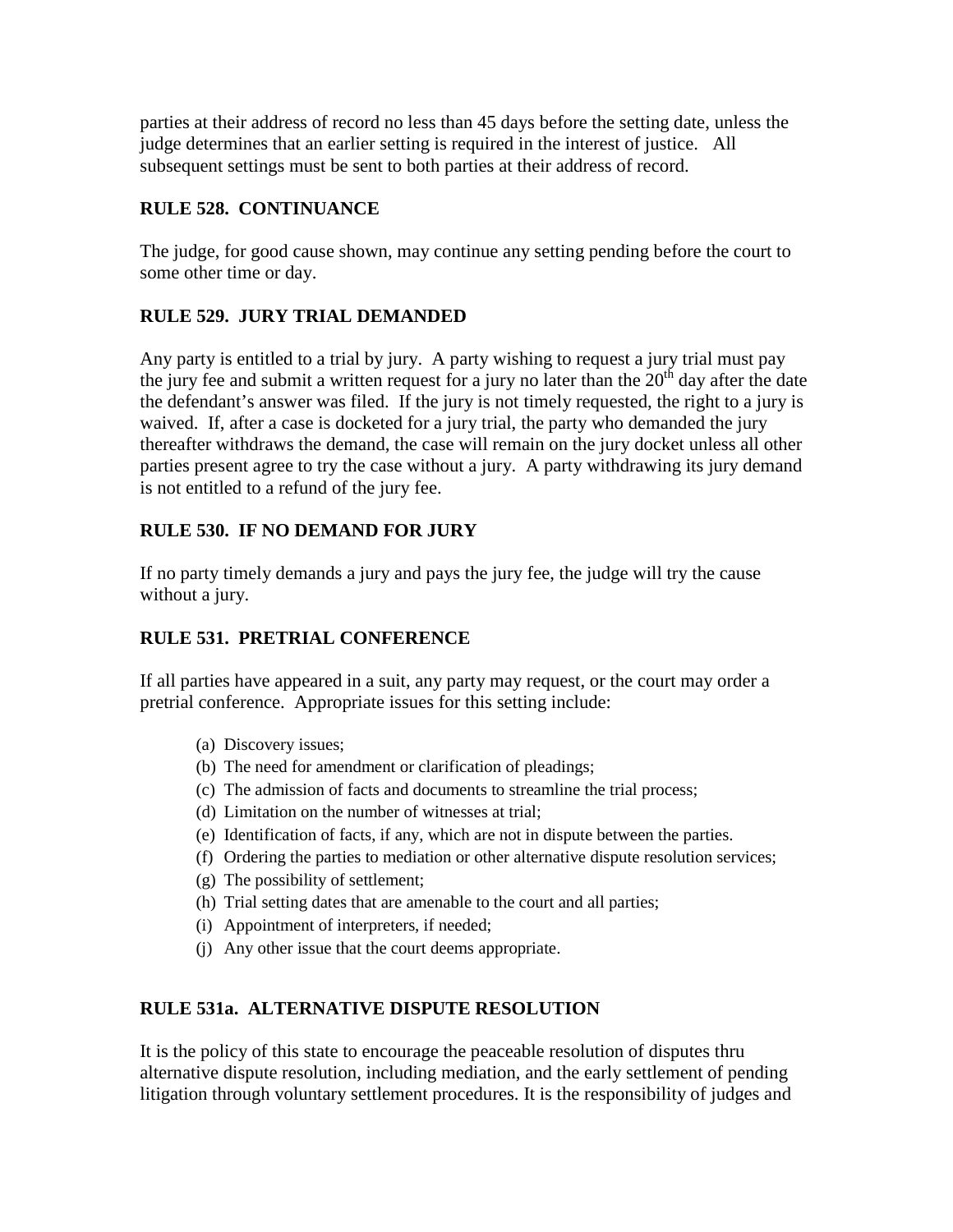their court administrators to carry out this policy and develop an alternative dispute resolution system to encourage peaceable resolution in all justice court suits. For that purpose the judge may order any justice court case to mediation or another appropriate and generally accepted alternative dispute resolution process.

# **RULE 532. TRIAL SETTING**

On the day of the trial setting, the judge must call all of the cases set for trial that day. If the plaintiff fails to appear when the cause is called in its order for trial, the judge may postpone or dismiss the suit. If the defendant fails to appear when the cause is called in its order for trial, the judge may postpone the cause, or may proceed to take evidence. If the plaintiff proves its case, judgment must be awarded for the relief proven. If the plaintiff fails to prove its case, judgment must be rendered in favor of the defendant.

# **RULE 533. DRAWING JURY AND OATH**

If no method of electronic draw has been implemented, the judge must write the names of all the jurors present on separate slips of paper, as nearly alike as may be, and shall place them in a box and mix them well, and shall then draw the names one by one from the box, and write them down as they are drawn, upon several slips of paper, and deliver one slip to each of the parties, or their attorneys.

After the draw, the judge must swear the panel as follows: "You, and each of you, do solemnly swear or affirm that you will give true and correct answers to all questions asked of you concerning your qualifications as a juror, so help you God."

## **RULE 534. VOIR DIRE**

The parties or their attorneys will be allowed to question jurors as to their ability to serve impartially in the given trial but may not ask the jurors how they will rule in the case. The judge will have discretion to allow or disallow specific questions and determine the amount of time each side will have for this process.

## **RULE 535. CHALLENGE FOR CAUSE**

If any party desires to challenge any juror for cause, such challenge will be made during voir dire. The party should explain to the judge why the juror will be prejudiced or biased, and therefore should be excluded from the jury. The judge will evaluate the questions and answers given and either grant or deny the challenge. When a juror has been challenged for cause, and the challenge has been sustained, the juror must be dismissed.

## **RULE 536. PEREMPTORY CHALLENGE**

After challenges for cause are complete, the parties may make their peremptory challenges in the manner prescribed by the judge. Each party will be entitled to three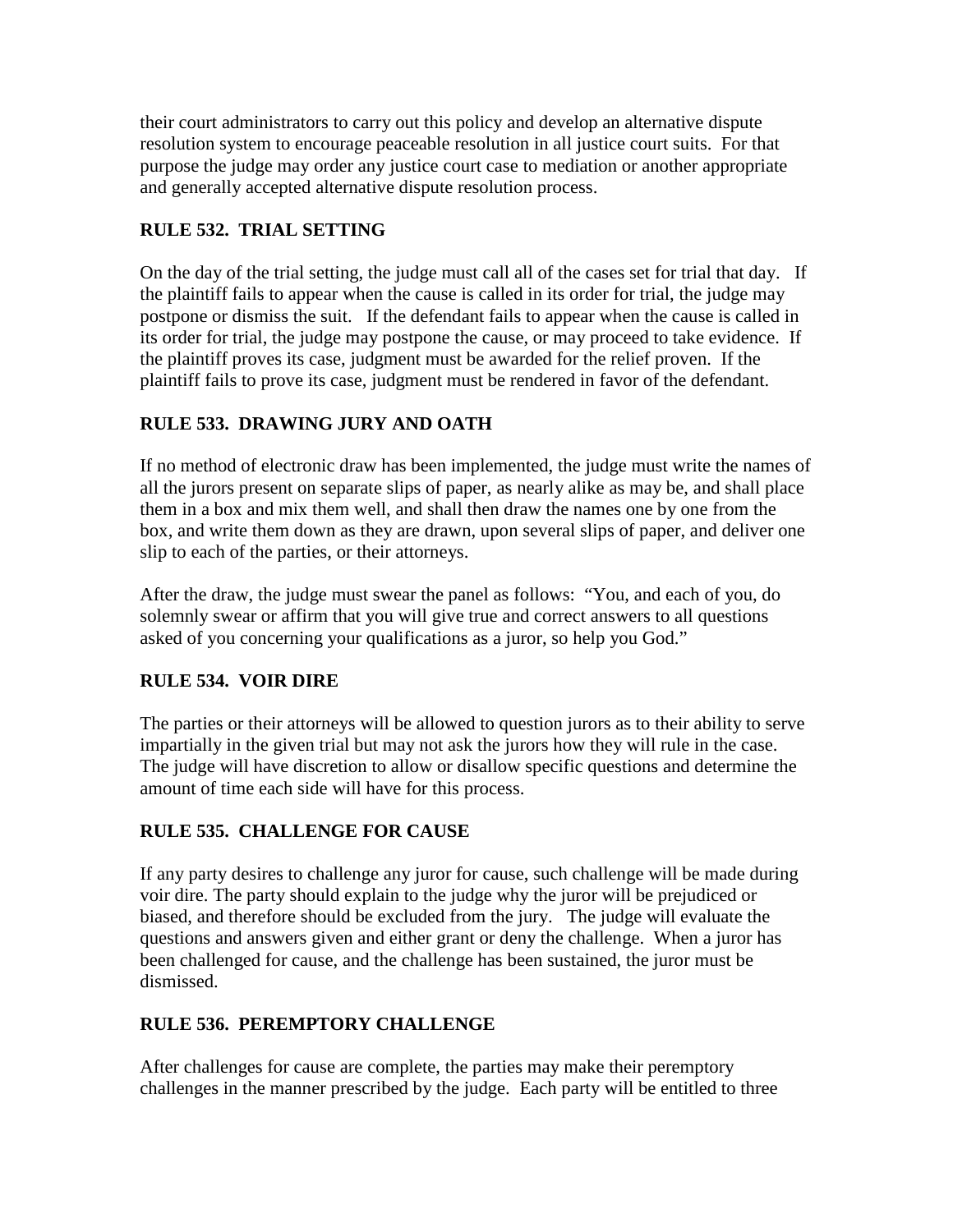peremptory challenges, which means they may select up to three jurors whom they may dismiss for any reason, or no reason at all, other than membership in a Constitutionally protected class.

### **RULE 537. THE JURY**

After peremptory challenges have been made, the judge will call off the first remaining six names that have not been eliminated by a peremptory challenge or challenge for cause, and these six will constitute the jury to try the case.

## **RULE 538. IF JURY IS INCOMPLETE**

If the jury by challenge for cause or peremptory challenges is left incomplete, the judge will direct the sheriff or constable to summon others to complete the jury; and the same proceedings will be had in selecting and impaneling such jurors as are had in the first instance.

## **RULE 539. JURY SWORN**

When the jury has been selected, they must be sworn by the judge. The form of the oath must be in substance as follows: "*You and each of you do solemnly swear or affirm that in all cases between parties which shall be to you submitted you will a true verdict render, according to the law and the evidence, so help you God*."

## **RULE 540. JUDGE MUST NOT CHARGE JURY**

The judge must not charge the jury in any civil cause tried in his court before a jury.

### **RULE 541. JURY VERDICT**

When the suit is for the recovery of specific articles, the jury must, if they find for the plaintiff, assess the value of each article separately, according to the proof presented at trial.

## **SECTION 4. JUDGMENT**

### **RULE 545. JUDGMENT UPON JURY VERDICT**

Where the case has been tried by a jury and a verdict has been returned by them, the judge will announce the same in open court and note it in the court's docket, and will proceed to render judgment thereon.

### **RULE 546. CASE TRIED BY JUDGE**

When the case has been tried before the judge without a jury, the judge must announce the decision in open court and note the same in the court's docket and render judgment accordingly.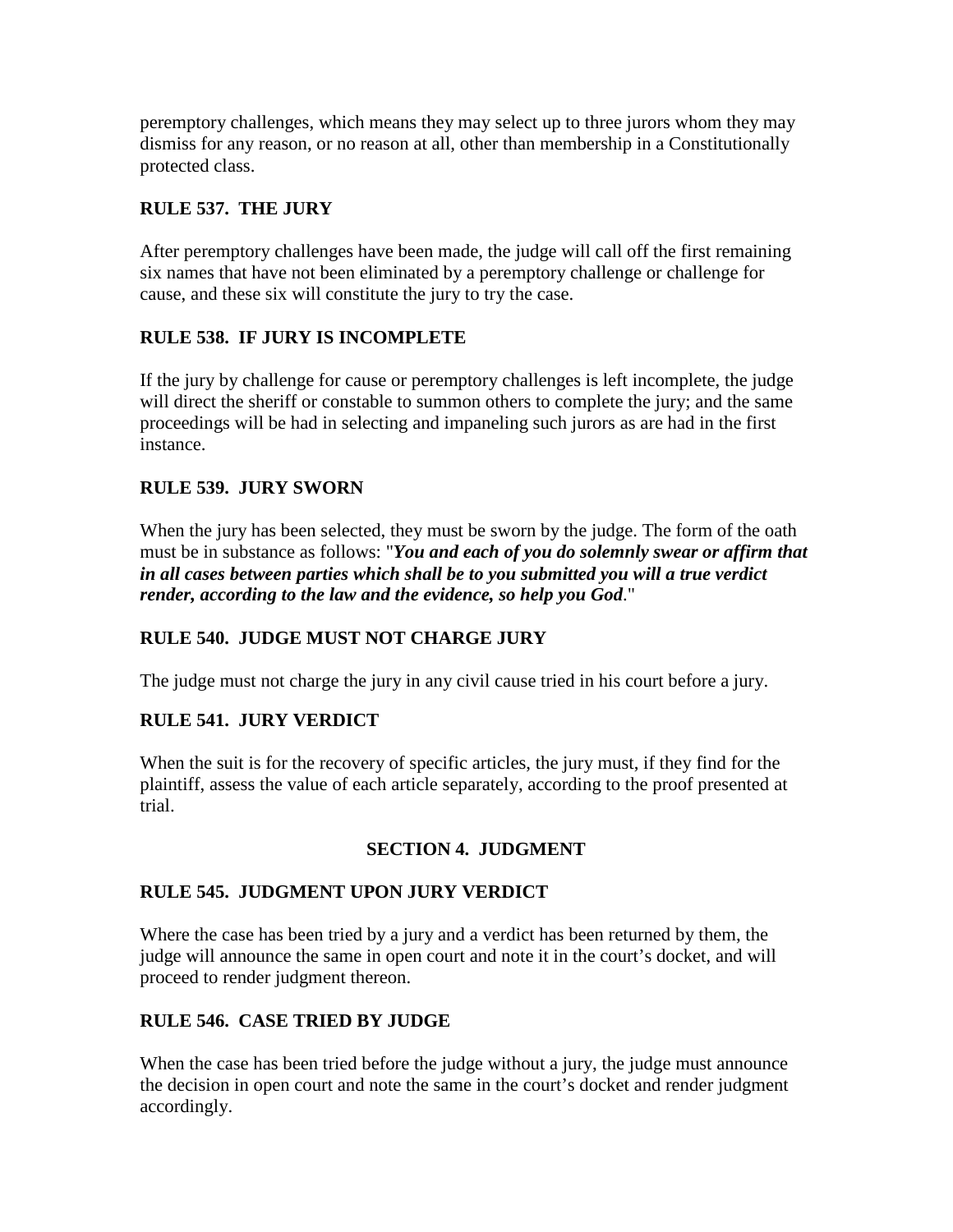### **RULE 547. JUDGMENT**

The judgment must be recorded at length in the judge's docket, and must be signed by the judge. The judgment is effective from the date of signature. The judgment must clearly state the determination of the rights of the parties in the subject matter in controversy and the party who must pay the costs, and must direct the issuance of such process as may be necessary to carry the judgment into execution.

#### **RULE 548. COSTS**

The successful party in the suit will recover its costs, except in cases where it is otherwise expressly provided.

### **RULE 549. JUDGMENT FOR SPECIFIC ARTICLES**

Where the judgment is for the recovery of specific articles, their value must be separately assessed, and the judgment will be that the plaintiff recover such specific articles, if they can be found, and if not, then their value as assessed with interest at the prevailing postjudgment interest rate.

### **RULE 550. TO ENFORCE JUDGMENT**

The court will cause its judgments to be carried into execution, and where the judgment is for personal property the court may award a special writ for the seizure and delivery of such property to the plaintiff, and may, in addition to the other relief granted in such cases, enforce its judgment by contempt.

#### **RULE 551. ENFORCEMENT OF JUDGMENT**

Justice court judgments are enforceable in the same method as in county and district court, except as provided by applicable law.

### **SECTION 5. NEW TRIAL**

### **RULE 555. SETTING ASIDE DEFAULT JUDGMENTS AND DISMISSALS**

A plaintiff whose case is dismissed may file a motion within ten days of that dismissal seeking reinstatement. The plaintiff must serve the defendant with a copy of this motion no later than the next business day using a method approved under Rule 515. The court may reinstate the case on good cause shown.

A defendant against whom a default judgment is granted may file a motion within ten days of that judgment seeking the judgment to be set aside. The defendant must serve the plaintiff with a copy of this motion no later than the next business day using a method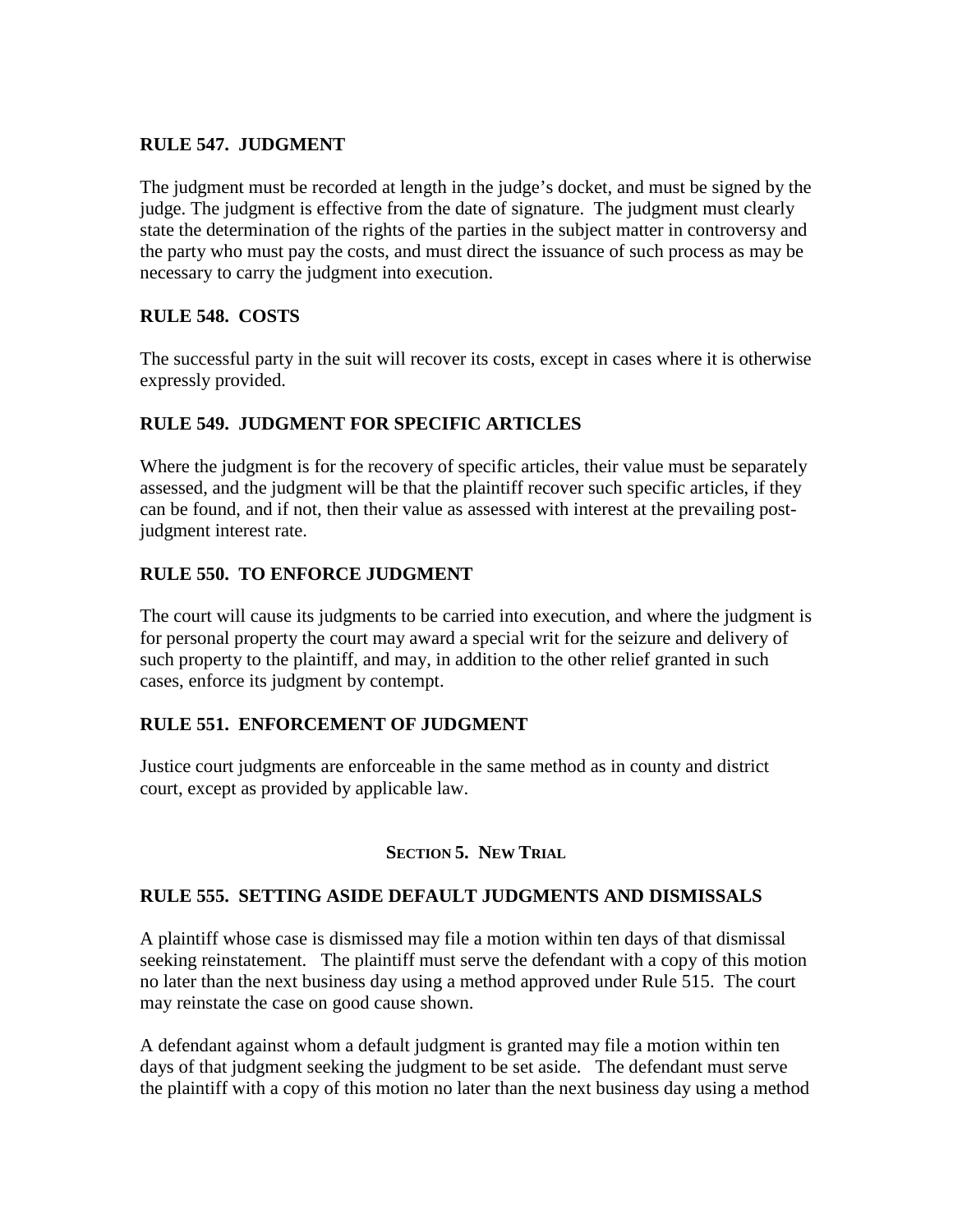approved under Rule 515. The court may set aside the judgment and proceed with a trial setting on good cause shown.

If a court denies either of these motions, the party making the motion is entitled to appeal that decision as provided by SECTION 6, and will receive a trial de novo at county court if they successfully perfect the appeal.

### **RULE 556. NEW TRIALS**

A party may file a motion for a new trial within ten days of the signing of judgment. They must give notice to the other party of this motion no later than the next business day. The judge may grant a new trial upon a showing that justice was not done in the trial of the cause. A party does not need to file a motion for new trial in order to appeal.

#### **RULE 557. ONLY ONE NEW TRIAL**

Only one new trial may be granted to either party.

### **RULE 558. MOTION DENIED AS A MATTER OF LAW**

If the judge has not ruled on a motion to set aside a dismissal or default judgment, or a motion for new trial, the motion is automatically denied at 5:00 PM on the  $20<sup>th</sup>$  day after the day the judgment was signed.

### **SECTION 6. APPEAL**

### **RULE 560. APPEAL**

- (a) *Plaintiff's Appeal.* If the plaintiff wishes to appeal the judgment of the court, the plaintiff or its agent or attorney shall file a bond in the amount of \$500 with the judge no later than the  $20<sup>th</sup>$  day after the judgment is signed or the motion for new trial, if any, is denied. The bond must be supported by such surety or sureties as are approved by the judge, or cash in lieu of surety, must be payable to the appellee, and must be conditioned that the appellant will prosecute its appeal to effect and will pay off and satisfy such costs if judgment or costs be rendered against it on appeal.
- (b) *Defendant's Appeal.* If the defendant wishes to appeal the judgment of the court, the defendant or its agent or attorney must file a bond with the judge no later than the  $20<sup>th</sup>$  day after the judgment is rendered or the motion for new trial, if any, is denied. This bond is calculated by doubling the amount of the judgment rendered in justice court. The bond must be supported by such surety or sureties as are approved by the judge, or cash in lieu of surety, must be payable to the appellee, and must be conditioned that the appellant will prosecute its appeal to effect and will pay off and satisfy the judgment which may be rendered against it on appeal.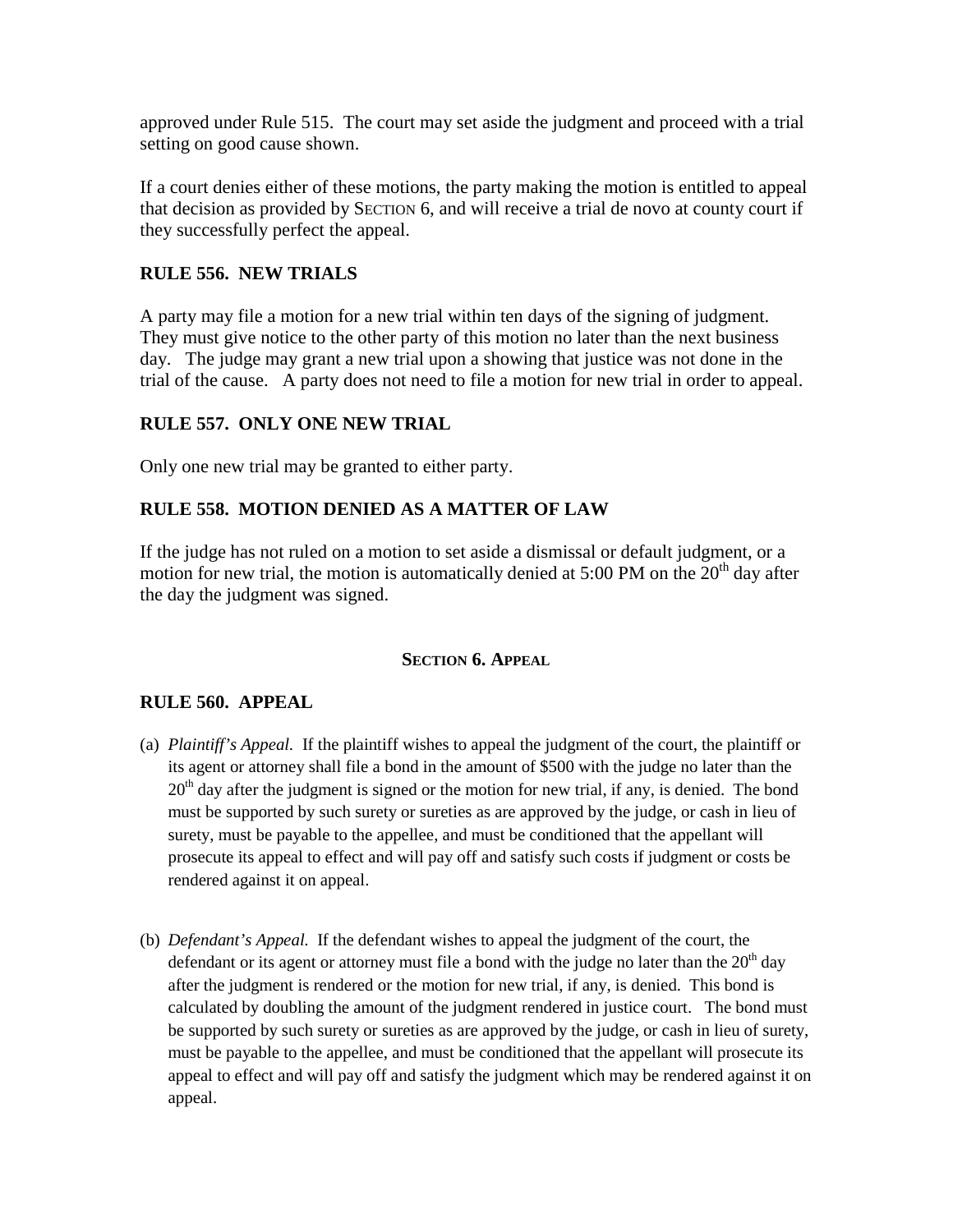- (c) *Appeal Perfected.* When such bond has been filed with the court, the appeal will be held to be perfected. The appeal will not be dismissed for defects or irregularities in procedure, either of form or substance, without allowing appellant five days after notice within which to correct or amend same. This notice will be given by the court to which the cause has been appealed.
- (d) *Notice Required.* Within five days following the filing of such appeal bond, the party appealing must give notice as provided in Rule 515 of the filing of such bond to all parties to the suit who have not filed such bond. No judgment may be taken by default against any party in the court to which the cause has been appealed without first showing compliance with this rule.

### **RULE 561. INABILITY TO PAY APPEAL COSTS**

A party that wishes to appeal, but is unable to pay the costs of appeal, or secure adequate sureties, may appeal by filing a sworn statement of this inability no later than the  $20<sup>th</sup>$  day after the judgment was signed or the motion for new trial, if any, was overruled. This statement must include the contents of section (a) below. The statement may be the same one that accompanied the filing of the petition, if one was filed at that time. Notice of this statement must be given by the court to the other party no later than the next business day.

(a) *Contents of the Statement of Inability to Pay*. The statement must contain complete information as to the party's identity, nature and amount of governmental entitlement income, nature and amount of employment income, other income, (interest, dividends, et.), spouse's income if available to the party, property owned (other than homestead), cash or checking account, dependents, debts, and monthly expenses.

The statement must contain the following: "I am unable to pay court costs. I verify that the statements made in this statement are true and correct." The statement shall be sworn before a notary public or other officer authorized to administer oaths or signed under penalty of perjury. If the party is represented by an attorney on a contingent fee basis, due to the party's indigency, the attorney may file a statement to that effect to assist the court in understanding the financial condition of the party.

(b) *IOLTA Certificate*. If the party is represented by an attorney who is providing free legal services because of the party's indigency, without contingency, and the attorney is providing services either directly or by referral from a program funded by the Interest on Lawyers Trust Accounts (IOLTA) program, the attorney may file an IOLTA certificate confirming that the IOLTA funded program screened the party for income eligibility under the IOLTA income guidelines. A party's statement of inability to pay accompanied by an attorney's IOLTA certificate may not be contested.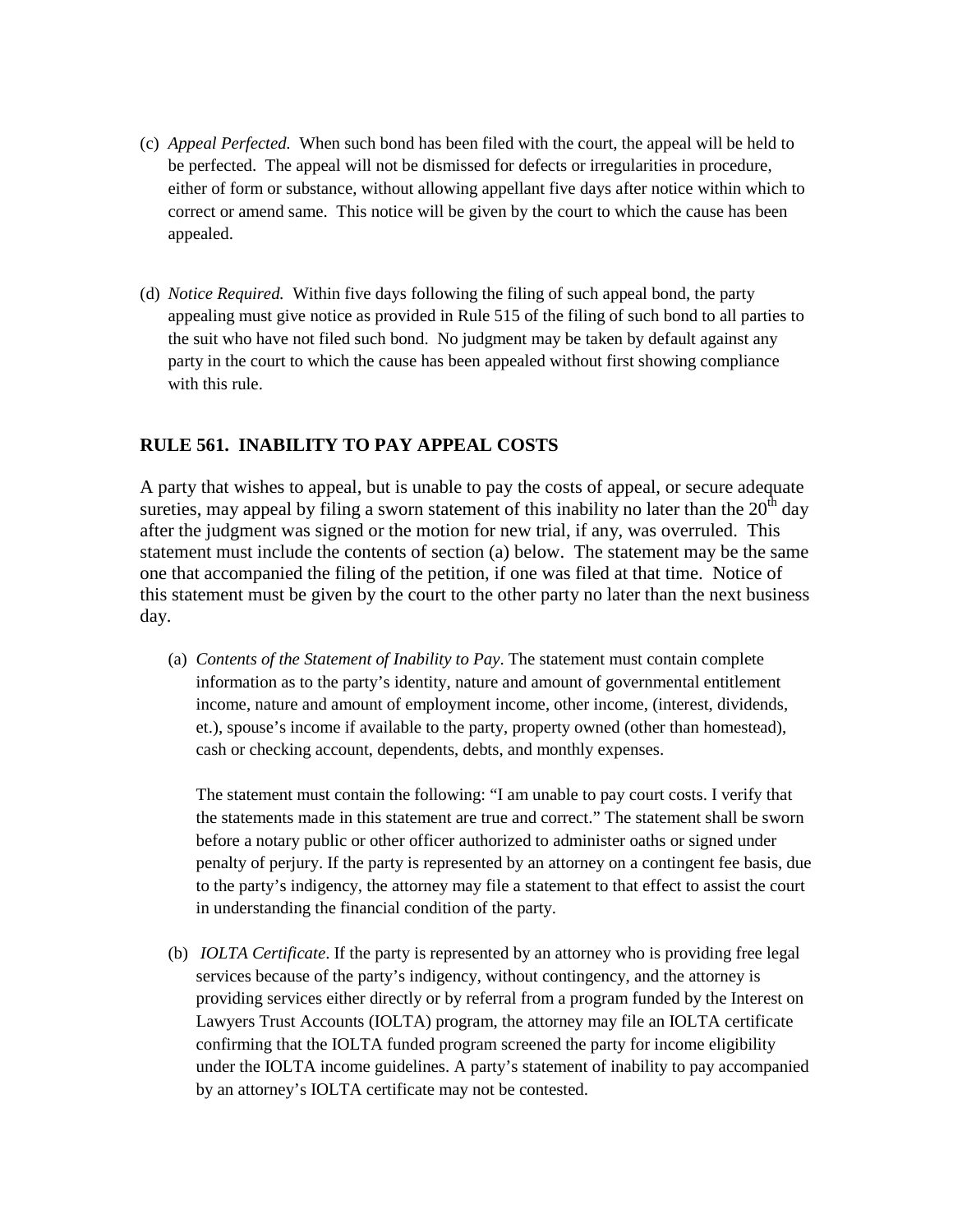- (c) *Contest.* The sworn statement is presumed true and will be accepted to allow the appeal unless the opposing party files a contest within five days after receiving notice of the statement. If contested, the judge must hold a hearing to determine the plaintiff's ability to pay. At the hearing, the burden is on the party who filed the statement to prove its inability to pay. The judge should make a written finding as to the inability of the appellant to pay. If the judge rules that the party desiring to appeal is able to pay the costs of appeal, the party desiring to appeal may appeal the judge's ruling to the county court within five days of the judge's ruling, or may post an appeal bond complying with Rule 560 with the justice court within five days of the judge's ruling.
- (d) *Appeal of Ruling.* If the decision is appealed by the appealing party, the judge shall send all papers to the county court. The county court shall set a day for hearing, not later than ten days after the appeal, and shall hear the contest de novo, and if the appeal is granted, shall direct the justice of the peace to transmit to the clerk of the county court, the transcript, records and papers of the case, as provided in these rules. If the county court denies the appeal, the party will have five days to post an appeal bond that satisfies Rule 560 in order to perfect its appeal.

### **RULE 563. TRANSCRIPT**

Whenever an appeal has been perfected from the justice court, the judge who made the order, or the judge's successor, must immediately make out a true and correct copy of all the entries made on the docket in the cause, and certify thereto officially, and immediately send it together with a certified copy of the bill of costs taken, and the original papers in the cause, to the clerk of the county court, or other court having jurisdiction.

#### **RULE 564. NEW MATTER MAY BE PLEADED**

No new ground of recovery may be set up by the plaintiff, nor may any set-off or counterclaim be set up by the defendant which was not pleaded in the justice court.

#### **RULE 565. TRIAL DE NOVO**

The cause shall be tried de novo in the county court.

#### **SECTION 7. ADMINISTRATIVE RULES FOR JUDGES, COURT PERSONNEL AND SERVERS OF PROCESS**

#### **RULE 570. PLENARY POWER**

A justice court loses plenary power over a case at any of the following times:

(a) An appeal is perfected;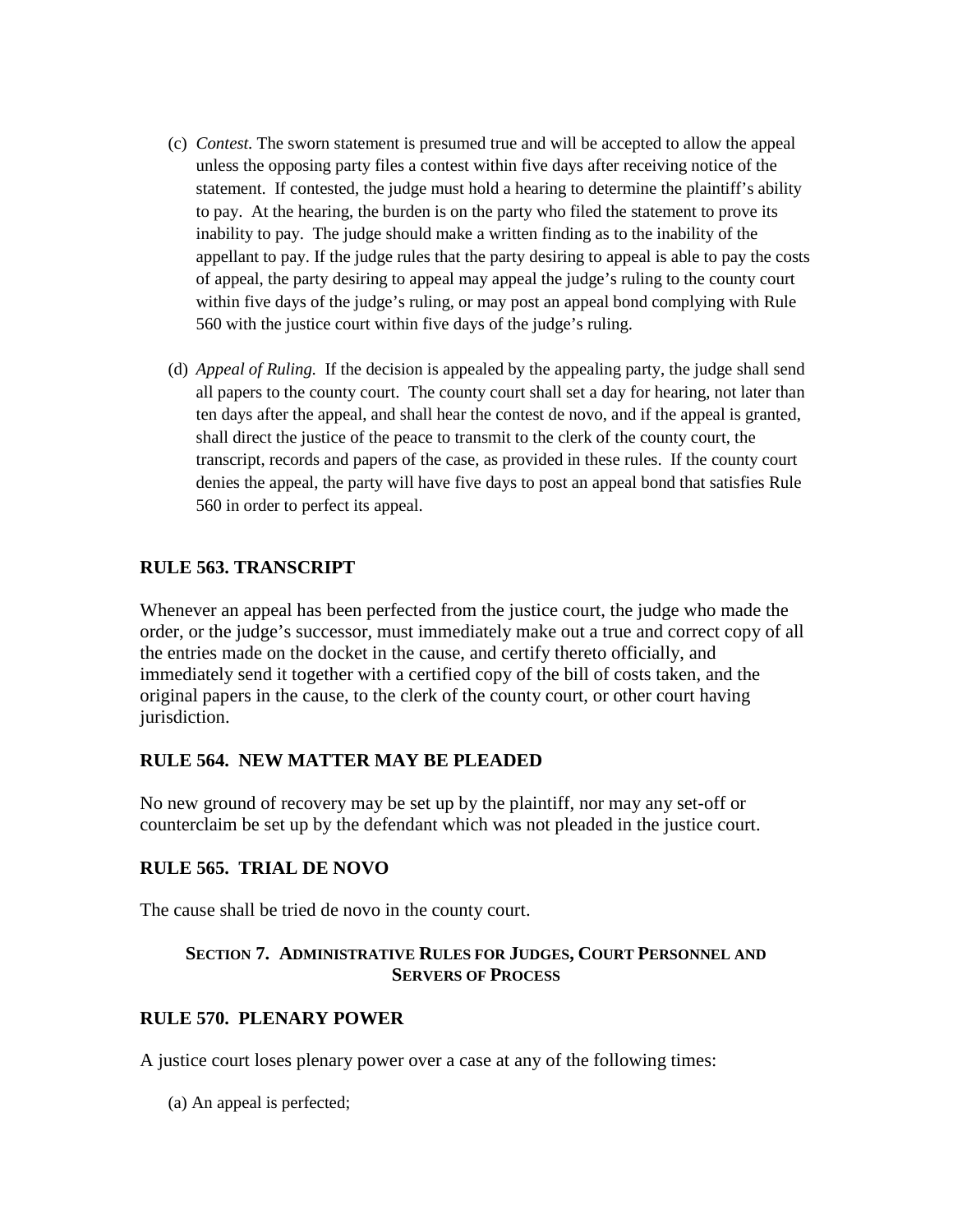(b) 20 days have expired since the judgment was signed if no motion for new trial was filed;

or

(c) 20 days have expired since the motion for new trial was overruled.

#### **RULE 571. FORMS**

A justice court may provide blank forms to enable a party to file documents that comply with these rules. No party may be forced to use the court's forms.

#### **RULE 572. DOCKET**

Each justice of the peace must keep a civil docket, which may be maintained electronically, in which judge will enter:

(a) The title of all suits commenced before the court.

(b) The time when the first process was issued against the defendant, when returnable, and the nature of that process.

(c) The time when the parties, or either of them, appeared before the court, either with or without a citation.

(d) A copy of the petition filed by plaintiff, and any documents filed with the petition.

(e) Every adjournment, stating at whose request and to what time.

(f) The time when the trial was had, stating whether the same was by a jury or by the judge.

(g) The verdict of the jury, if any.

(h) The judgment signed by the judge and the time of signing same.

(i) All applications for setting aside judgments or granting new trials and the orders of the judge thereon, with the date thereof.

(j) The time of issuing execution, to whom directed and delivered, and the amount of debt, damages and costs; and, when any execution is returned, the judge must note such return on said docket, with the manner in which it was executed.

(k) All stays and appeals that may be taken, and the time when taken, the amount of the bond and the names of the sureties.

The judge must also keep such other dockets, books and records as may be required by law or these rules, and must keep a fee book in which shall be taxed all costs accruing in every suit commenced before the court.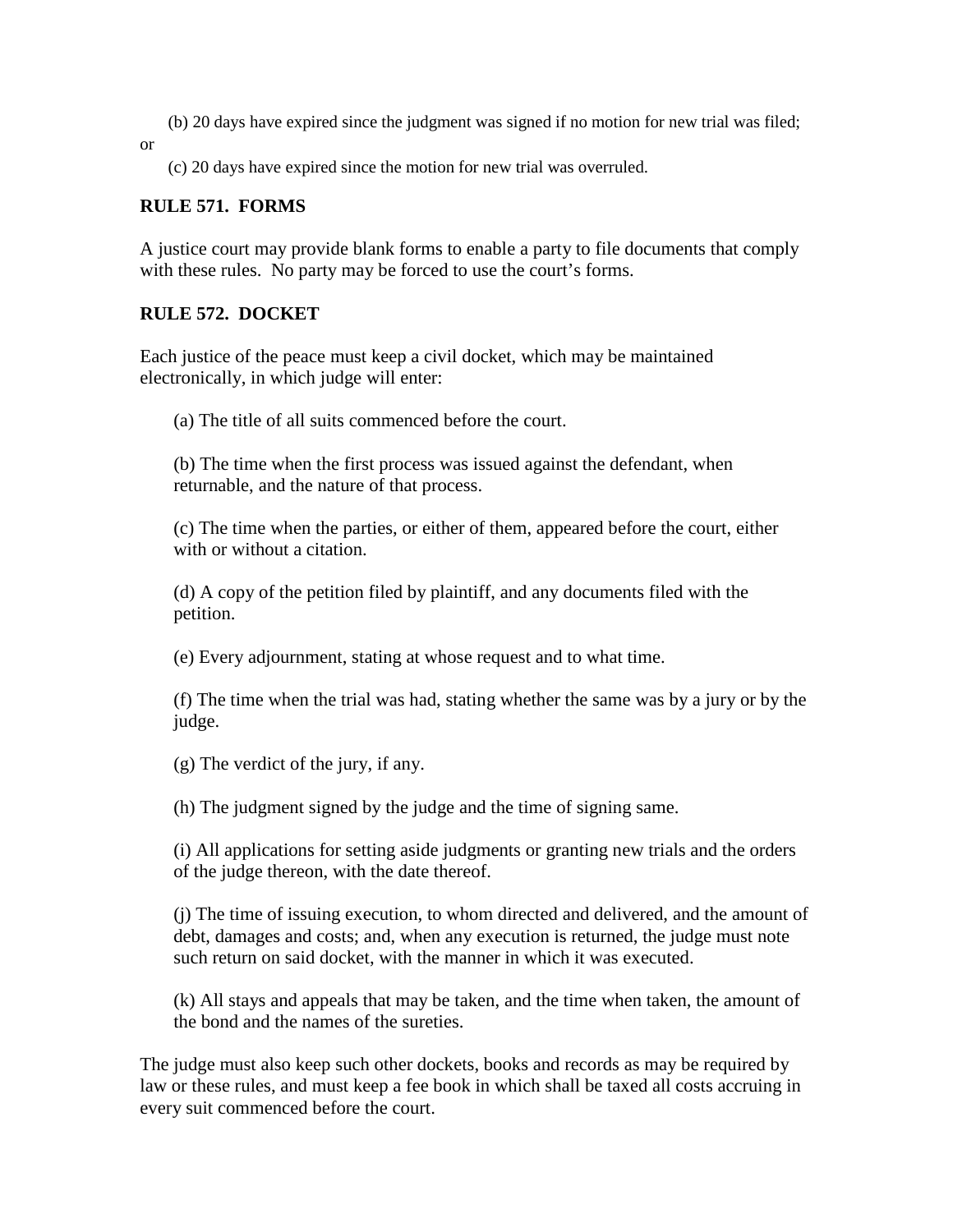#### **RULE 573. ISSUANCE OF WRITS**

Every writ from the justice courts must be issued by the judge, be in writing and signed by the judge officially. The style thereof must be "The State of Texas." It must, except where otherwise specially provided by law or these rules, be directed to the person or party upon whom it is to be served, be made returnable to some regular term of court, and note the date of its issuance.

### **RULE 574. WHO MAY SERVE AND METHOD OF SERVICE**

No person who is a party to or interested in the outcome of a suit may serve any process, and, unless otherwise authorized by a written court order, only a sheriff or constable may serve a writ that requires the actual taking possession of a person, property, or thing, or process requiring that an enforcement action be physically enforced by the person delivering the process. No fee may be imposed for issuance of an order authorizing a person to serve process.

#### **RULE 575. DUTY OF OFFICER OR PERSON RECEIVING AND RETURN OF CITATION**

- (a) The officer or authorized person to whom process is delivered must endorse on the process the date and hour on which he or she received it, and execute and return the same without delay.
- (b) The officer or authorized person executing the citation must complete a return of service. The return may, but need not, be endorsed on or attached to the citation.
- (c) The return, together with any document to which it is attached, must include the following information:
	- (1) the cause number and case name;
	- (2) the court in which the case is filed;
	- (3) a description of what was served;
	- (4) the date and time the process was received for service;
	- (5) the person or entity served;
	- (6) the address served;
	- (7) the date of service or attempted service;
	- (8) the manner of delivery of service or attempted service;
	- (9) the name of the person who served or attempted service;
	- (10) if the person named in (9) is a process server certified under Supreme Court Order, his or her identification number and the expiration date of his or her certification; and
	- (11) any other information required by rule or law.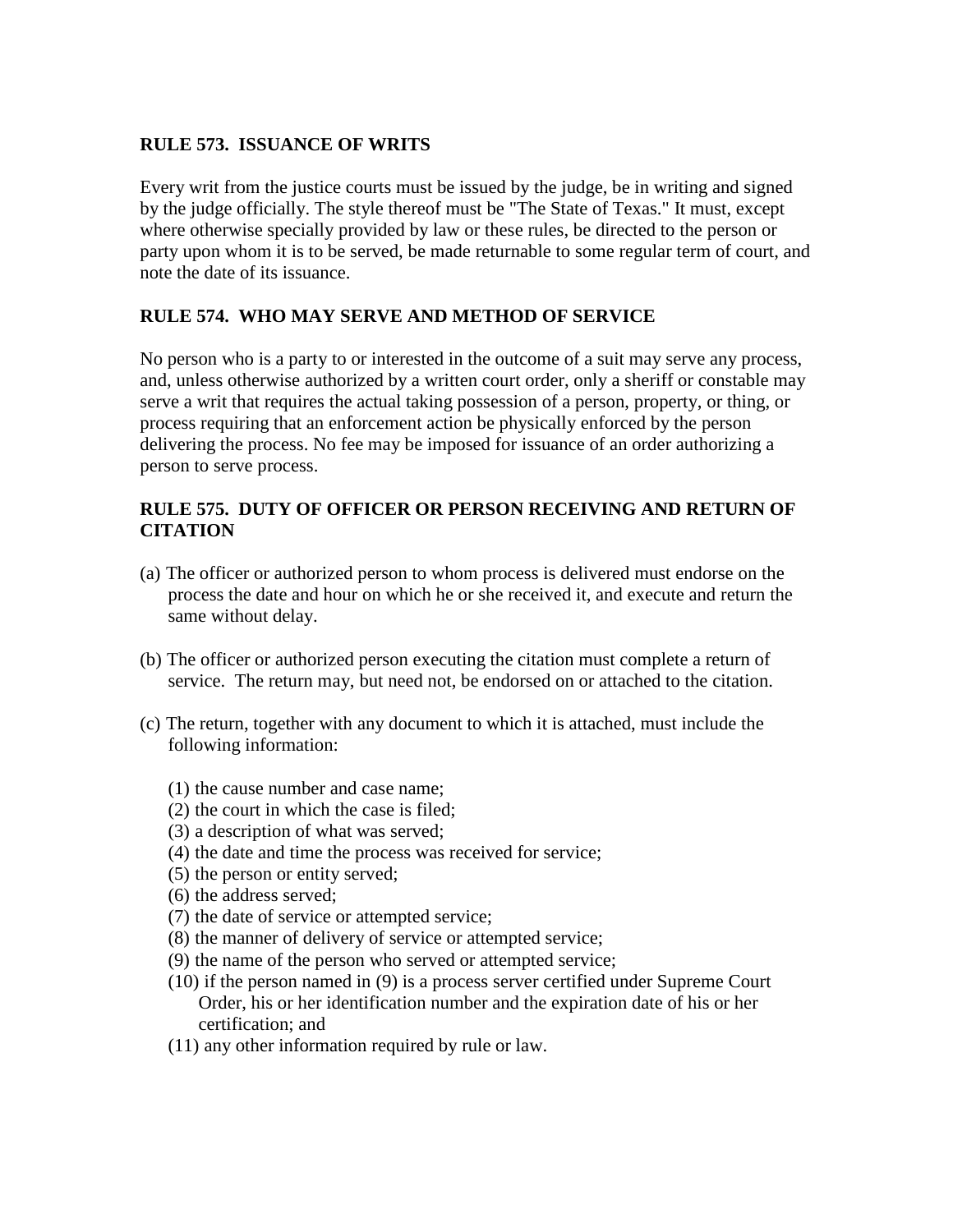- (d) When the citation was served by registered or certified mail as authorized by Rule 536, the return by the officer or authorized person must also contain the receipt with the addressee's signature.
- (e) When the officer or authorized person has not served the citation, the return must show the diligence used by the officer or authorized person to execute the same and the cause of failure to execute it, and where the defendant is to be found, if ascertainable.
- (f) The officer or authorized person who serves or attempts to serve a citation must sign the return. If the return is signed by a person other than a sheriff, constable, or clerk of the court, the return must either be verified or be signed under penalty of perjury. A return signed under penalty of perjury must contain the statement below in substantially the following form:

"My name is \_\_\_\_\_\_\_\_\_\_\_\_\_\_\_\_\_\_\_\_, my date of birth is \_\_\_\_\_\_\_\_\_\_, and my address is (Street) (City) (State) (Zip Code) (County), and I declare under penalty of perjury that the foregoing is true and correct. Executed in \_\_\_\_\_\_\_\_\_\_\_County, State of \_\_\_\_\_\_, on the \_\_\_\_day of (Month), (Year) \_\_\_\_\_\_\_\_\_\_\_\_\_\_\_\_

Declarant"

- (g) Where citation is executed by an alternative method as authorized by Rule 513, proof of service must be made in the manner ordered by the court.
- (h) The return and any document to which it is attached must be filed with the court and may be filed electronically or by fax, if those methods of filing are available.
- (i) No default judgment may be granted in any cause until proof of service as provided by this rule, or as ordered by the court in the event citation is executed by an alternative method under Rule 513, has been on file with the clerk of the court three (3) days, exclusive of the day of filing and the day of judgment.

#### **SECTION 8. DEBT CLAIM CASES**

#### **RULE 576. SCOPE**

- (a) This section applies to:
	- (1) Any financial institution seeking to collect on an alleged consumer debt;
	- (2) Any collection agency seeking to collect on an alleged consumer debt;
	- (3) Any assignee seeking to collect on an alleged consumer debt;
	- (4) Any original creditor who extended credit on a revolving or open-end account and seeks to collect on that debt; and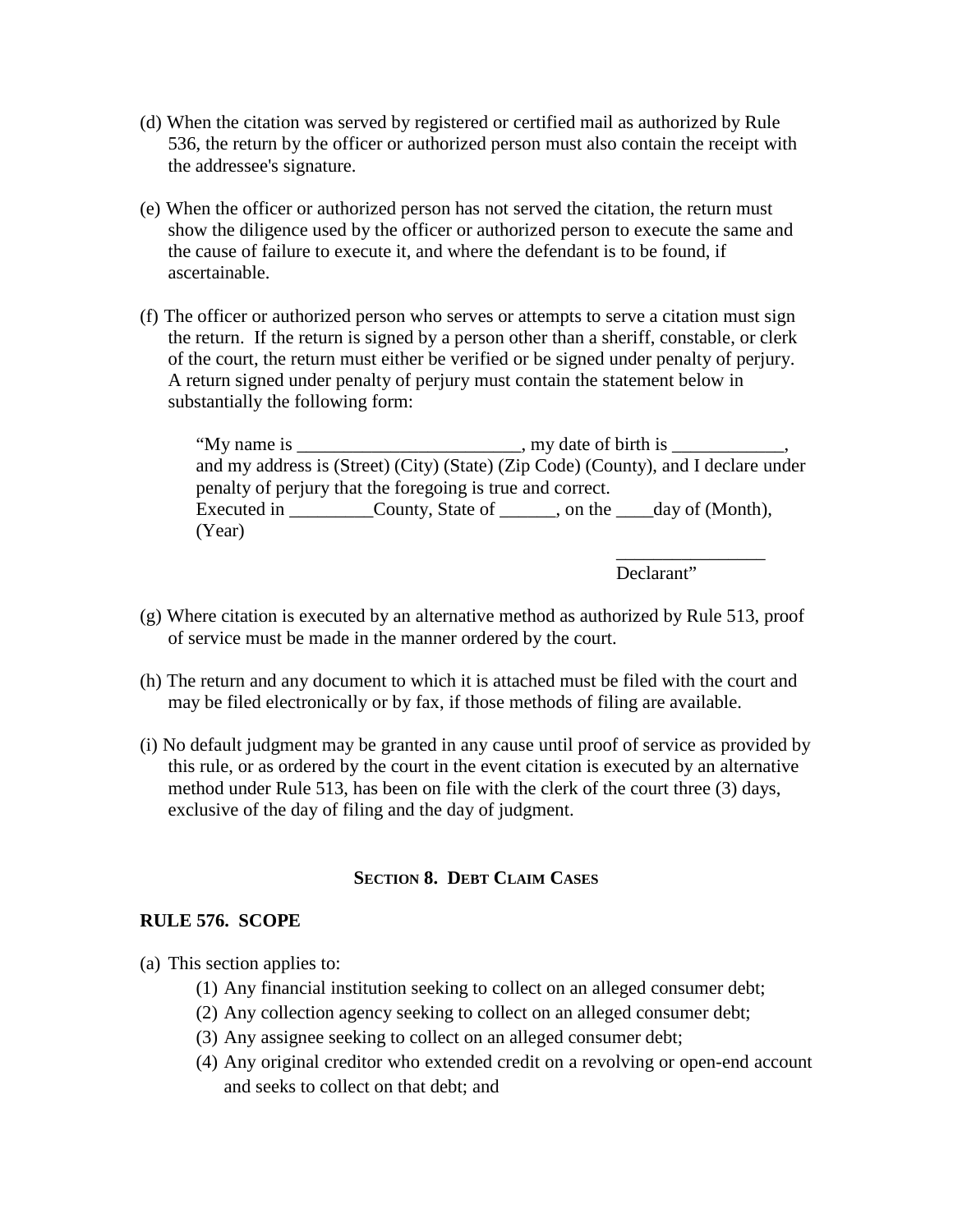- (5) Any original creditor who is primarily engaged in the business of lending money at interest and seeks to collect the debt on the money loaned.
- (b) This chapter does not apply to:
	- (1) Any original creditor who is not primarily engaged in the business of lending money at interest and who is also not a financial institution; and
	- (2) An original creditor or assignee seeking to collect a deficiency balance after the disposition of collateral in a consumer transaction involving a secured debt.

#### **RULE 577. PLAINTIFFS PLEADINGS**

(a) The following information must be set forth in the petition of a suit filed under this chapter:

> (1) The defendant's name and address as appearing on the original creditor's records;

- (2) The name of the original creditor;
- (3) The original account number;
- (4) The date of origination/issue of the account;
- (5) The date and amount of the last payment;
- (6) The charge-off date and amount;

(7) If the plaintiff seeks post-charge-off interest, then the petition shall state whether the rate is based on contract default or statute, and the amount of post-charge-off interest claimed;

(8) If the plaintiff is represented by an attorney, then the attorney's name, address, and telephone number; and

- (9) Whether the plaintiff is the original creditor.
- (b) If the plaintiff is not the original creditor, the petition shall also state:
	- (1) The date on which the debt was assigned to the plaintiff;

(2) The name of each previous owner of the account and the date on which the debt was assigned to that owner.

(c) If the plaintiff is a third party debt collector, the debt collector must plead that it has complied with Texas Finance Code Section 392.101 requiring a bond. The petition should include the name of the bonded debt collector and the date it filed a copy of the bond with the Texas Secretary of State.

#### **RULE 578 DEFAULT JUDGMENTS**

(a) *Default Judgment Without Hearing.* The following documents may be attached to the petition, and must be served on the defendant before a default judgment can be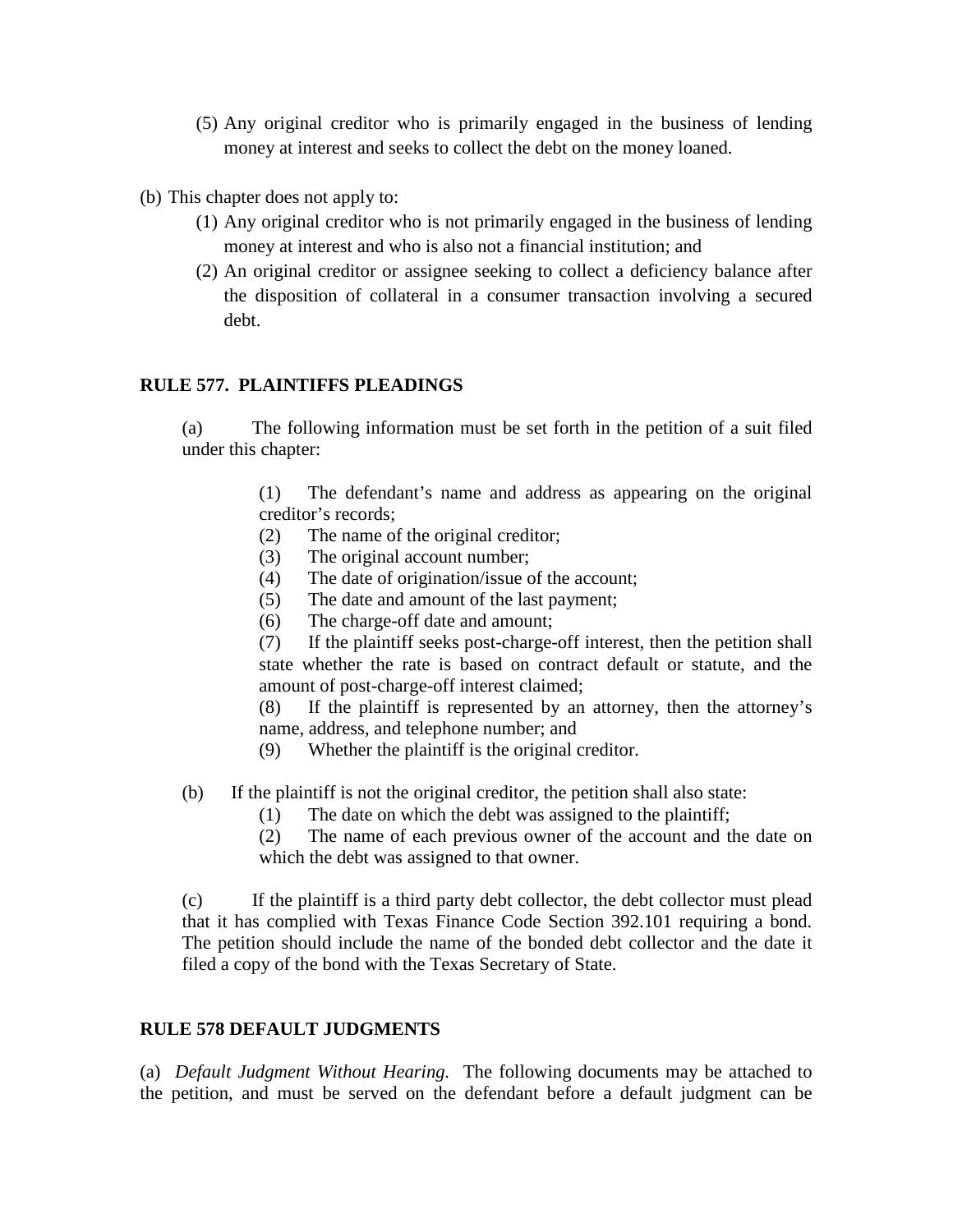granted without a hearing:

- (1) A copy of the contract, promissory note, charge-off statement or an original document evidencing the original debt which must contain a signature of the defendant. This document shall be supported by affidavit from the original creditor.
- (2) If a claim is based on credit card debt and no such signed writing evidencing the original debt ever existed, then a copy of the card member agreement in effect at the time the card was charged-off and copies of documents generated when the credit card was actually used must be attached and shall be supported by affidavit from the original creditor.
- (b) *Required Documents.* To support a default judgment, these documents must include:
	- (1) A document signed by the defendant evidencing the debt or the opening of the account; or
	- (2) a bill or other record reflecting purchases, payments, or other actual use of the credit card or account by the defendant; or
	- (3) an electronic printout or other documentation from the original creditor establishing the existence of the account and showing purchases, payments, or other actual use of a credit card or account by the defendant.
- (c) *Requirements of Affidavit.* Any affidavit from the original creditor must state:
	- (1) that they were kept in the regular course of business,
	- (2) that it was the regular course of business for an employee or representative of the creditor with knowledge of the act, event, condition, opinion, or diagnosis, recorded to make the record or to transmit information to be included in such record;
	- (3) the record was made at or near the time or reasonably soon thereafter; and
	- (4) the records attached are the original or exact duplicates of the original.

(d) *Default Judgment after Hearing.* If the plaintiff does not file with the court and serve on the defendant the documents required above, and the defendant files a timely answer, the court will proceed with the case as usual. If the plaintiff does not file with the court and serve on the defendant the documents required above, and the defendant fails to file a timely answer, the case will proceed under Rule 525(c). If a defendant who had failed to answer appears at a default judgment hearing, the judge must reset the case or may proceed with trial on the merits, if all parties agree to proceed.

(e) *Post-Answer Default.* If a defendant who has answered fails to appear for trial, the court may proceed to hear evidence and render judgment accordingly.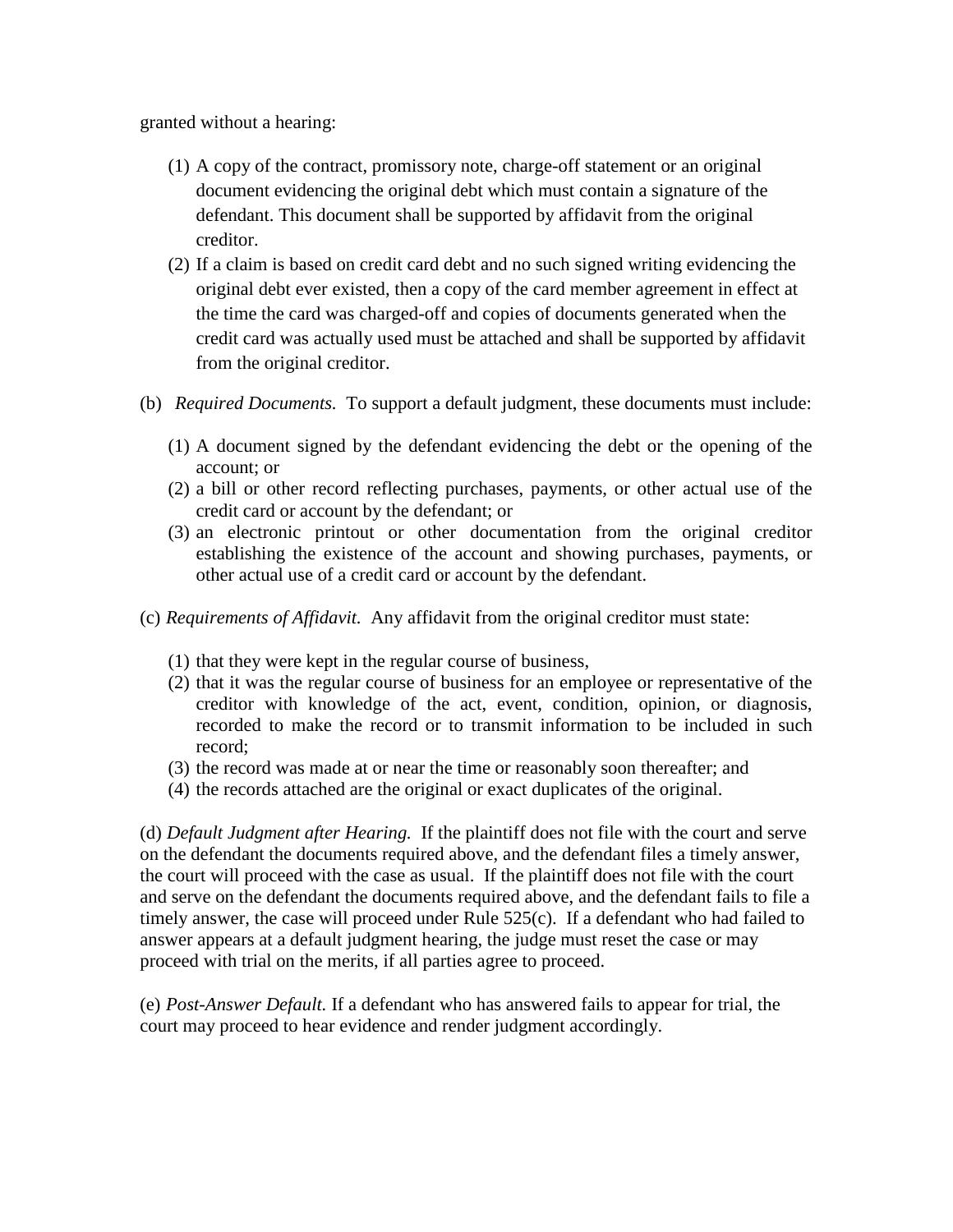#### **SECTION 9. PROCEEDINGS TO ENFORCE LANDLORD'S DUTY TO REPAIR OR REMEDY RESIDENTIAL RENTAL PROPERTY**

#### **RULE 737.1. APPLICABILITY OF RULE**

This rule applies to a suit filed in a justice court by a residential tenant under Chapter 92, Subchapter B of the Texas Property Code to enforce the landlord's duty to repair or remedy a condition materially affecting the physical health or safety of an ordinary tenant. Rules 500-575 also apply to the extent they are not inconsistent with this rule.

#### **RULE 737.2. CONTENTS OF PETITION; COPIES; FORMS AND AMENDMENTS**

(a) *Contents of Petition.* The petition must be in writing and must include the following:

(1) the street address of the residential rental property;

(2) a statement indicating whether the tenant has received in writing the name and business street address of the landlord and landlord's management company;

(3) to the extent known and applicable, the name, business street address, and telephone

number of the landlord and the landlord's management company, on-premises manager, and rent collector serving the residential rental property;

(4) for all notices the tenant gave to the landlord requesting that the condition be repaired or remedied:

(A) the date of the notice;

(B) the name of the person to whom the notice was given or the place where the notice was given;

(C) whether the tenant's lease is in writing and requires written notice;

(D) whether the notice was in writing or oral;

(E) whether any written notice was given by certified mail, return receipt requested, or by registered mail; and

(F) whether the rent was current or had been timely tendered at the time notice was given;

(5) a description of the property condition materially affecting the physical health or safety of an ordinary tenant that the tenant seeks to have repaired or remedied;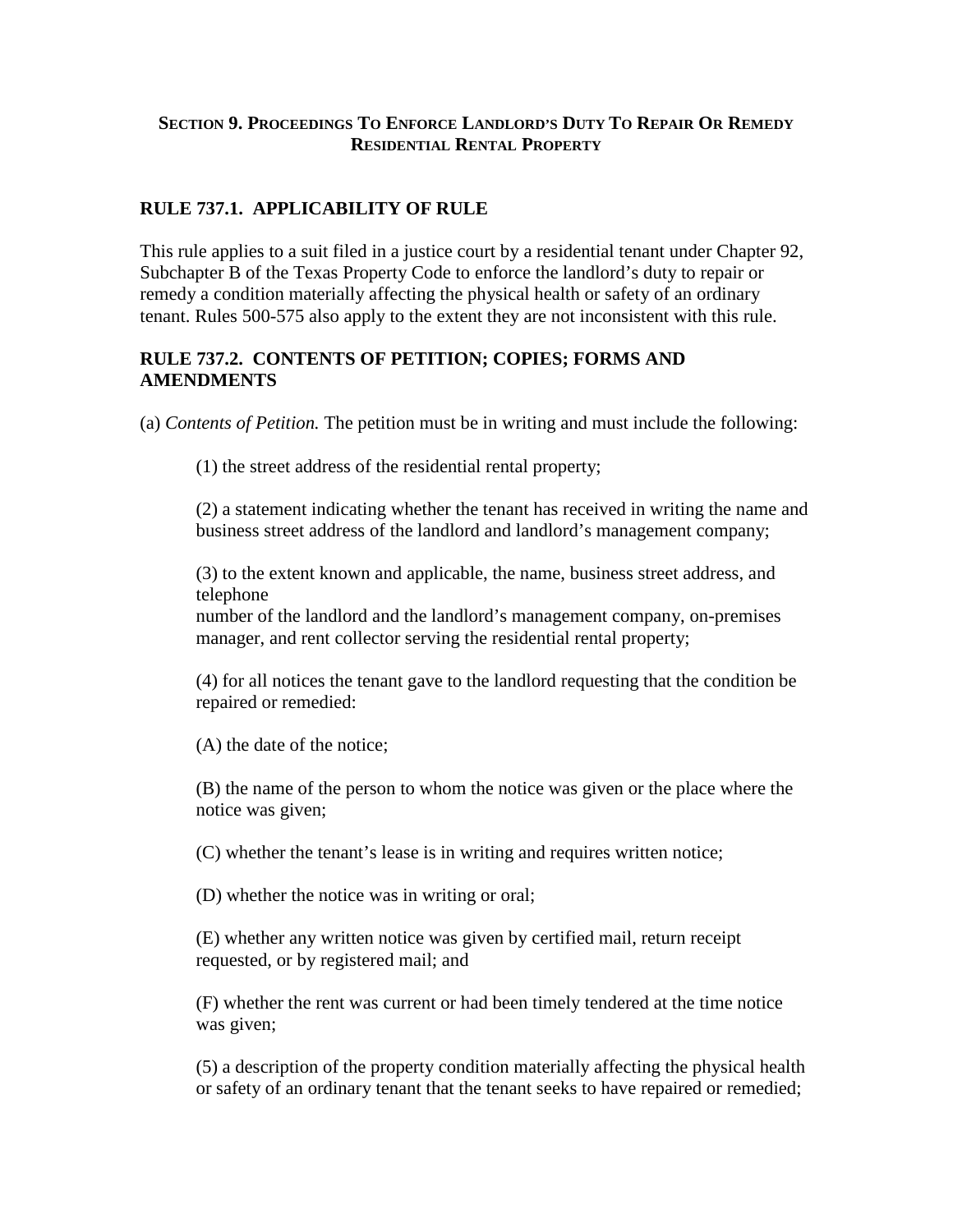(6) a statement of the relief requested by the tenant, including an order to repair or remedy a condition, a reduction in rent, actual damages, civil penalties, attorney's fees, and court costs;

(7) if the petition includes a request to reduce the rent:

(A) the amount of rent paid by the tenant, the amount of rent paid by the government, if known, the rental period, and when the rent is due; and

(B) the amount of the requested rent reduction and the date it should begin;

(8) a statement that the total relief requested does not exceed \$10,000, excluding interest and court costs but including attorney's fees; and

(9) the tenant's name, address, and telephone number.

(b) *Copies.* The tenant must provide the court with copies of the petition and any attachments to the petition for service on the landlord.

(c) *Forms and Amendments.* A petition substantially in the form promulgated by the Supreme Court is sufficient. A suit may not be dismissed for a defect in the petition unless the tenant is given an opportunity to correct the defect and does not promptly correct it.

### **RULE 737.3. CITATION: ISSUANCE; APPEARANCE DATE**

(a) *Issuance.* When the tenant files a written petition with a justice court, the judge must immediately issue citation directed to the landlord, commanding the landlord to appear before such judge at the time and place named in the citation.

(b) *Answer Date.* The answer date on the citation must not be earlier than the seventh day nor later than the fourteenth day after the date of service of the citation. For purposes of this rule, the answer date on the citation is the trial date.

#### **RULE 737.4. SERVICE AND RETURN OF CITATION; ALTERNATIVE SERVICE OF CITATION**

(a) *Service and Return of Citation.* The sheriff, constable, or other person authorized by Rule 512 who receives the citation must serve the citation by delivering a copy of it, along with a copy of the petition and any attachments, to the landlord at least six days before the answer date. At least three days before the answer date, the person serving the citation must return the citation, with the action written on the citation, to the justice of the peace who issued the citation. The citation must be issued, served, and returned in like manner as ordinary citations issued from a justice court.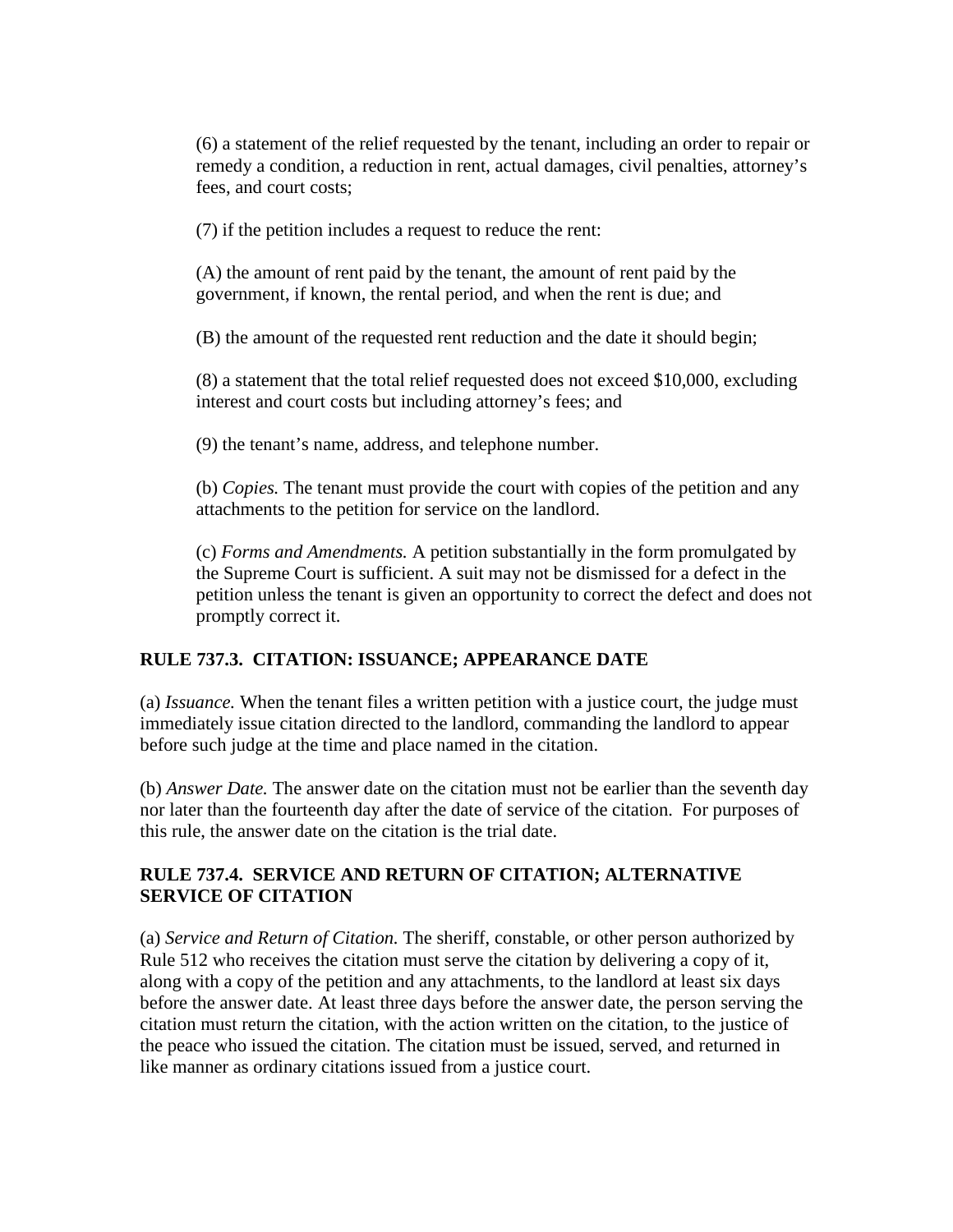#### (b) *Alternative Service of Citation.*

(1) If the petition does not include the landlord's name and business street address, or if, after making diligent efforts on at least two occasions, the sheriff, constable, or other, person authorized by Rule 512 is unsuccessful in serving the citation on the landlord under (a), the sheriff, constable, or other person authorized by Rule 512 must serve the citation by delivering a copy of the citation, petition, and any attachments to:

(A) the landlord's management company if the tenant has received written notice of the name and business street address of the landlord's management company; or

 $(B)$  if  $(b)(1)(A)$  does not apply and the tenant has not received the landlord's name and business street address in writing, the landlord's authorized agent for service of process, which may be the landlord's management company, on-premise manager, or rent collector serving the residential rental property.

(2) If the sheriff, constable, or other person authorized by Rule 512 is unsuccessful in serving citation under  $(b)(1)$  after making diligent efforts on at least two occasions at either the business street address of the landlord's management company, if  $(b)(1)(A)$  applies, or at each available business street address of the landlord's authorized agent for service of process, if  $(b)(1)(B)$  applies, the sheriff, constable, or other person authorized by Rule 512 must execute and file in the justice court a sworn statement that the sheriff, constable, or other person authorized by Rule 512 made diligent efforts to serve the citation on at least two occasions at all available business street addresses of the landlord and, to the extent applicable, the landlord's management company, on-premises manager, and rent collector serving the residential rental property, providing the times, dates, and places of each attempted service. The judge may then authorize the sheriff, constable, or other person authorized by Rule 512 to serve citation by:

(A) delivering a copy of the citation, petition, and any attachments to someone over the age of sixteen years, at any business street address listed in the petition, or, if nobody answers the door at a business street address, either placing the citation, petition, and any attachments through a door mail chute or slipping them under the front door, and if neither of these latter methods is practical, affixing the citation, petition, and any attachments to the front door or main entry to the business street address;

(B) within 24 hours of complying with  $(b)(2)(A)$ , sending by first class mail a true copy of the citation, petition, and any attachments addressed to the landlord at the landlord's business street address provided in the petition; and (C) noting on the return of the citation the date of delivery under  $(b)(2)(A)$  and the date of mailing under  $(b)(2)(B)$ .

The delivery and mailing to the business street address under  $(b)(2)(A)-(B)$  must occur at least six days before the answer date. At least one day before the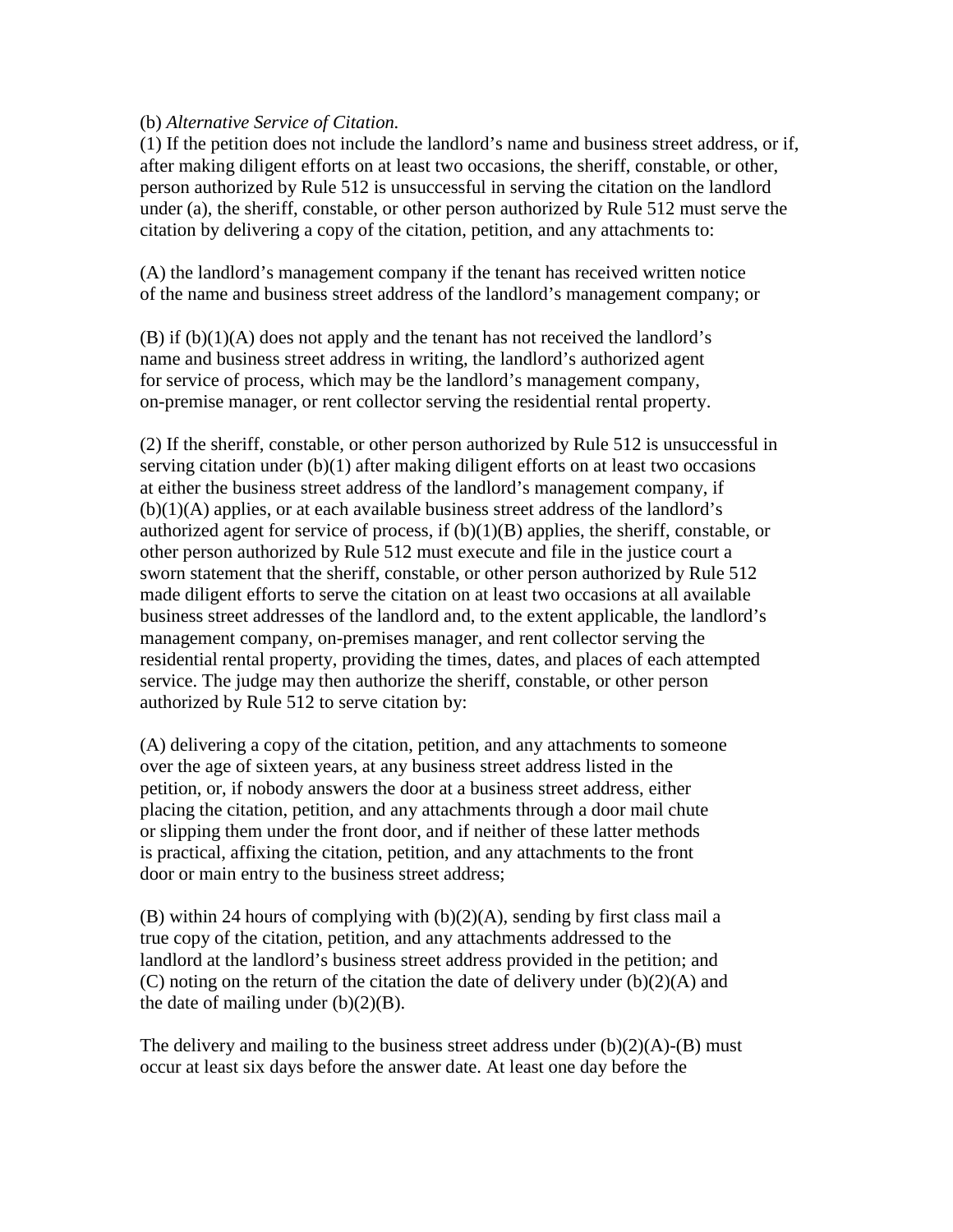answer date, the citation, with the action written thereon, must be returned to the judge who issued the citation. It is not necessary for the tenant to request the alternative service authorized by this rule.

# **RULE 737.5. REPRESENTATION OF PARTIES**

Parties may represent themselves. A party may also be represented by an authorized agent, but nothing in this rule authorizes a person who is not an attorney licensed to practice law in this state to represent a party before the court if the party is present.

### **RULE 737.6. DOCKETING AND TRIAL; FAILURE TO APPEAR; CONTINUANCE**

(a) *Docketing and Trial.* The case shall be docketed and tried as other cases. The judge may develop the facts of the case in order to ensure justice.

(b) *Failure to Appear.*

(1) If the tenant appears at trial and the landlord has been duly served and fails to appear at trial, the judge may proceed to hear evidence. If the tenant establishes that the tenant is entitled to recover, the judge shall render judgment against the landlord in accordance with the evidence.

(2) If the tenant fails to appear for trial, the judge may dismiss the suit.

(c) *Continuance.* The judge may continue the trial for good cause shown. Continuances should be limited, and the case should be reset for trial on an expedited basis.

## **RULE 737.7. DISCOVERY**

Reasonable discovery may be permitted. Discovery is limited to that considered appropriate and permitted by the judge and must be expedited. In accordance with Rule 215, the judge may impose any appropriate sanction on any party who fails to respond to a court order for discovery.

## **RULE 737.8. JUDGMENT: AMOUNT; FORM AND CONTENT; ISSUANCE AND SERVICE; FAILURE TO COMPLY**

(a) *Amount.* Judgment may be rendered against the landlord for failure to repair or remedy a condition at the residential rental property if the total judgment does not exceed \$10,000, excluding interest and court costs but including attorney's fees. Any party who prevails in a suit brought under these rules may recover the party's court costs and reasonable attorney's fees as allowed by law.

(b) *Form and Content.*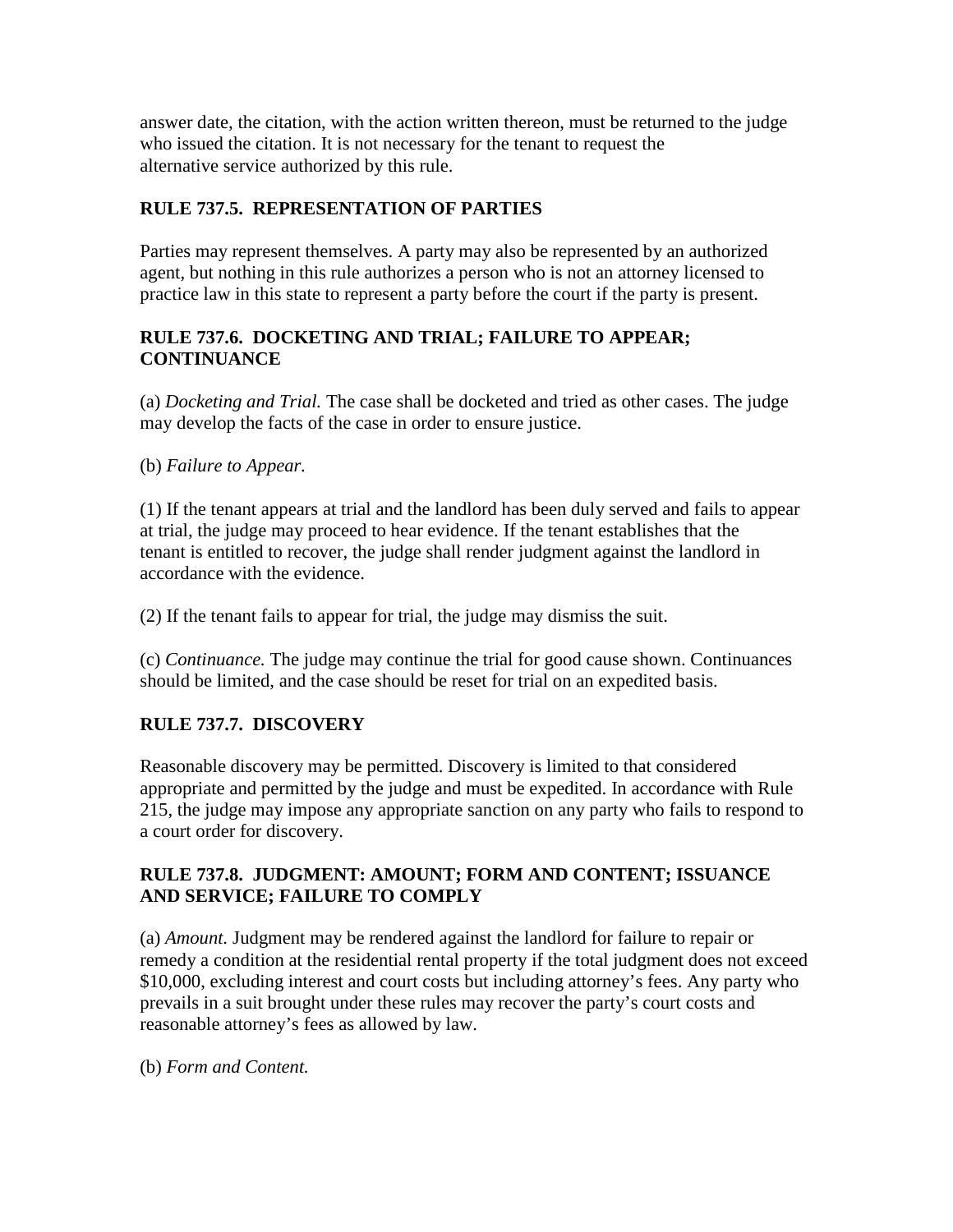(1) The judgment must be in writing, signed, and dated and must include the names of the parties to the proceeding and the street address of the residential rental property where the condition is to be repaired or remedied.

(2) In the judgment, the judge may:

(A) order the landlord to take reasonable action to repair or remedy the condition;

(B) order a reduction in the tenant's rent, from the date of the first repair notice, in proportion to the reduced rental value resulting from the condition until the condition is repaired or remedied;

(C) award a civil penalty of one month's rent plus \$500;

(D) award the tenant's actual damages; and

(E) award court costs and attorney's fees, excluding any attorney's fees for a cause of action for damages relating to a personal injury.

(3) If the judge orders the landlord to repair or remedy a condition, the judgment must include in reasonable detail the actions the landlord must take to repair or remedy the condition and the date when the repair or remedy must be completed.

(4) If the judge orders a reduction in the tenant's rent, the judgment must state:

(A) the amount of the rent the tenant must pay, if any;

(B) the frequency with which the tenant must pay the rent;

(C) the condition justifying the reduction of rent;

(D) the effective date of the order reducing rent;

(E) that the order reducing rent will terminate on the date the condition is repaired or remedied; and

(F) that on the day the condition is repaired or remedied, the landlord must give the tenant written notice, served in accordance with Rule 515, that the condition justifying the reduction of rent has been repaired or remedied and the rent will revert to the rent amount specified in the lease.

(c) *Issuance and Service.* The judge must issue the judgment. The judgment may be served on the landlord in open court or by any means provided in Rule 515 at an address listed in the citation, the address listed on any answer, or such other address the landlord furnishes to the court in writing. Unless the judge serves the landlord in open court or by other means provided in Rule 512 , the sheriff, constable, or other person authorized by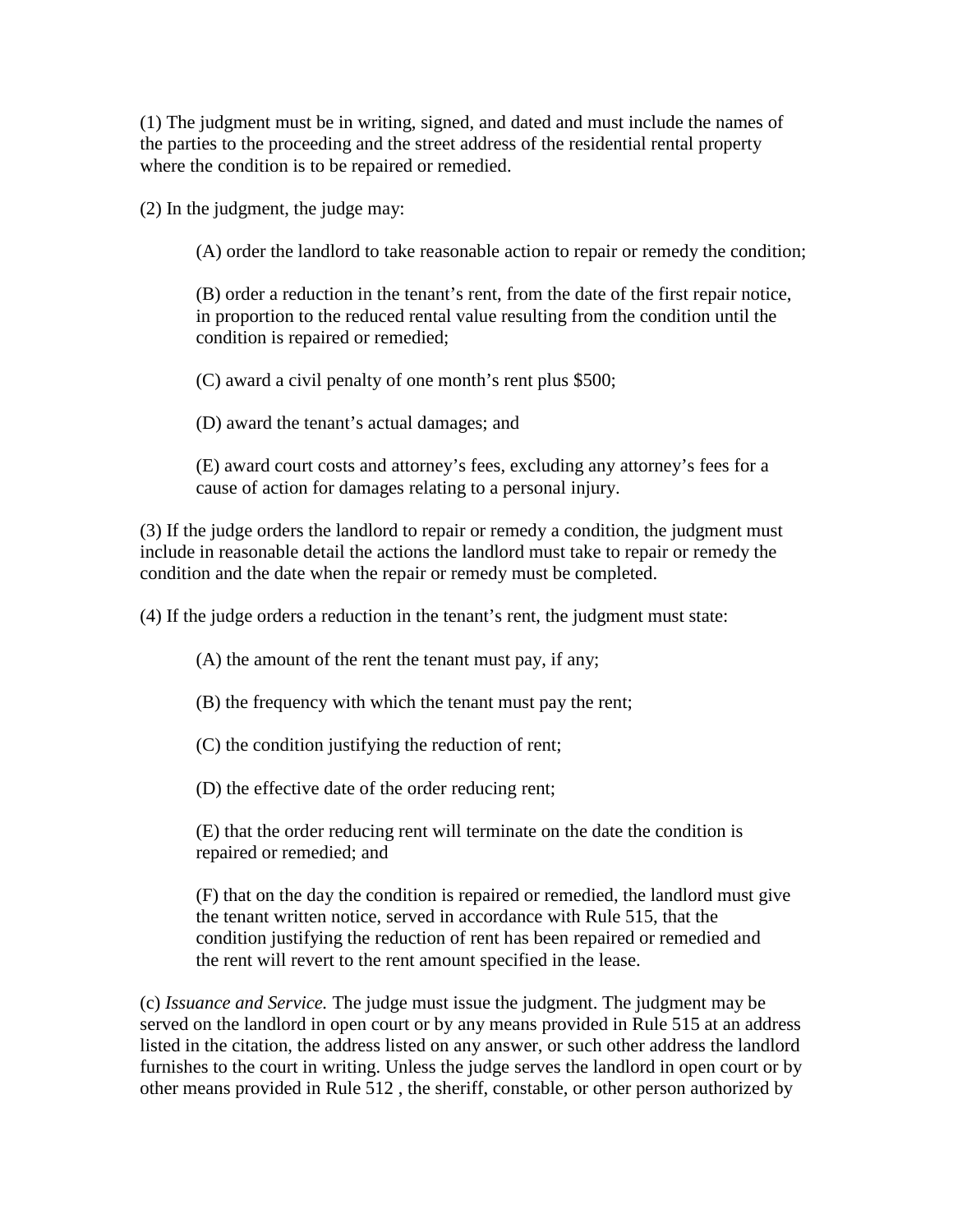Rule 512 who serves the landlord must promptly file a certificate of service in the justice court.

(d) *Failure to Comply.* If the landlord fails to comply with an order to repair or remedy a condition or reduce the tenant's rent, the failure is grounds for citing the landlord for contempt of court under Section 21.002 of the Government Code.

## **RULE 737.9. COUNTERCLAIMS**

Counterclaims and the joinder of suits against third parties are not permitted in suits under these rules. Compulsory counterclaims may be brought in a separate suit. Any potential causes of action, including a compulsory counterclaim, that are not asserted because of this rule are not precluded.

### **RULE 737.10. POST-JUDGMENT MOTIONS: TIME AND MANNER; DISPOSITION; NUMBER**

(a) *Time and Manner.* A party may file a motion for new trial, a motion to amend the judgment, or a motion to set aside a default judgment or a dismissal for want of prosecution. The motion must be in writing and filed within ten days after the date the justice signs the judgment or dismissal order.

(b) *Disposition.*

(1) If the justice grants a motion for new trial or a motion to set aside a default judgment

or a dismissal for want of prosecution, the resulting trial must occur within ten days

after the date the justice signs the order granting the motion.

(2) If the justice grants a motion to amend the judgment, the justice must amend the

judgment within fifteen days after the date the justice signs the original judgment.

(3) If the justice does not rule on a motion for new trial, a motion to amend the judgment, or a motion to set aside a default judgment or a dismissal for want of prosecution with a written, signed order within fifteen days after the justice signs the judgment or dismissal order, the motion is considered overruled by operation of law on expiration of that period.

(c) *Number.* A party may file only one motion for new trial, one motion to amend the judgment, and one motion to set aside a default judgment or a dismissal for want of prosecution.

## **RULE 737.11. PLENARY POWER**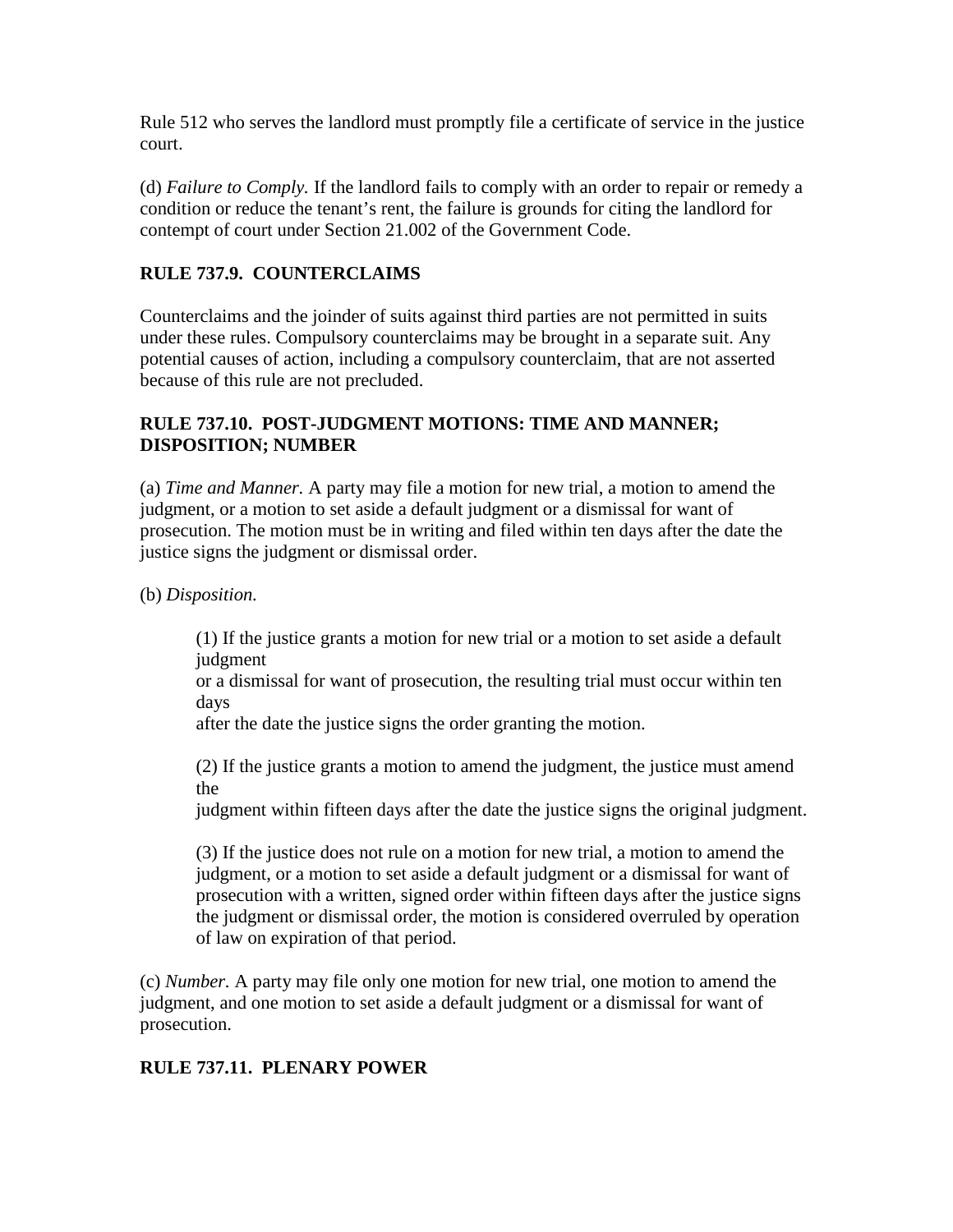The justice court's plenary power expires when a party perfects an appeal. If a party does not perfect an appeal, the justice court has plenary power to grant a new trial, amend or vacate the judgment, or set aside a default judgment or a dismissal for want of prosecution within fifteen days after the date the judge signs the judgment or dismissal order.

## **RULE 737.12. APPEAL: TIME AND MANNER; PERFECTION; EFFECT; COSTS; TRIAL ON APPEAL**

(a) *Time and Manner.* Either party may appeal the decision of the justice court to a statutory county court or, if there is no statutory county court with jurisdiction, a county court or district court with jurisdiction by filing a written notice of appeal with the justice court within twenty days after the date the judge signs the judgment. If the judgment is amended in any respect, any party has the right to appeal within twenty days after the date the judge signs the new judgment, in the same manner set out in this rule.

(b) *Perfection.* The posting of an appeal bond is not required for an appeal under these rules, and the appeal is considered perfected with the filing of a notice of appeal. Otherwise, the appeal is in the manner provided by law for appeal from a justice court.

(c) *Effect.* The timely filing of a notice of appeal stays the enforcement of any order to repair or remedy a condition or reduce the tenant's rent, as well as any other actions.

(d) *Costs.* The appellant must pay the costs on appeal to a county court in accordance with Rule 143a.

(e) *Trial on Appeal.* On appeal, the parties are entitled to a trial de novo. Either party is entitled to trial by jury on timely request and payment of a fee, if required. An appeal of a judgment of a justice court under these rules takes precedence in the county court and may be held at any time after the eighth day after the date the transcript is filed in the county court.

## **RULE 737.13. EFFECT OF WRIT OF POSSESSION**

If a judgment for the landlord for possession of the residential rental property becomes final, any order to repair or remedy a condition is vacated and unenforceable.

**Comment to 2010 change**: *The heading of repealed Rule 737, regarding bills of discovery, is deleted. New Rule 737 is promulgated pursuant to Senate Bill 1448 to provide procedures for a tenant's request for relief in a justice court under Section 92.0563(a) of the Property Code. Except when otherwise specifically provided, the terms in Rule 737 are defined consistent with Section 92.001 of the Property Code. All suits must be filed in accordance with the venue provisions of Chapter 15 of the Civil Practice and Remedies Code.*

## **SECTION 10. EVICTION CASES**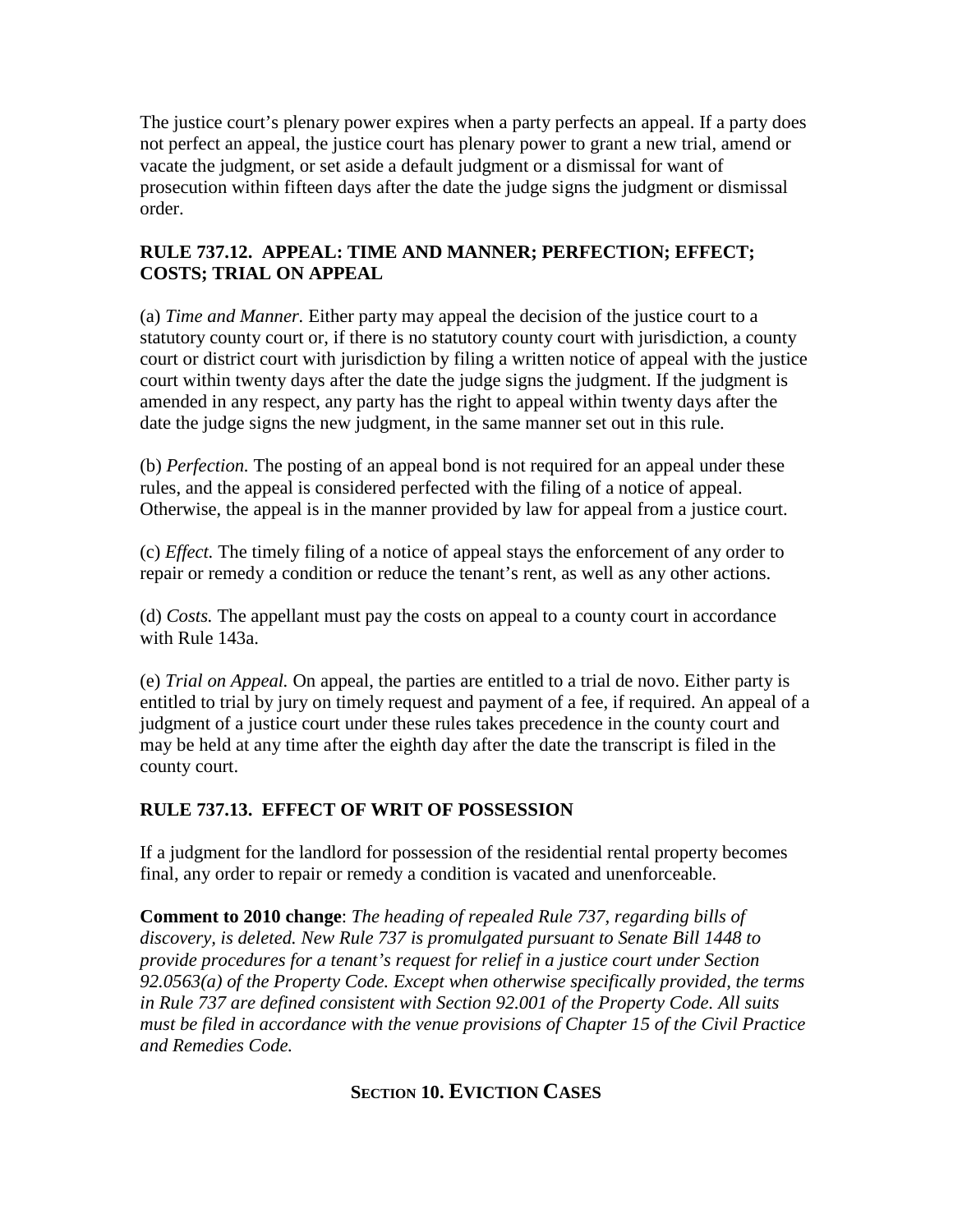#### **RULE 738. COMPUTATION OF TIME FOR EVICTION CASES**

All time periods in this section refer to calendar days, including periods of five days or less. The day of an act, event, or default shall not count for any purpose. If a time period ends on a Saturday, Sunday or legal holiday, it shall be extended to the next day that is not a Saturday, Sunday or legal holiday. If the final day of any specified time period falls on a day that the court closed before 5:00 PM, the time period is extended to the court's next business day. A document may be filed by mail, but must be received by the court on or before the due date. A document may be filed by fax, but must be faxed no later than 5:00 pm on the date that the document is due, and a document filed by fax must also be filed by mail, postmarked on or before the due date, or personally delivered to the court within five days.

#### **RULE 739. PETITION**

A petition in an eviction case must be sworn to by the plaintiff, and must contain:

- (a) A description of the premises that the plaintiff seeks possession of;
- (b) A description of the facts and the grounds for eviction;
- (c) A description of when and how notice to vacate was delivered;
- (d) The total amount of rent sought by the plaintiff, if any;
- (e) Attorneys fees, if applicable, if any.

The petition must be filed in the precinct where the property is located. If it is filed in a precinct other than the precinct where all or part of the property is located, the judge shall dismiss the case. The plaintiff will not be entitled to a refund of the filing fee, but will be refunded any service fees paid if the case is dismissed before service is attempted.

A plaintiff must name as defendants in a petition all tenants obligated under a lease residing at the premises who plaintiff seeks to evict. No judgment or writ of possession shall issue or be executed against a tenant obligated under a lease and residing at the premises who is not named in the petition and not served with citation pursuant to these rules, except that a writ may be executed against occupants not obligated under a lease but claiming under the tenant or tenants.

#### **RULE 740. MAY SUE FOR RENT**

A suit for rent may be joined with an eviction case, wherever the suit for rent is within the jurisdiction of the justice court. In such case the court in rendering judgment in the eviction case, may at the same time render judgment for any rent due the landlord by the renter; provided the amount thereof is within the jurisdiction of the justice court.

### **RULE 741. CITATION**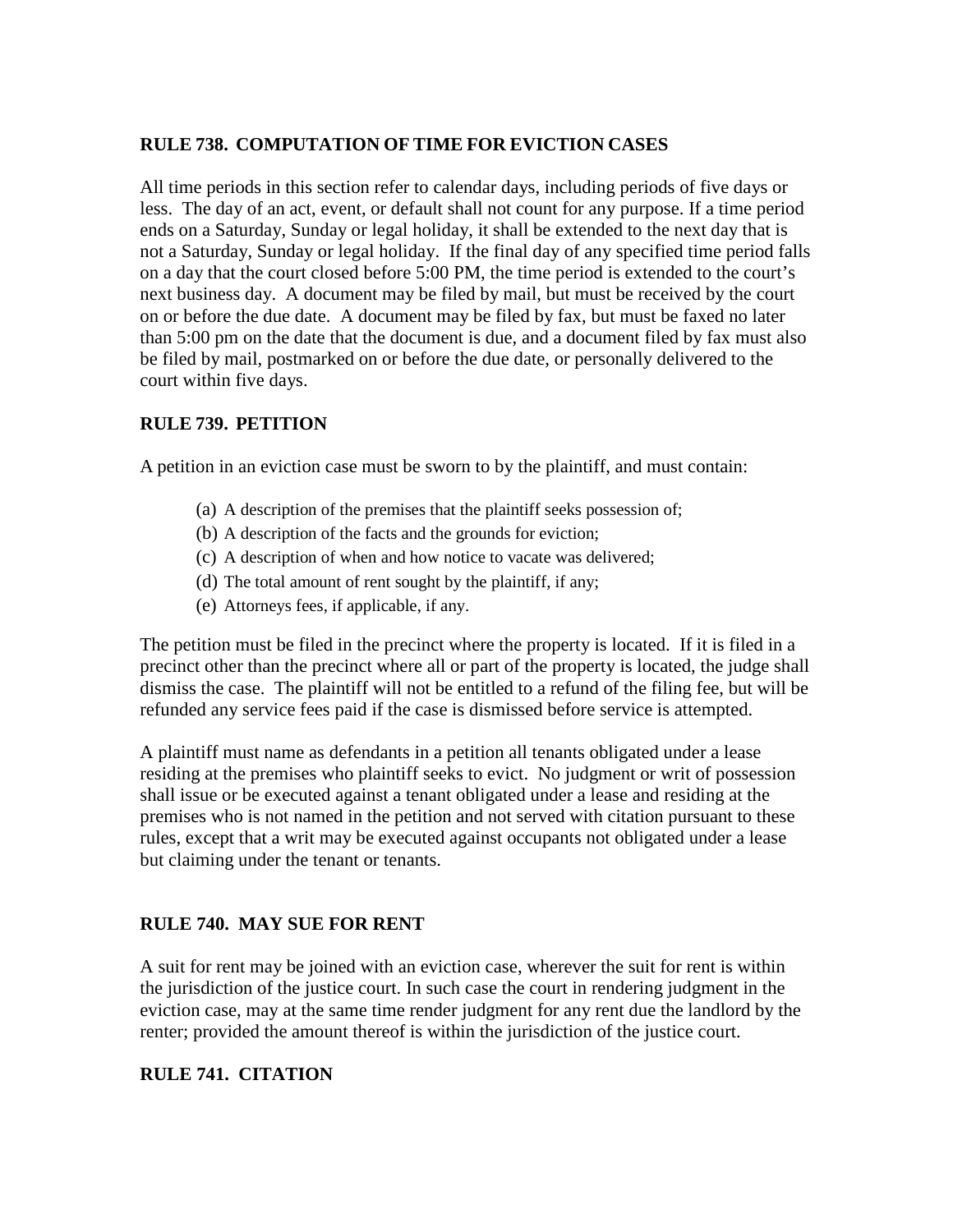When the plaintiff or his authorized agent shall file his written sworn petition with such justice court, the court shall immediately issue citation directed to the defendant or defendants commanding them to appear before such judge at a time and place named in such citation, such time being not more than fourteen days nor less than seven days from the date of filing of the petition. The citation shall include a copy of the sworn petition and all documents filed by the plaintiff, and shall inform the parties that, upon timely request and payment of a jury fee no later than three days before the date set for trial in the citation, the case shall be heard by a jury, and must contain all warnings provided for in Chapter 24 of the Texas Property Code. Additionally, it should include the following statement: "For additional assistance, consult Rules of Civil Procedure 500-575 and 738- 755. These rules may be viewed at *[www.therules.com](http://www.therules.com/)* and are also available at the court listed on this citation."

**Note to Rules Committee RE: RULE 742.** *The Task Force was evenly split on whether we should eliminate this rule and thus eliminate Immediate Possession Bonds, or keep it as revised below. No other ruled generated so much discussion and strong opinion among the Task Force, although all members agreed that current Rule 740 of the TRCP is very problematic. Those who wished to eliminate this remedy felt that it is adverse to tenants rights, and is capable of being abused. Those who felt that we should keep it felt that it was an important remedy for landlords to protect their property in certain situations. In the end, we decided to present both our suggestions for revision and suggestions for removal and allow the Supreme Court to decide. Either solution would require minor changes in the Property Code. If this Rule is eliminated, so must Rule 750c and the clause at the end of Rule 749.*

#### **RULE 742. REQUEST FOR IMMEDIATE POSSESSION**

- (a) *Request for Immediate Possession.* The plaintiff, at the time of filing the petition, may additionally file a sworn statement requesting immediate possession, alleging specific facts that should entitle the plaintiff to possession of the premises during any appeal. If the plaintiff files this statement it must also post a bond, in cash or surety, in an amount approved by the judge. The surety may be the landlord or its agent.
- (b) *Calculation of Bond.* The judge shall determine the amount of the bond. This may be done with an ex parte hearing with the landlord, and should cover defendant's damages if a writ of possession is issued, and then later revoked upon appeal. The amount could include moving expenses, additional rent, loss of use, attorney fees, and court costs.
- (c) *Notice to Defendant.* The defendant must be served a notice of the plaintiff's Request for Immediate Possession, including a copy of this statement in 12 point **bold** or underlined print: "**A request for immediate possession has been filed in this case. If judgment is rendered against you, you may only have 24 hours to move from this property after judgment. To preserve your right to remain in the property during an appeal, if any, you must post a counterbond in an amount set by the court. Contact the court IMMEDIATELY if you wish to post a counterbond. If this request has been improperly filed, you may be entitled to recover your damages from the plaintiff."**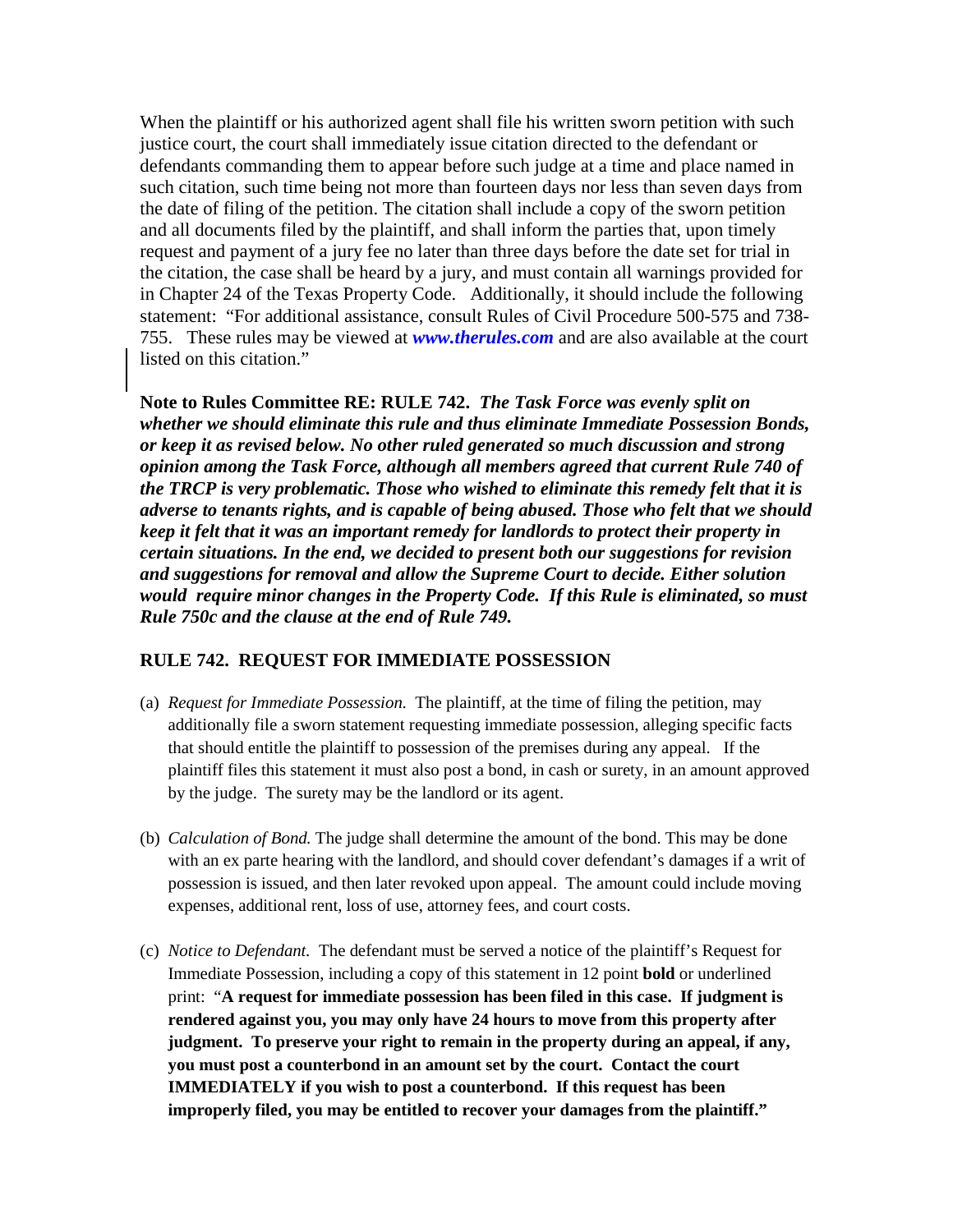- (d) *Counterbond.* If the defendant seeks to post a counterbond, the court should set it in an amount that will cover the plaintiff's damages if the defendant maintains possession of the property during appeal. If the defendant posts a counterbond, in cash or in surety approved by the court, the case will proceed in the usual manner for eviction cases.
- (e) *Default Judgment.* If the plaintiff is awarded a judgment by default, plaintiff will be awarded a writ of possession at any time after judgment is rendered upon request and payment of applicable fees, unless defendant has posted a counterbond as described in subsection (d).
- (f) *Contested Hearing.* If the defendant appears for trial, and plaintiff is awarded judgment for possession, the judge shall proceed to hear evidence and argument from all parties regarding the issue of immediate possession. If it is determined that the plaintiff's interests will not be adequately protected during the normal appeal procedure, the judge may require that a defendant post a bond if the defendant wishes to remain in possession of the premises during appeal, if any. This bond can be a counterbond as described above in subsection (d), or an appeal bond as described by Rule 750. Unless the defendant posts a counterbond or perfects an appeal with a bond as described by Rule 750, the writ of possession shall be issued after the expiration of five days upon request of the plaintiff and payment of the applicable fees.
- (g) *Forfeiture of Original Bond.* If the defendant is dispossessed of the property and subsequently is awarded possession at the county court, the defendant will be entitled to recover actual damages resulting from its exclusion, which damages may be awarded from a forfeiture of the plaintiff's original bond. If the defendant posts a counterbond and remains in possession, the county court will make a determination of the plaintiff's damages, if any, which may be awarded from a forfeiture of the defendant's counterbond.

#### **RULE 743. SERVICE OF CITATION**

The constable, sheriff, or other person authorized by written court order receiving such citation shall execute the same by delivering a copy of it to the defendant, or by leaving a copy thereof with some person, other than the plaintiff, over the age of sixteen years, at his usual place of abode, at least six days before the day set for trial; and no later than three days before the day assigned for trial he shall return such citation, with his action written thereon, to the court who issued the same.

#### **RULE 743a. SERVICE BY DELIVERY TO PREMISES**

If the sworn complaint lists all home and work addresses of the defendant which are known to the person filing the sworn complaint, and if it states that such person knows of no other home or work addresses of the defendant in the county where the premises are located, service of citation may be by delivery to the premises in question as follows: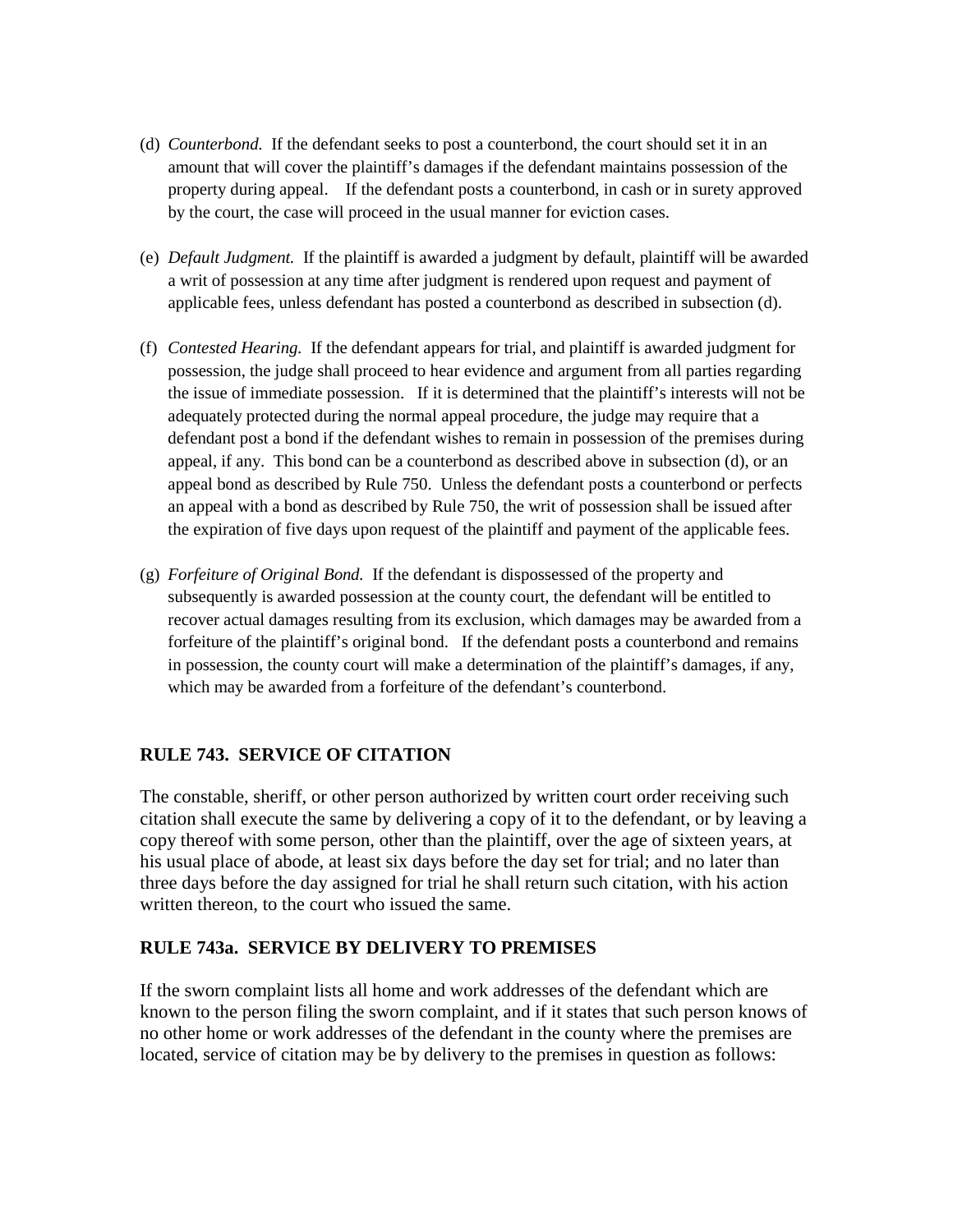If the officer receiving such citation is unsuccessful in serving such citation under Rule 743, the officer shall, no later than five days after receiving such citation, execute a sworn statement that the officer has made diligent efforts to serve such citation on at least two occasions at all addresses of the defendant in the county where the premises are located as may be shown on the sworn complaint, stating the times and places of attempted service. Such sworn statement shall be filed by the officer with the judge who shall promptly consider the sworn statement of the officer. The judge may then authorize service according to the following:

- (a) The officer will place the citation, including the petition and all documents filed with the petition, inside the premises by placing it through a door mail chute or by slipping it under the front door; and if neither method is possible or practical, the officer will securely affix the citation to the front door or main entry to the premises.
- (b) The officer will that same day or the next day deposit in the mail a true copy of such citation, including the petition and all documents filed with the petition, with a copy of the sworn complaint attached thereto, addressed to defendant at the premises in question and sent by first class mail;
- (c) The officer will note on the return of such citation the date of delivery under (a) above and the date of mailing under (b) above; and
- (d) Such delivery and mailing to the premises must occur at least six days before the day set for trial; and at least one day before the day assigned for trial he must return such citation with his action written thereon, to the court which issued the same. It shall not be necessary for the aggrieved party or his authorized agent to make request for or motion for alternative service pursuant to this rule.

### **RULE 744. DOCKETED**

The cause will be docketed and tried as other cases. No eviction trial may be held less than six days after service under Rule 743 or 743a has been obtained. If the defendant files an answer but fails to appear for trial, the court will proceed to hear evidence from the plaintiff, and render judgment accordingly. If the defendant fails to appear at trial and fails to file an answer, the allegations of the complaint may be taken as admitted and judgment by default entered accordingly.

### **RULE 745. DEMANDING JURY**

Any party shall have the right of trial by jury, by making a request to the court at least three days before the day set for trial, and by paying a jury fee. Upon such request, a jury shall be summoned as in other cases in justice court.

## **RULE 746. TRIAL POSTPONED**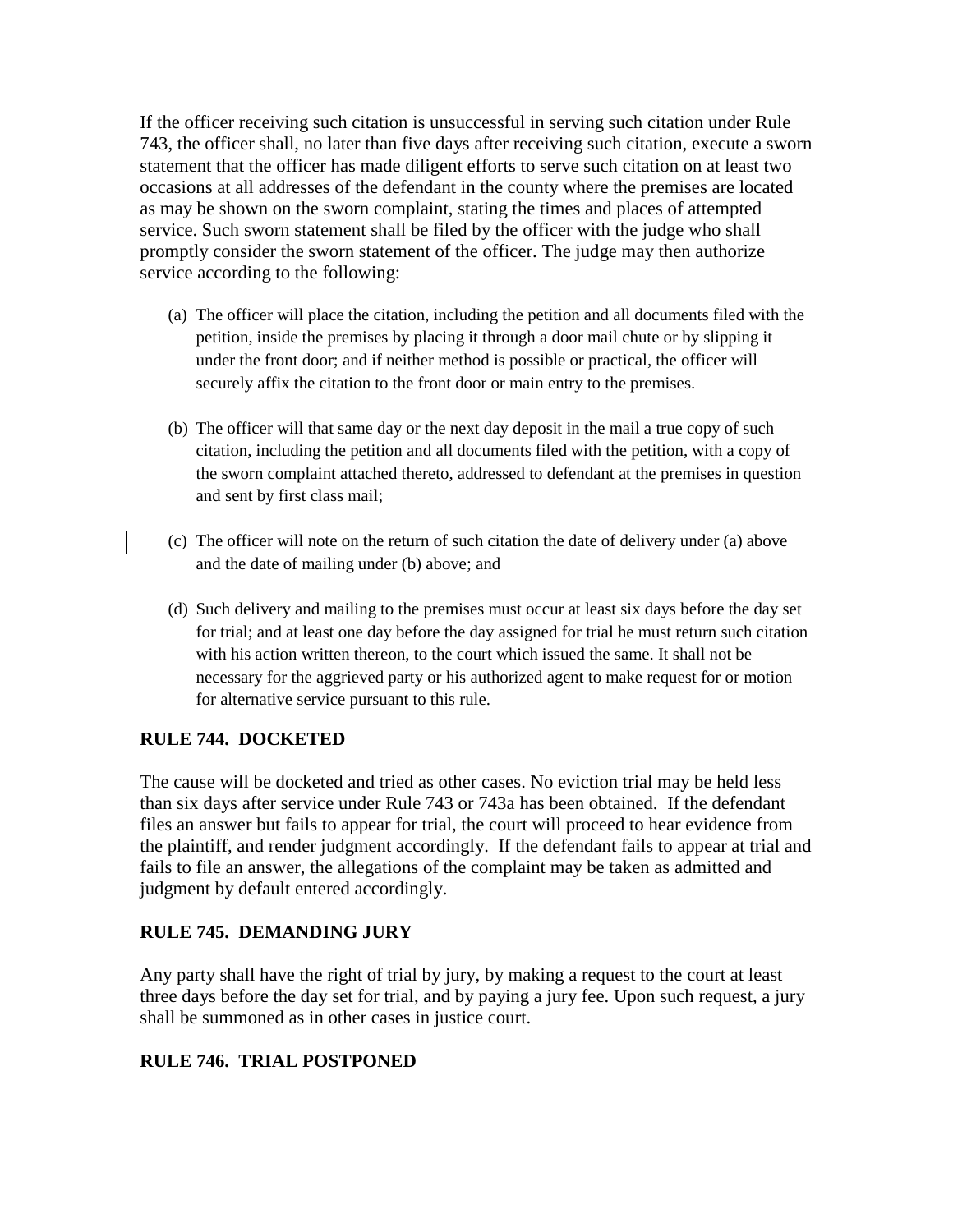For good cause shown by either party, the trial may be postponed not exceeding seven days. A continuance may exceed seven days if both parties agree in writing.

### **RULE 747. ONLY ISSUE**

In eviction cases, the only issue shall be the right to actual possession; and the merits of the title shall not be adjudicated.

### **RULE 748. TRIAL**

If no jury is demanded by either party, the judge will try the case. If a jury is demanded by either party, the jury will be empanelled and sworn as in other cases; and after hearing the evidence it will return its verdict in favor of the plaintiff or the defendant as it shall find.

## **RULE 748a. REPRESENTATION BY AGENTS**

In eviction cases for non-payment of rent or holding over beyond the rental term, the parties may represent themselves or be represented by their authorized agents who need not be attorneys. In eviction cases for any other reason, if a party is a corporation, it may be represented by its authorized agent who need not be an attorney. All other parties may either appear in person to represent themselves otherwise they must be represented by their attorney.

## **RULE 749. JUDGMENT AND WRIT**

If the judgment or verdict be in favor of the plaintiff, the judge will give judgment for plaintiff for possession of the premises, costs, attorney's fees, and back rent, if any; and he must award a writ of possession upon demand of the plaintiff and payment of any required fees. If the judgment or verdict be in favor of the defendant, the judge will give judgment for defendant against the plaintiff for costs and attorney's fees, if any. No writ of possession may issue until the expiration of five days from the time the judgment is signed, except as provided by Rule 742.

A writ of possession may not be issued after the  $30<sup>th</sup>$  day after a judgment for possession is signed, and a writ of possession expires if not executed by the 30th day after the date it is issued. If the  $30<sup>th</sup>$  day falls on a Saturday, Sunday, or legal holiday, for the purpose of satisfying this rule, it will become the next day that is not a Saturday, Sunday or legal holiday.

### **RULE 750. MAY APPEAL**

In appeals in eviction cases, no motion for new trial may be filed.

Either party may appeal from a final judgment in such case, to the county court of the county in which the judgment is rendered by filing with the judge within five days after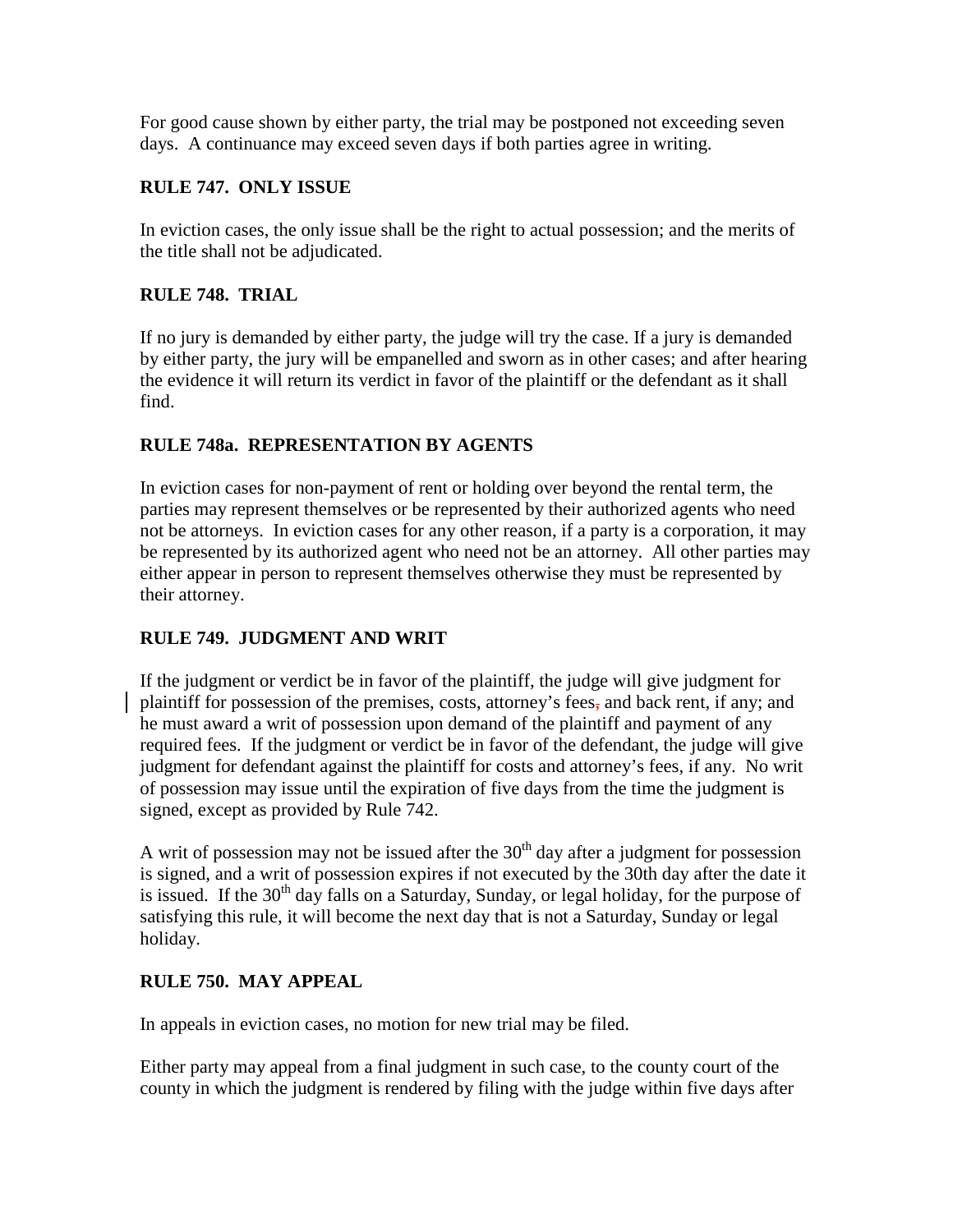the judgment is signed, a bond to be approved by said judge, and payable to the adverse party, conditioned that the appellant will prosecute its appeal with effect, or pay all costs and damages which may be adjudged against it. The judge will set the amount of the bond to include the items enumerated in Rule 753. Within five days following the filing of such bond, the party appealing shall give notice as provided in Rule 515 of the filing of such bond to the adverse party. No judgment shall be taken by default against the adverse party in the court to which the cause has been appealed without first showing substantial compliance with this rule.

#### **RULE 750a. INABILITY TO PAY APPEAL COSTS IN EVICTION CASES**

- (a) *Contents of Statement.* If a party wishes to appeal, but is unable to pay the costs of appeal, or secure adequate sureties, it may appeal by filing a sworn statement of its inability to pay the costs of appeal no later than the fifth day after the judgment was rendered. The justice court must make available a form that a person may use to comply with these requirements. Notice of this statement must be given by the court to the other party no later than the next business day. The statement must contain the following information:
	- (1) the tenant's identity;
	- (2) the nature and amount of the tenant's employment income;
	- (3) the income of the tenant's spouse, if applicable and available to the tenant;
	- (4) the nature and amount of any governmental entitlement income of the tenant;
	- (5) all other income of the tenant;
	- (6) the amount of available cash and funds available in savings or checking accounts of the tenant;
	- (7) real and personal property owned by the tenant, other than household furnishings, clothes, tools of a trade, or personal effects;
	- (8) the tenant's debts and monthly expenses; and
	- (9) the number and age of the tenant's dependents and where those dependents reside
- (b) *IOLTA Certificate.* If the party is represented by an attorney who is providing free legal services, without contingency, because of the party's indigency and the attorney is providing services either directly or by referral from a program funded by the Interest on Lawyers Trust Accounts (IOLTA) program, the attorney may file an IOLTA certificate confirming that the IOLTA funded program screened the party for income eligibility under the IOLTA income guidelines. A party's affidavit of inability accompanied by an attorney's IOLTA certificate may not be contested.
- (c) *Contest.* The sworn statement is presumed to be true and will be accepted to allow the appeal unless the opposing party files a contest within five days after receiving notice of the statement. If the opposing party contests a statement not accompanied by an IOLTA certificate, the judge shall hold a hearing no later than the fifth day after the contest is filed. At the hearing, the burden is on the party who filed the statement to prove its inability to pay.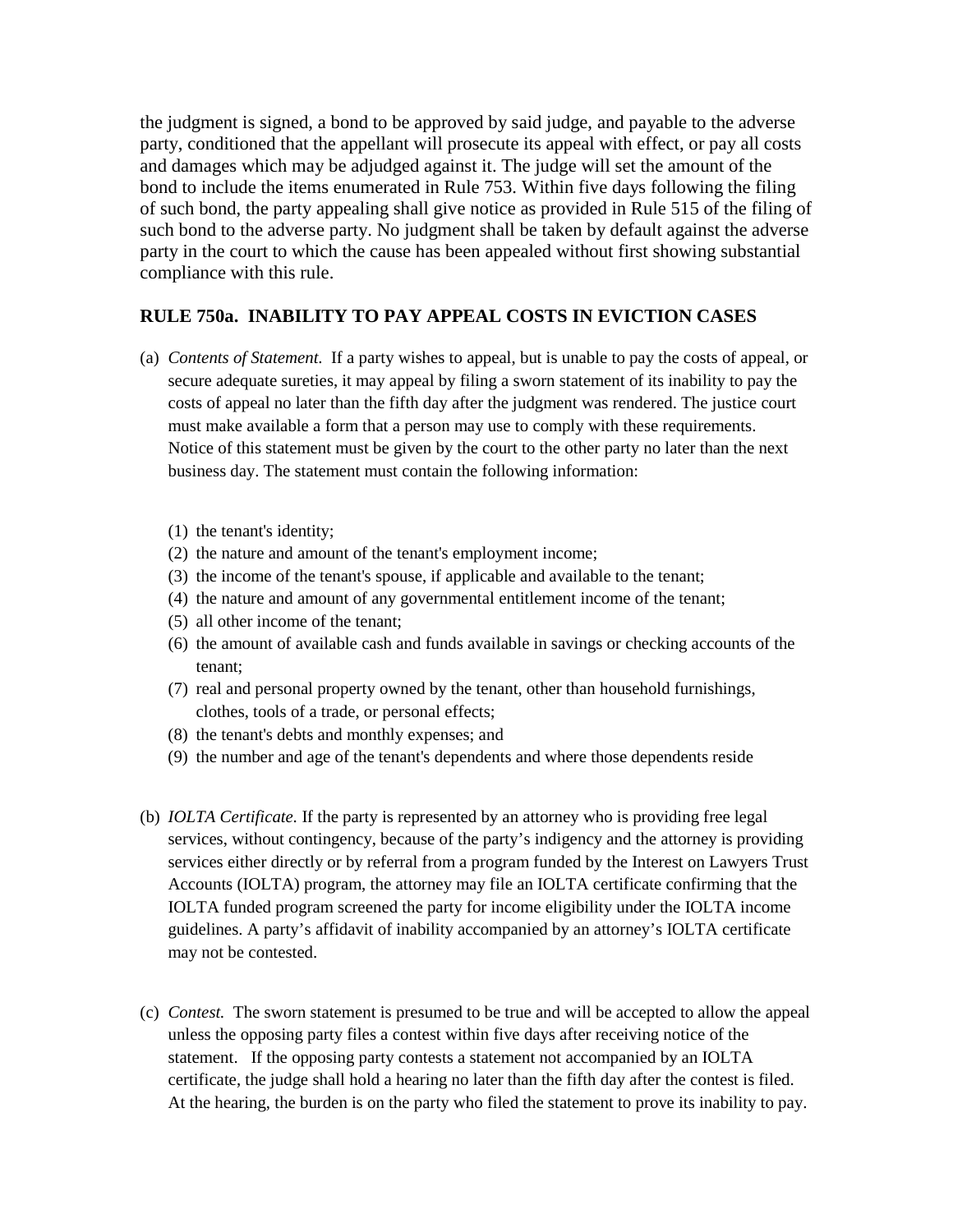The judge should make a written finding as to the inability of the appellant to pay. If the judge rules that the statement is denied, the party who filed it may appeal that decision by filing, within five days, a written contest with the justice court, which will then forward the matter and related documents to the county court for resolution, or the party may post an appeal bond complying with Rule 750 with the justice court within one day from the date the order denying the pauper's affidavit is signed.

(d) *Appeal of Decision.* If the decision is appealed, the judge shall send all papers to the county court. The county court shall set a day for a hearing, not later than five days after the appeal, and shall hear the contest de novo, and if the appeal is granted, shall direct the justice of the peace to transmit to the clerk of the county court, the transcript, records and papers of the case, as provided in these rules. If the county court denies the appeal, the party will have one day to post an appeal bond that satisfies Rule 750 in order to perfect its appeal.

### **RULE 750b. PAYMENT OF RENT DURING NONPAYMENT OF RENT APPEALS**

- (a) *Notice to Pay Rent into Registry.* If a tenant files a pauper's affidavit in an eviction for nonpayment of rent, the justice court shall provide to the tenant a written notice at the time the pauper's affidavit is filed that contains the following information in bold or conspicuous type:
	- (1) the amount of the initial deposit of rent stated in the judgment that the tenant must pay into the justice court registry;
	- (2) whether the initial deposit must be paid in cash, cashier's check, or money order, and to whom the cashier's check or money order, if applicable, must be made payable;
	- (3) the calendar date by which the initial deposit must be paid into the justice court registry, which must be within five days of the date the tenant files the pauper's affidavit;
	- (4) for a court that closes before 5 p.m. on the date specified by Subdivision (3), the time the court closes; and
	- (5) a statement that failure to pay the required amount into the justice court registry by the date prescribed by Subdivision (3) may result in the court issuing a writ of possession without hearing.

(b) *Failure to Pay Rent.* If a tenant fails to do comply with the notice in subsection (a), the landlord is entitled, upon request and payment of the applicable fee, to a writ of possession, which will issue immediately and without hearing. The appeal will then be sent up to county court in the usual manner for cases with perfected appeals.

(c) *Payment of Rent During Appeal.* If an eviction case is based on nonpayment of rent, and the tenant appeals by paupers affidavit, the tenant must pay the rent, as it becomes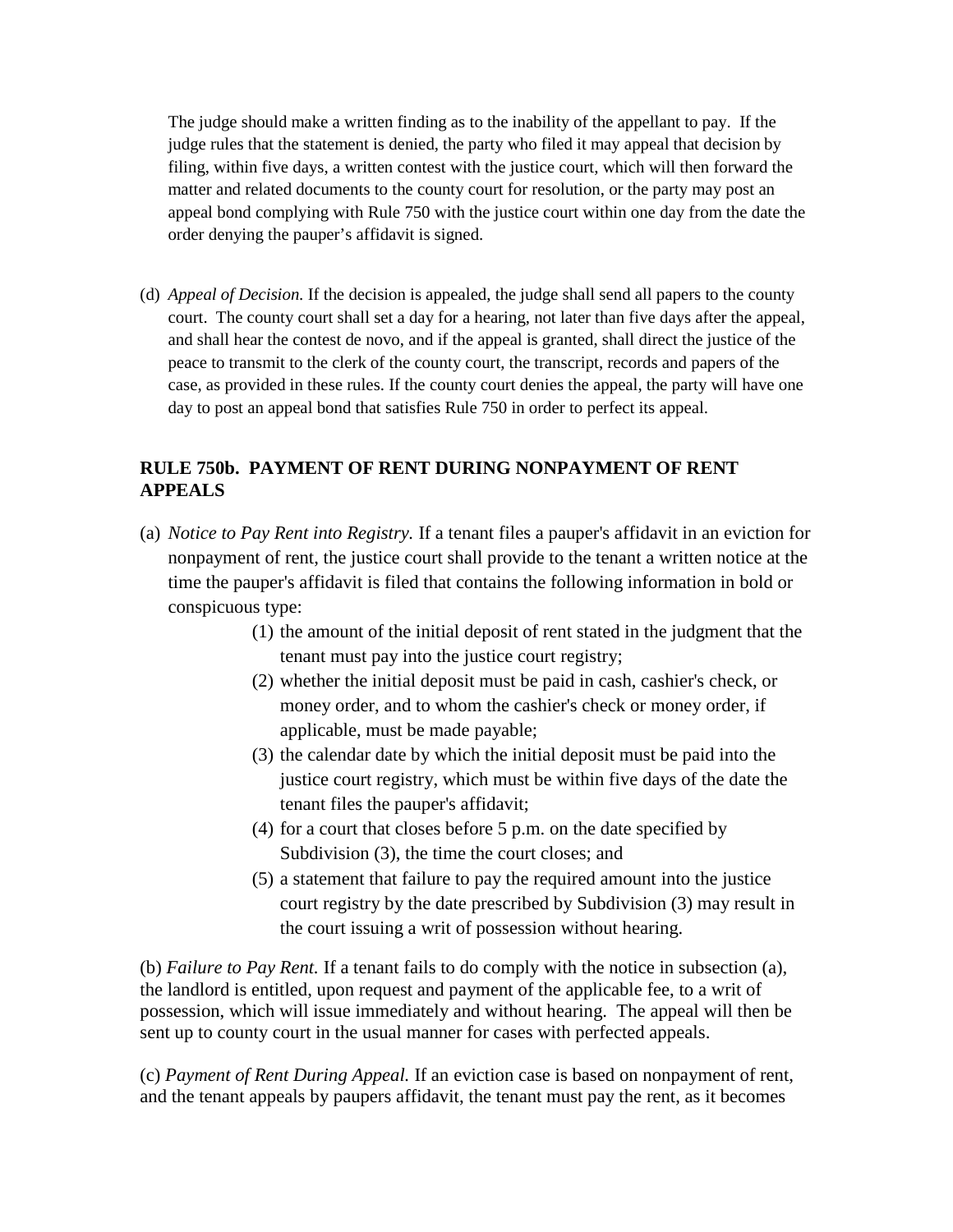due, into the justice court or the county court registry, as applicable, during the pendency of the appeal. During the appeal process as rent becomes due under the rental agreement, the tenant/appellant shall pay the rent into the county court registry within five days of the due date under the terms of the rental agreement. If a government agency is responsible for all or a portion of the rent under an agreement with the landlord, the tenant shall pay only that portion of the rent determined by the justice court to be paid by the tenant during appeal, subject to either party's right to contest that determination under Subsection (c).

(d) *Contest of Amount Paid by Tenant.* If an eviction case is based on nonpayment of rent and the tenant's rent during the rental agreement term has been paid wholly or partly by a government agency, either party may contest the portion of the rent that the justice court determines must be paid into the county court registry by the tenant under this section. The contest must be filed on or before the fifth day after the date the justice signs the judgment. If a contest is filed, not later than the fifth day after the date the contest is filed the justice court shall notify the parties and hold a hearing to determine the amount owed by the tenant in accordance with the terms of the rental agreement and applicable laws and regulations. After hearing the evidence, the justice court shall determine the portion of the rent that must be paid by the tenant under this section.

(e) *Objection to Ruling.* If the tenant objects to the justice court's ruling under Subsection (d) on the portion of the rent to be paid by the tenant during appeal, the tenant shall be required to pay only the portion claimed by the tenant to be owed by the tenant until the issue is tried de novo along with the case on the merits in county court. During the pendency of the appeal, either party may file a motion with the county court to reconsider the amount of the rent that must be paid by the tenant into the registry of the court.

(e) *Contests at Same Hearing.* If either party files a contest under Subsection (d) and the tenant files a pauper's affidavit that is contested by the landlord, the justice court shall hold the hearing on both contests at the same time.

(f) *Remedies in County Court.* Landlord/appellee may withdraw any or all rent in the county court registry upon a) sworn motion and hearing, prior to final determination of the case, showing just cause, b) dismissal of the appeal, or c) order of the court upon final hearing. If the tenant/appellant fails to pay the rent into the court registry within the time limits prescribed by these rules, the appellee may file a notice of default in county court. Upon sworn motion by the appellee and a showing of default to the judge, the court shall issue a writ of possession. All hearings and motions under this rule shall be entitled to precedence in the county court.

### **RULE 750c. PAUPER'S AFFIDAVIT IN CASES WITH IMMEDIATE POSSESSION BONDS**

If a tenant seeks to appeal a judgment of possession awarded in an eviction case where plaintiff filed a bond for immediate possession under Rule 742, and possession was granted to plaintiff by default, or awarded to the plaintiff following a contested hearing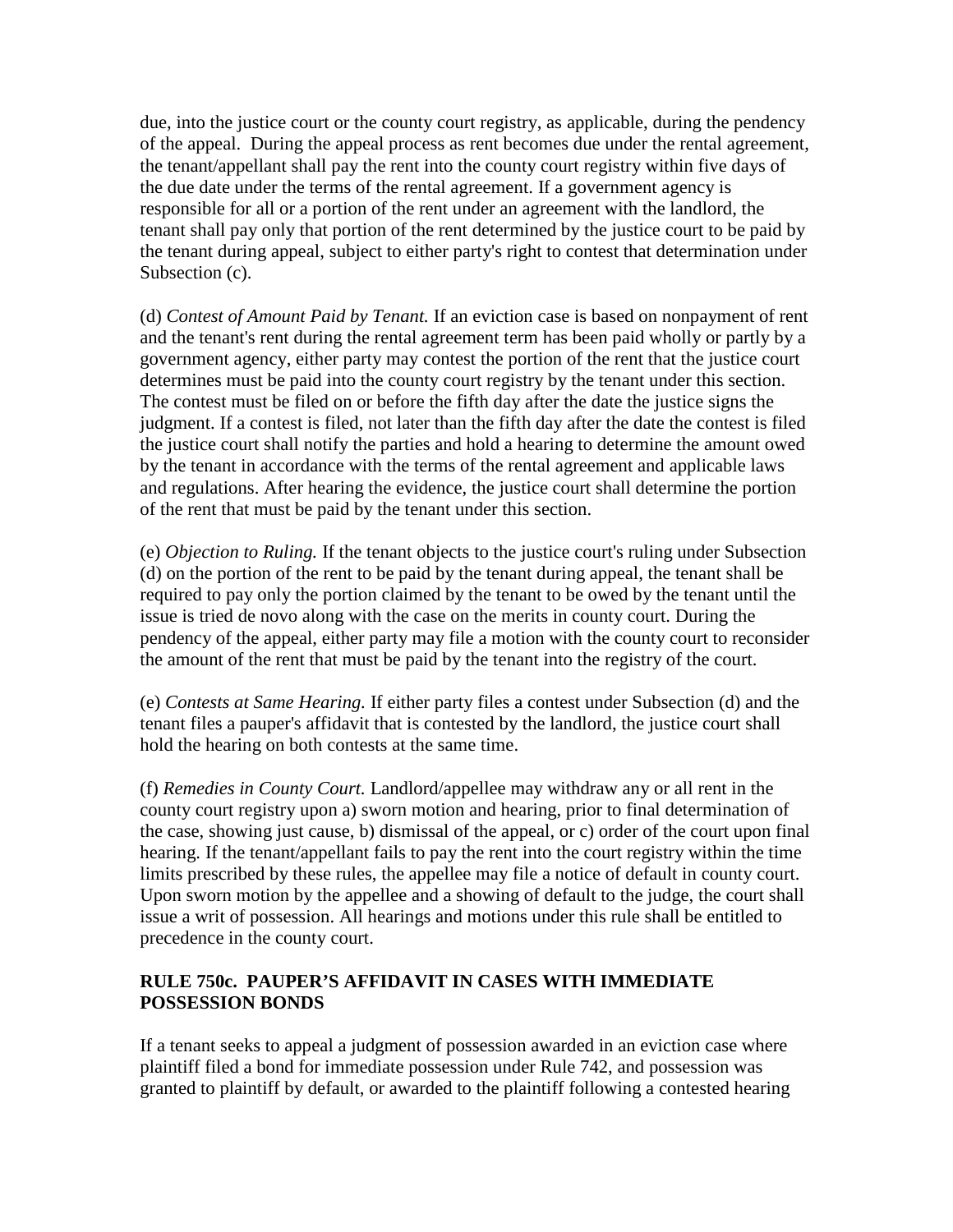where the judge ordered the defendant to post a bond if the defendant seeks to appeal, the defendant may still perfect an appeal with a pauper's affidavit.

However, the defendant must post a counterbond as provided by Rule 742 if they wish to remain in possession of the premises during the appeal. If the defendant fails to do so, the court shall, upon request and payment of any applicable fee by the landlord, issue a writ of possession before sending the appeal to the county court

### **RULE 750c. APPEAL PERFECTED**

When an appeal bond has been timely filed in conformity with Rule 750, or a pauper's affidavit approved in conformity with Rule 750a or 750b, the appeal shall be perfected.

## **RULE 751. FORM OF APPEAL BOND**

The appeal bond authorized in the preceding article may be substantially as follows:

"The State of Texas,

"County of \_\_\_\_\_\_\_\_\_\_\_\_\_\_\_\_\_\_\_\_\_\_\_\_

"Whereas, upon a writ of forcible entry (or forcible detainer) in favor of A.B., and against C.D., tried before , a justice of the peace of county, a judgment was rendered in favor of the said A.B. on the  $\qquad \qquad$  day of  $\qquad \qquad$ , A.D.  $\qquad \qquad$ , and against the said C.D., from which the said C.D. has appealed to the county court; now, therefore, the said C.D. and his sureties, covenant that he will prosecute his said appeal with effect and pay all costs and damages which may be adjudged against him, provided the sureties shall not be liable in an amount greater than \$\_\_\_\_\_\_, said amount being the amount of the bond herein.

"Given under our hands this day of \_\_\_\_\_\_\_\_\_\_\_\_, A.D. \_\_\_\_\_\_\_\_."

### **RULE 752. TRANSCRIPT**

When an appeal has been perfected, the judge must stay all further proceedings on the judgment, and immediately make out a transcript of all the entries made on the docket of the proceedings had in the case; and must immediately file the same, together with the original papers and any money in the court registry, including sums tendered pursuant to Rule 750b(a), with the clerk of the court having jurisdiction of such appeal. The clerk must docket the cause, and the trial will be de novo. The clerk must immediately notify both appellant and the adverse party of the date of receipt of the transcript and the docket number of the cause. Such notice must advise the defendant of the necessity for filing a written answer in the county court when the defendant has pleaded orally in the justice court. The trial, as well as all hearings and motions, will be entitled to precedence in the county court.